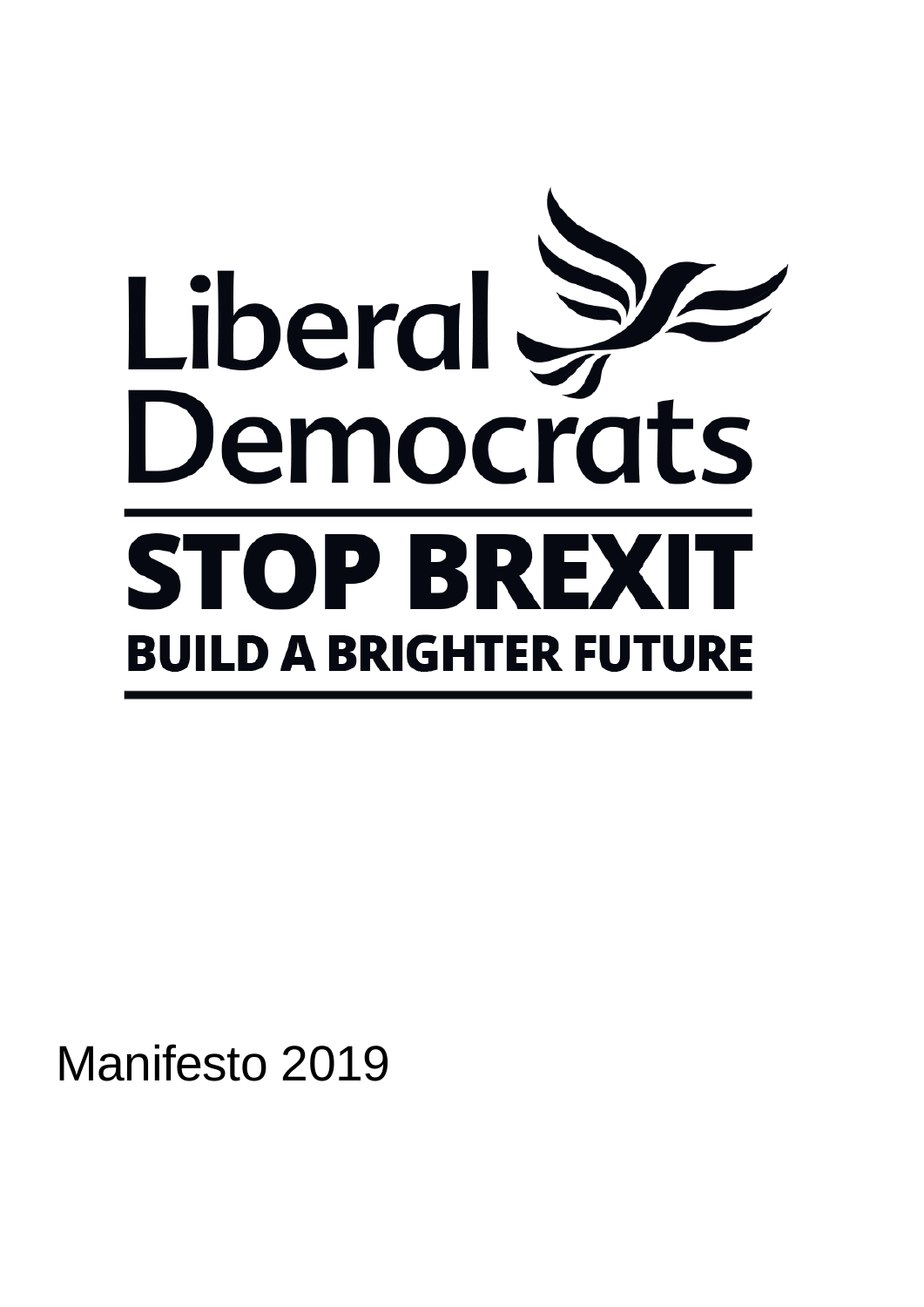"The Liberal Democrats exist to build and safeguard a fair, free and open society, in which we seek to balance the fundamental values of liberty, equality and community, and in which no one shall be enslaved by poverty, ignorance or conformity. We champion the freedom, dignity and well-being of individuals, we acknowledge and respect their right to freedom of conscience and their right to develop their talents to the full. We aim to disperse power, to foster diversity and to nurture creativity. We believe that the role of the state is to enable all citizens to attain these ideals, to contribute fully to their communities and to take part in the decisions which affect their lives."

*Opening of the Preamble to the Liberal Democrat Constitution*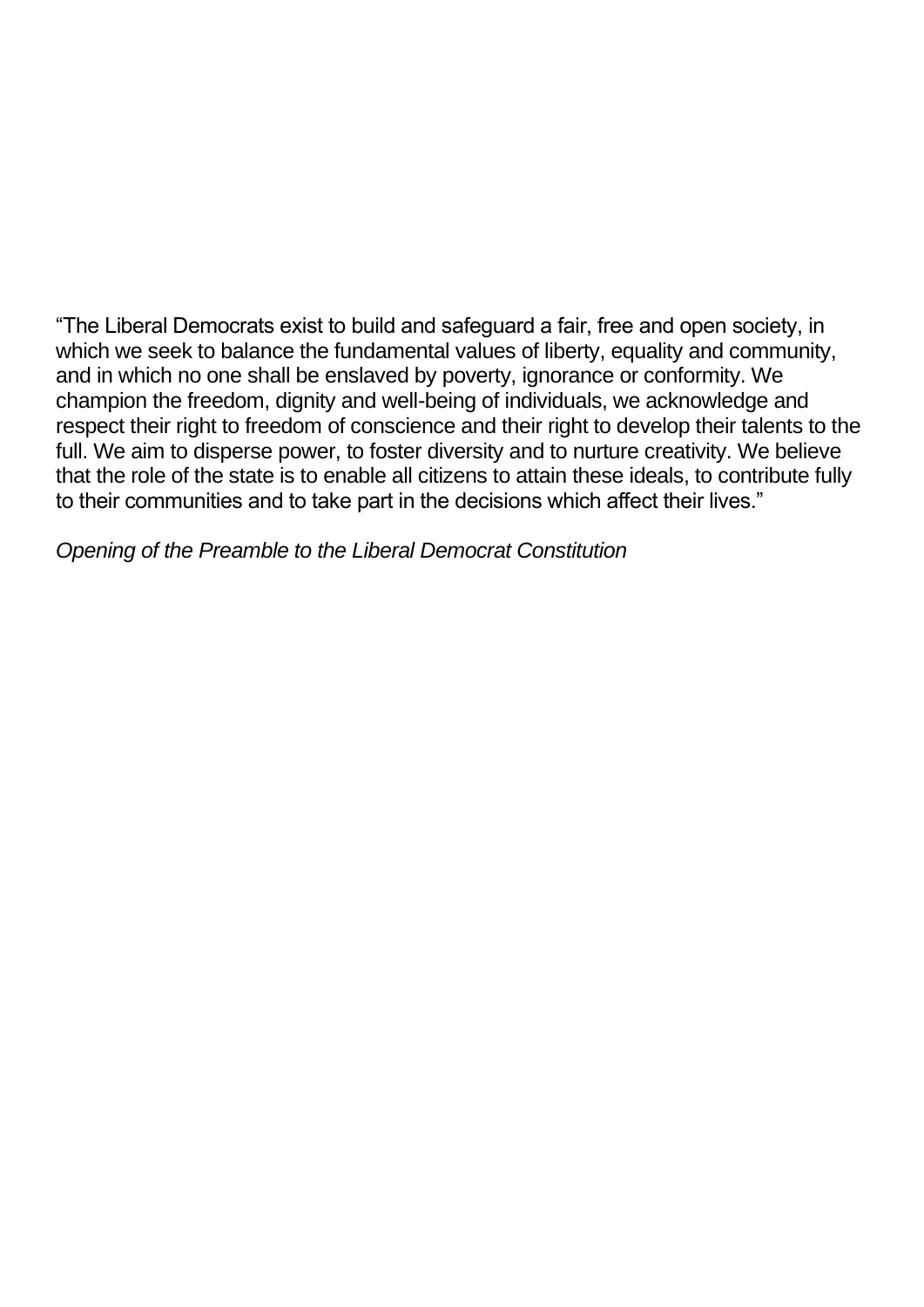# Foreword

For more than three and a half years, our country's future has been on pause as the Brexit debate has raged on. This election gives us the opportunity to transform our country and create a brighter future. The Liberal Democrats have an ambitious vision for who we can be – a society where every child and young person is nurtured to become whoever they want to be, where if you play your part in society, you can live a happy and fulfilling life, and where we do everything in our power to save our planet for future generations.

And the opportunity for the Liberal Democrats at this election is huge. There are no limits to my ambition for our party as we take our positive vision for a brighter future to the country.

In the last few months, tens of thousands of people have joined our party as our membership continues to hit new records. We've had our best-ever local elections and beat both Labour and Conservatives in a national election for the first time in a hundred years, returning 16 Liberal Democrat MEPs. And former Labour and Conservative MPs have joined us because they know that we want to build an open, fair and inclusive society. The Liberal Democrats are standing strong, growing every day, and I am so proud to be the Liberal Democrat candidate for Prime Minister at this election.

Voters are being told that the only choice is between the Conservatives and Labour. But when I look at Boris Johnson and Jeremy Corbyn, I know that I could do a better job as Prime Minister than either of them. Our country deserves better than what is on offer from the two tired old parties, each led by men who want to reuse ideas from the past – whether the 1870s or the 1970s – and gamble with our children's futures.

We can make a better choice. At this general election, people can choose to vote Liberal Democrat. They can choose a government that will build the kind of country and society we deserve, where every person, every community and our planet can thrive. They can choose what kind of country we are – open and generous, or closed and selfish. And they can choose whether we work with our closest allies or stand alone in the world.

For too many people, things aren't working as they should be. They are working hard and playing fair, and yet they struggle to pay the rent, or put food on the table and they don't feel confident that their children will go on to have better opportunities than they had. That's not good enough.

And instead of focusing on how we create a brighter future for everyone, our politics has been utterly dominated by Brexit. Leaving the European Union is not the answer to the single parent who is struggling to make ends meet, to the child who needs extra support at school, or to saving our planet. In fact, it will only make those problems worse.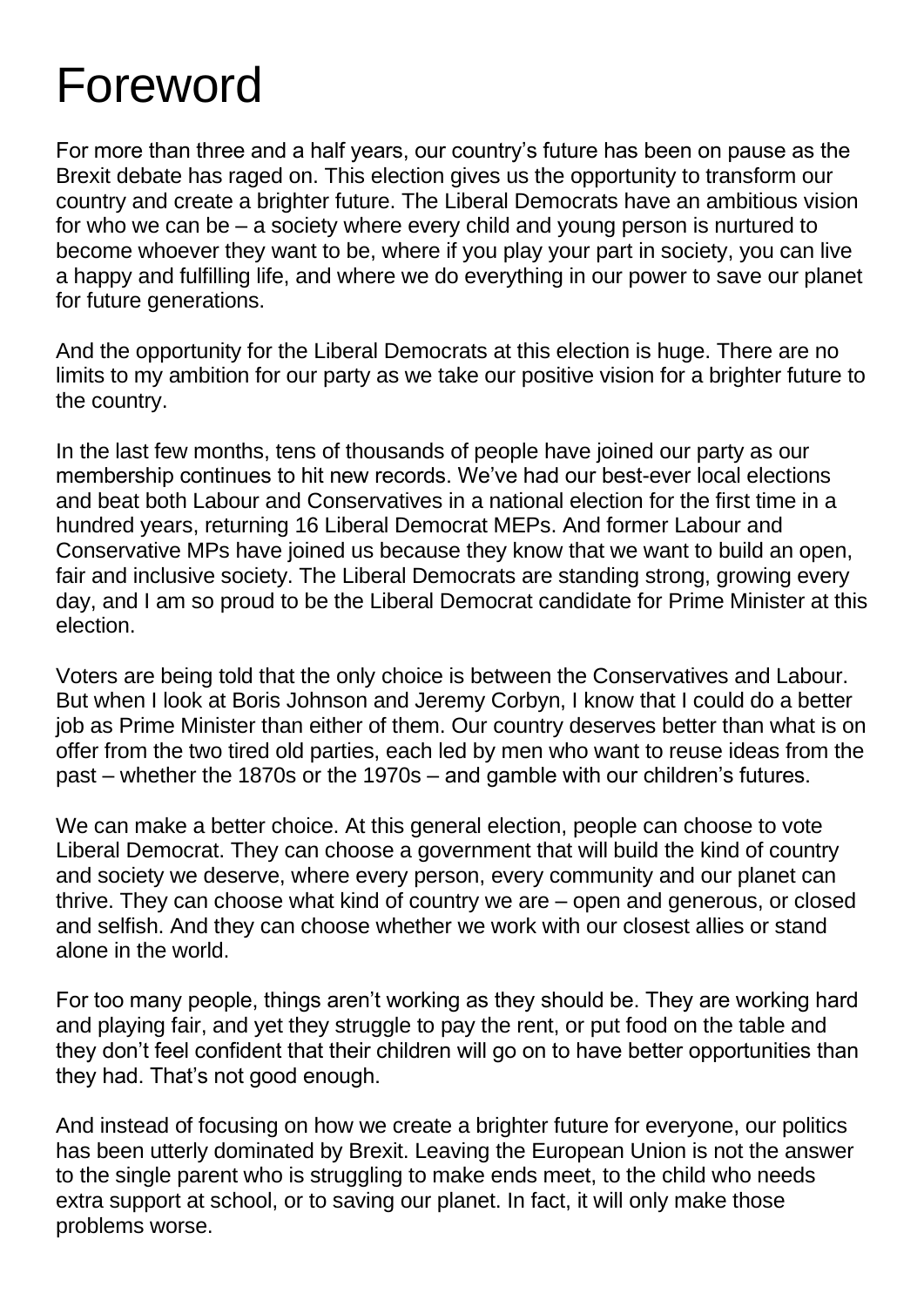Our politics is in a state of flux, and this general election could lead to seismic change out of which a new and different politics can emerge. A politics based on hope, not fear. A politics where every individual and community can thrive, and where we work together to save our planet for future generations.

For me, the choice is clear. To stop Brexit and build that brighter future, vote Liberal Democrat. We have the plan that this country deserves, and we are ready to deliver it.

Jo Swinson, Leader of the Liberal Democrats

# Introduction

The Liberal Democrats are the only party contesting this election with a clear plan for how we will build a brighter future. The first step of our plan for a brighter future is simple: stop Brexit and use the Remain Bonus to invest in public services.

We are unashamedly fighting to stay in the European Union, and we are the strongest party of Remain. We believe that our best future as a country is as a member of the European Union. Any form of Brexit will damage our economy, put jobs at risk, hurt our NHS and put our family of nations under enormous strain. There is no Brexit deal that will ever be as good as the deal we currently have as a member of the European Union.

Our determination to stop Brexit isn't just about retaining membership of this or that EU institution. It's about who we are as a country and the values that drive our choices. It's about choosing to work with others in taking on the big challenges that we face, whether it's the climate crisis or cybercrime. It's about recognising that the zero-sum games of the past no longer apply to a world where our future prosperity is so interlinked with that of our closest allies.

Staying in the European Union will secure a £50 billion Remain Bonus, with the economy two per cent larger by 2024-25. We can invest that bonus in our schools, and on tackling in-work poverty and inequality.

A Liberal Democrat government will take urgent action to save our planet. We are the last generation that can stop irreversible climate change. We've already seen how floods and wildfires are becoming an ever more regular occurrence in our country. And, though we should be proud to be the first country to declare a climate emergency, we cannot ignore the fact that the government has done little else since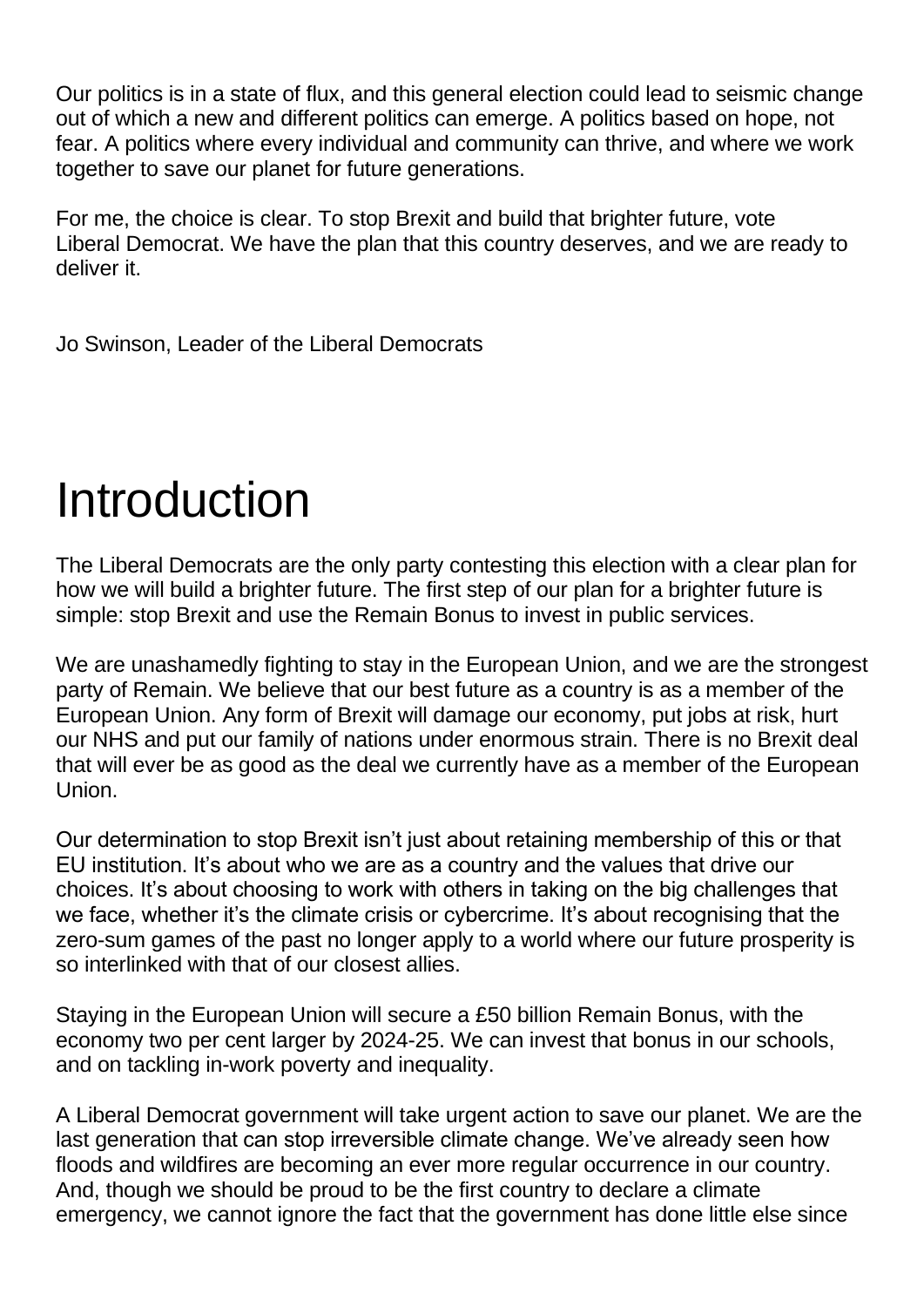then. In the meantime, it's been young people who have consistently put the climate crisis back on the agenda with their inspirational climate strikes.

The Liberal Democrats are the only party with a radical, credible and detailed plan to tackle the climate emergency as soon as possible. We will deliver a ten-year emergency programme to cut greenhouse gas emissions substantially straightaway and phase out emissions from the remaining hard-to-treat sectors by 2045 at the latest. By 2030 we will generate 80 per cent of our electricity from renewables and cut energy bills and emissions by insulating homes, prioritising bringing 3.5 million households out of fuel poverty by 2025.

In government, we will give every child the best start in life, no matter their ability or background, and we will empower them to make the most of the challenges ahead. But currently too many of our schools are falling behind, teaching assistants are being laid off and cash-strapped councils are struggling to support children with complex needs.

Liberal Democrats will invest in schools to build a brighter future for our children. We will reverse school cuts with an emergency cash injection so that pupils have the resources they need to learn. We will increase teacher numbers by 20,000 and let them get on with their jobs, instead of worrying about budgeting for the basics.

We will create a fairer economy, where every person can live a secure, happy and fulfilling life. To do that, we will provide free childcare for all children with parents in work from nine months and for all children from two years, up to the time they start school. This will plug the gap in provision, ensuring that parents have an easier choice when it comes to returning to work after parental leave.

The great advancements in technology and the ever-changing nature of the world of work mean that more of us will change careers throughout our lives. And it simply isn't good enough to say that education stops after school or university.

A Liberal Democrat government will set up a new Skills Wallet for every adult, giving people £10,000 to spend on approved education and training courses to gain the right skills for the jobs of the future.

Creating a fairer economy is about reinventing the relationship between business and the communities in which they operate, so that they are part of the solution to our biggest challenges, not the problem.

Finally, we will transform our mental health service by treating it with the same urgency as physical health. About one in four people in the UK experience a mental health problem each year, and while the NHS may be the envy of the world, our mental health service falls far short of what patients deserve.

Nearly two-thirds of children and young people with diagnosable mental health conditions are not receiving treatment, and waiting times for psychological therapy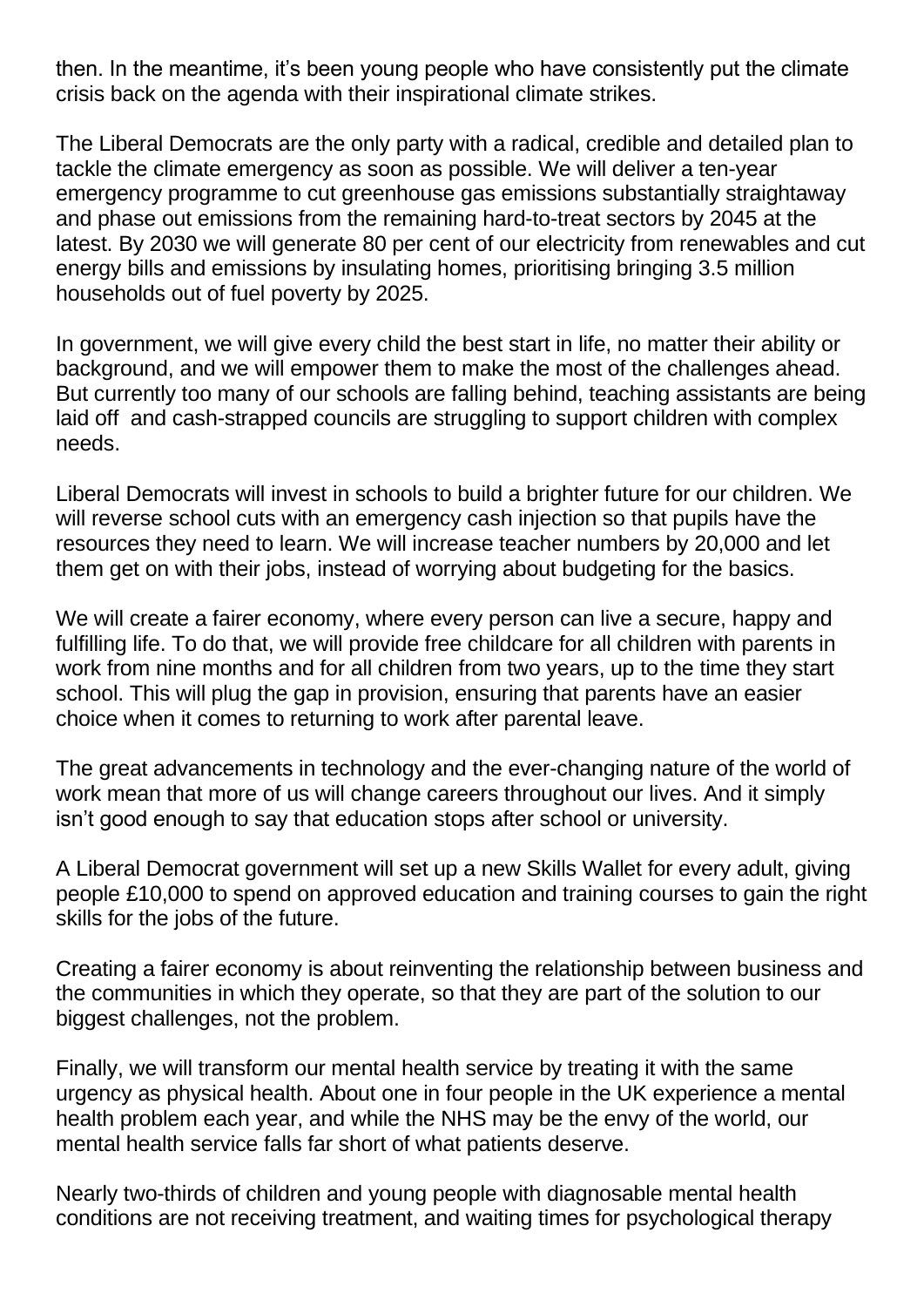can range from just over two weeks to six months, depending on where you are in the country.

Over the next Parliament, a Liberal Democrat government will invest £11 billion in mental health to expand access to therapies and increase the number of psychiatrists and specialist mental health practitioners. We will make mental health services 24 hour, including placing mental health liaison teams in all hospitals so that those facing a mental health crisis are not put in police cells.

This is the Liberal Democrat plan for a brighter future.

# Stop Brexit

Every vote for the Liberal Democrats is a vote to stop Brexit and stay in the European Union.

For over three years Liberal Democrats have led the fight to stop Brexit. We campaigned to stay in the EU in 2016 and we unequivocally believe that the UK is stronger as part of the EU.

The election of a Liberal Democrat majority government on a clear stop Brexit platform will provide a democratic mandate to stop this mess, revoke Article 50 and stay in the EU. In other circumstances, we will continue to fight for a people's vote with the option to stay in the EU, and in that vote we would passionately campaign to keep the UK in the EU.

Electing a Liberal Democrat government is the only way to get the Brexit process over. Although the Conservatives claim that a vote for them will 'get Brexit done', it won't: it will simply usher in more years of difficult negotiations over the UK's trade deal with the EU, with a very high chance of Britain crashing out and trying to survive on so-called 'WTO terms' – a deal so bad that almost no other country anywhere in the world trades on that basis.

Labour want to reopen the Withdrawal Agreement all over again and negotiate a new deal – but they will not say whether they want Britain to remain in the EU or leave. The fact is that whether Labour Red or Tory Blue, Brexit is bad for the UK.

The importance of the UK's membership of the EU has never been clearer. Working together through the EU, the countries of Europe have achieved peace and prosperity on a continent historically wracked by war and division. That is a tremendous achievement; it should not be taken for granted, particularly as Europe faces new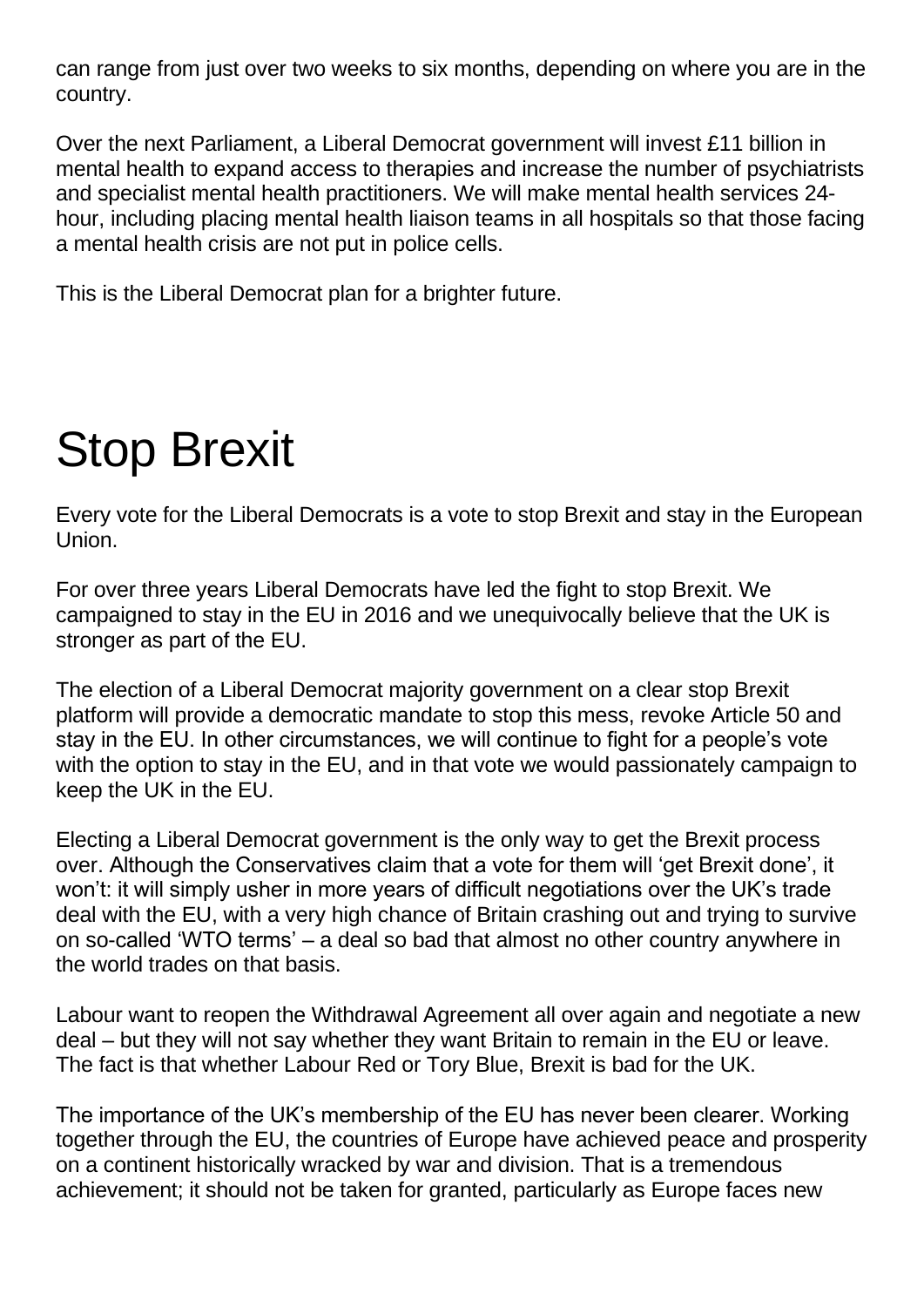dangers from an increasingly aggressive Russia and as the US turns away from its old alliances.

Many of the great challenges of the 21st century are global: climate change, human trafficking, the arms trade, the power of multinationals, global poverty and inequality. By separating itself from the EU, Britain diminishes its capacity to respond to these threats. By working together with our European neighbours, we increase the UK's ability to meet those challenges: for example, in international negotiations, in regulating the tech giants or in creating markets for climate-friendly products.

There is no doubt that full membership of the EU is good for the British economy. Brexit would bring to an end businesses' unfettered access to the European single market – the destination of almost half of Britain's exports – and to the smooth flow of goods that complex industrial supply chains require. The prospect of tariffs and border checks is already causing manufacturers to shift their operations to other EU states and UK manufacturers are already reporting that export orders have dried up.

There is no prospect of replacing lost EU markets with free trade agreements with other countries thousands of miles away. If the UK gives in to President Trump's demands to lower environmental and health standards for a trade deal with the US, we would lose the ability to export to the EU, which would drive many British businesses, including most farmers, out of business. Brexit is bad for jobs, growth and prosperity.

Brexit will also mean an end to freedom of movement, which has brought the UK tremendous social, economic and cultural benefits. It gives British people the opportunity to work, be together with their loved ones, study and retire anywhere in the EU. There is no contradiction between our European and our British, national and regional identities: they enrich one another. By stopping Brexit, Liberal Democrats will protect and maintain freedom of movement, safeguarding the rights of UK citizens living elsewhere in the EU and EU citizens in the UK. Liberal Democrats will also support the right of the people of Gibraltar to remain in the European Union.

EU citizens are valued members of our communities and we believe that they should be afforded the right to full participation in civic life, including the ability to stand for office and vote in UK referendums, European elections and general elections as well as local elections. Liberal Democrats will extend these rights to all EU citizens who have lived in the UK for five years or longer.

To ensure that EU citizens are not denied their vote in any election or referendum, we will also implement urgent electoral law reform, in line with the Electoral Commission's 2014 recommendations, including introducing a legal requirement for councils to inform citizens of the steps they must take to be successfully registered and making the necessary changes to ensure that the UK has an automatic system of inclusion in elections.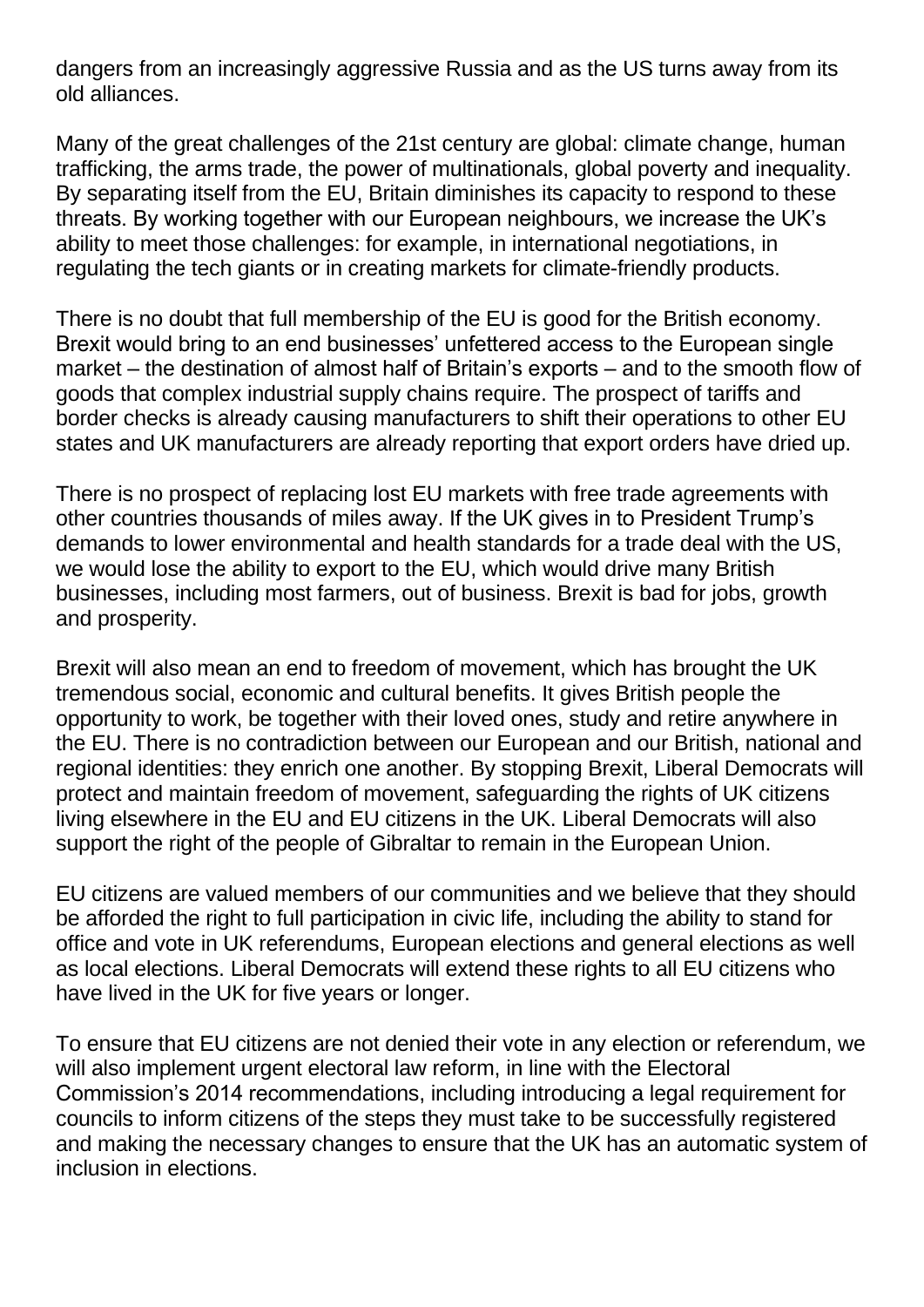The national humiliation of Brexit puts so much at risk – the NHS, public services, jobs across the country, scientific collaboration, peace in Northern Ireland, the unity of the UK, our ability to tackle global crises such as climate change and our global reputation as a country that is confident and outward-facing. By keeping the UK in the EU, we can get on with tackling the real issues facing our country, using the Remain Bonus of £50 billion to invest in public services and tackle inequality.

A Liberal Democrat government will stop Brexit – and build a brighter future for the UK by keeping us at the heart of the European Union.

# Our Plan for a Stronger Economy

People who work hard and contribute to society should have good, fulfilling and wellpaid jobs. Businesses and entrepreneurs who innovate and invest and behave responsibly to their employees and to the environment should be supported. But this is not how the UK is today: too many people can't get on, and live secure, happy and fulfilling lives. The failure of governments to invest in infrastructure and skills has undermined productivity, and now the Conservatives threaten to make the vast majority of people poorer and punish business and enterprise through a hard Brexit.

Meanwhile, we are facing profound economic changes that demand new partnerships between government and business: the emergence of artificial intelligence requires new approaches to work, and the challenge of transitioning to a zero-carbon economy must be managed in a way that does not hurt the least well-off and makes the UK more competitive. The UK's strengths in science, financial services, the creative industries and high-tech manufacturing mean that we should be well placed to build an economy that treats business as part of the solution and spreads opportunity to everyone.

However, neither Labour nor the Conservatives are capable of guiding the economy through these challenges. Both parties are reaching to the past for answers that are no longer relevant. The Conservatives are pursuing a deregulated, low-tax Brexit that will set our economy back for generations; Labour are facilitating Brexit while seeking to renationalise their way back to a form of 1970s socialism.

Liberal Democrats are now the natural home of business: we are the only party with a new plan for a brighter economic future. A plan to invest in climate-friendly infrastructure and technology and create new green businesses and jobs; a plan to build on our scientific, technological and creative strengths; a plan to stop Brexit and build a more prosperous, equal and inclusive economy. Whichever part of the country people are from and whatever stage of their career they are at, our plan will mean greater opportunities and good, well-paid jobs.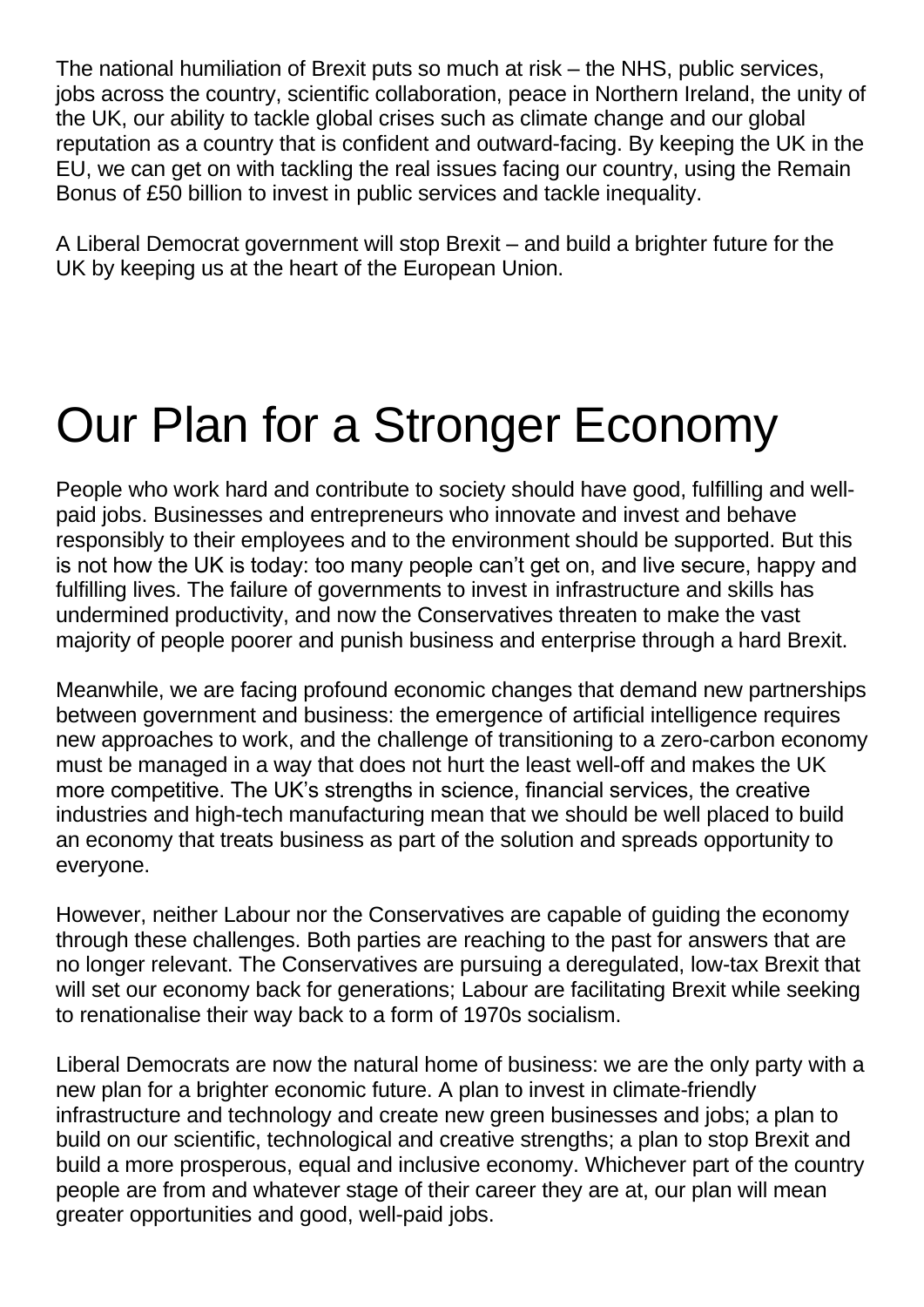Our priorities in the next parliament will be:

- Investing £130 billion in infrastructure upgrading our transport and energy systems, building schools, hospitals and homes, empowering all regions and nations of the UK and developing the climate-friendly infrastructure of the future.
- Enabling an adaptable, future-focused workforce empowering individuals through new Skills Wallets worth £10,000 for every individual.
- Introducing a wellbeing budget and basing decisions for government spending on what will improve wellbeing as well as on economic and fiscal indicators.

# **Investment for the Future across the UK**

Opportunity and access to education, employment and services are not fairly spread around the country. This means that many people become stuck in insecure work in which they have no prospect of promotion. The Conservatives pay lip service to the idea of regional growth while pursuing a reckless Brexit that will deepen inequality and place trade barriers between Northern Ireland and the rest of the UK; Labour's backwards-looking approach of Whitehall running renationalised industries denies people and communities autonomy and will hit investment and stifle innovation. Liberal Democrats are the only party looking to the future with a plan to kickstart a devolution revolution that will give all parts of the UK a real say backed by meaningful financial muscle. This is the only sustainable answer to the regional divide. We will:

- Give local authorities and regions the power to make decisions about their areas.
- Introduce a capital £50 billion Regional Rebalancing Programme for infrastructure spend across the nations and regions of the UK, with local and devolved authorities given a say in how it is used, reinforced by a Just Transition Fund to support communities negatively affected by policies to tackle the climate emergency.
- Continue to champion investment in the Northern Powerhouse and the Midlands Engine, putting significant capital resources into infrastructure projects across these regions.
- Set an ambitious National Industrial Strategy to transform the economy and develop Local Industrial Strategies within it that incentivise clustering by businesses and universities with particular specialisations.
- Work with the major banks to fund the creation of a local banking sector dedicated to meeting the needs of local small and medium-sized businesses.
- Expand the British Business Bank to perform a more central role in the economy, to ensure that viable small and medium-sized businesses have access to capital, even when the rest of the commercial banking system can't provide it.
- Support the tourist industry which is vital for many local economies by: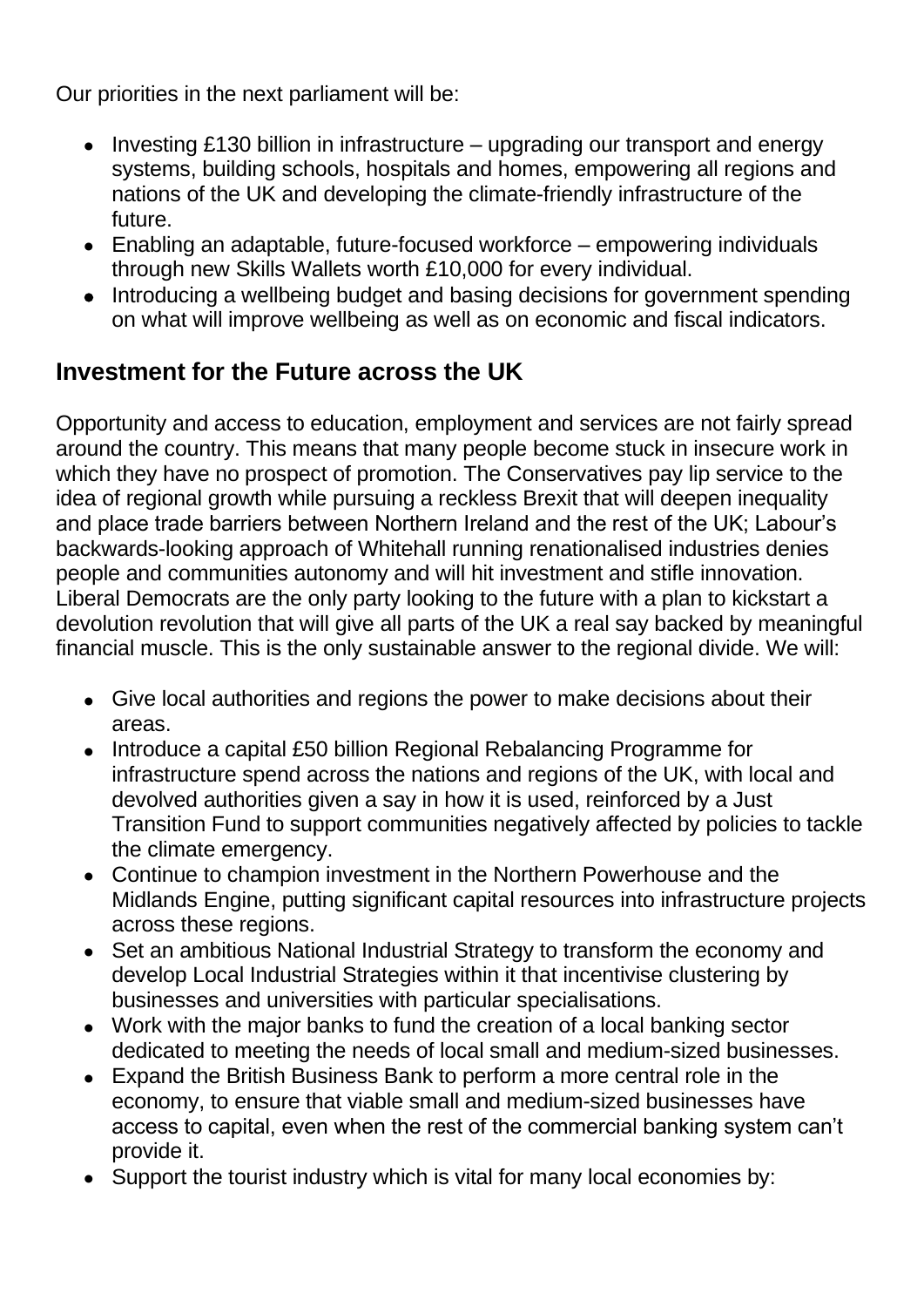- Upgrading the status of tourism within government, by creating a Department of Digital, Culture, Media, Sport and Tourism, with a designated Minister of State for Tourism.
- Enabling local authorities to bring in tourist levies to fund local tourism infrastructure.

Liberal Democrats want to take advantage of historically low interest rates to increase borrowing for investment to build the economy of the future. We are committed to a responsible and realistic £130 billion package of additional infrastructure investment, which will prioritise:

- Significant investment in public transport, including converting the rail network to ultra-low-emission technology (electric or hydrogen) by 2035, and a continued commitment to HS2, Crossrail 2 and other major new strategic rail routes.
- A programme of installing hyper-fast, fibre-optic broadband across the UK with a particular focus on connecting rural areas.
- New direct spending on housebuilding to help build 300,000 homes a year by 2024, including 100,000 social homes.
- An emergency ten-year programme to reduce energy consumption from all the UK's buildings, cutting emissions and fuel bills and ending fuel poverty.
- Capital investment in schools and hospitals to support capacity increases and modernisation.
- £5 billion of initial capital for a new Green Investment Bank, using public money to attract private investment for zero-carbon priorities.

We will ensure that the National Infrastructure Commission takes fully into account the climate and environmental implications of all national infrastructure decisions.

#### **UK2050: Our Vision for an Innovation-Led Economy**

We want to lay the foundations for the UK to be the best place in the world for innovation-led businesses in the long-term – to be a place where people come from across the EU and the world to turn their ideas into reality. But with R&D and innovation investment lagging behind other countries and being overly concentrated in South East England, it needs major change to make this vision a reality. Only the Liberal Democrats can deliver this; the Conservatives are harking back to a romanticised imperial past, while pursuing a Brexit that will hit research and innovation, which is so dependent on European and other international collaboration, while Labour has no plan for the economy of the future.

Liberal Democrats have a transformative plan to make the UK a world leader in responsible innovation by taking advantage of the UK's strengths and what we are good at as a nation: our natural advantages in renewable energy; our strong university sector; and our regional strengths such as bioscience in the Midlands, advanced materials in Yorkshire, zero-carbon technology in the North West and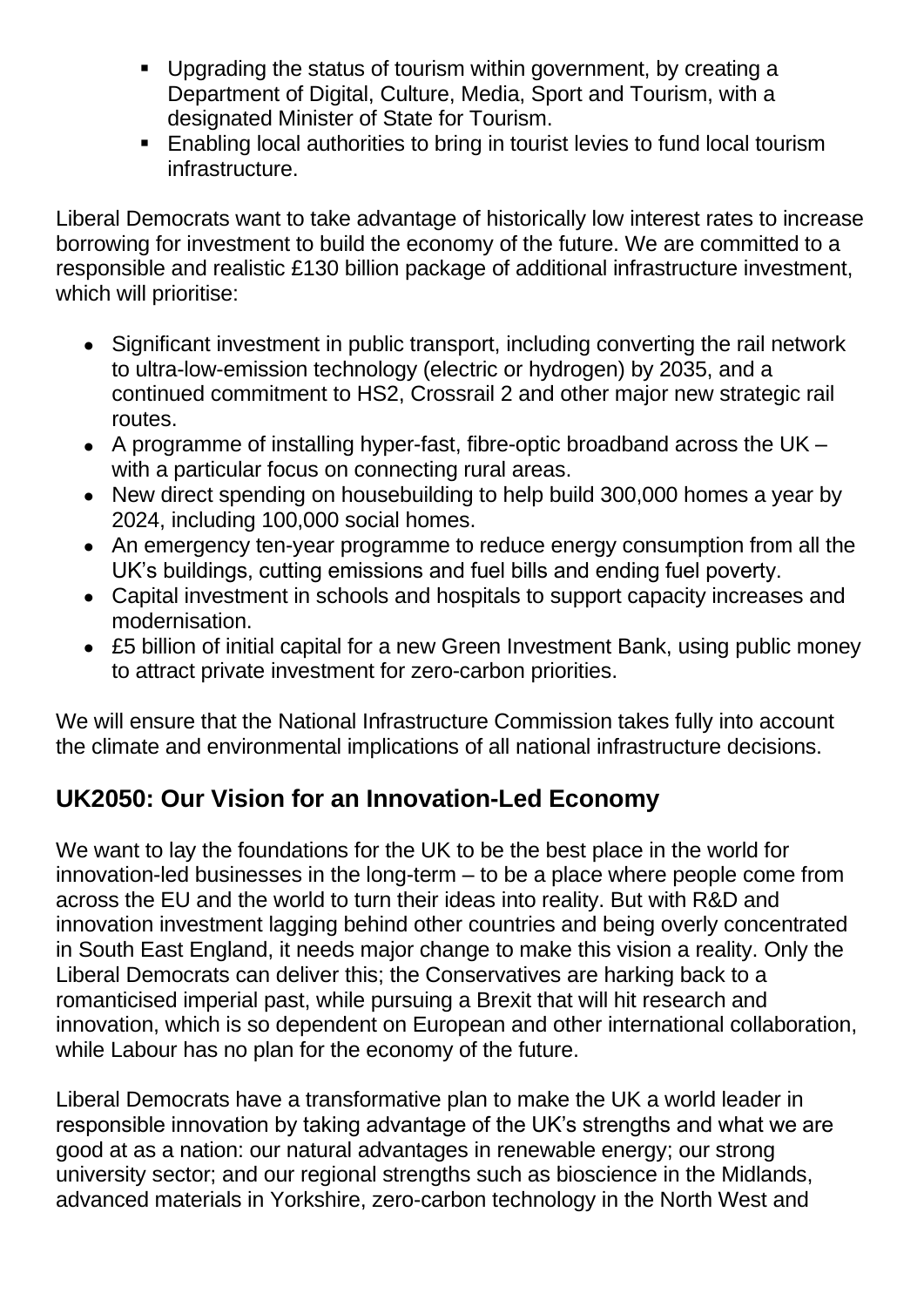photonics in Scotland. We will build a growing economy in which people will have well-paid and fulfilling jobs. We will:

- Increase national spending on research and development to three per cent of GDP. We will publish a roadmap to achieve this ambition by the earliest date possible, via an interim target of 2.4 per cent of GDP by no later than 2027.
- Support innovation, with a goal of doubling innovation spending across the economy.
- Increase the Strength in Places Fund, to boost research and development outside the 'golden triangle' of Oxford-Cambridge-London.
- Build on the industrial strategy developed by Liberal Democrat ministers in government, working with sectors which are critical to the UK's ability to trade internationally, creating more 'Catapult' innovation and technology centres and backing private investment in particular in zero-carbon and environmental innovation.
- Develop the skilled workforce needed to support this growth by introducing a new two-year visa for students to work after graduation and a major expansion of high-quality apprenticeships including Higher Apprenticeships, backed up by new sector-led National Colleges.
- Develop a national skills strategy for key sectors, including zero-carbon technologies, to help match skills and people; our new Skills Wallets will allow people to retrain and upskill when they need to. (also see Opportunities Throughout Life section, p.25)
- Reform building standards to ensure that all new homes built from 2022 have full connectivity to ultra-fast broadband and are designed to enable the use of smart technologies.
- Continue to support investment in new UK digital start-ups by reforming the British Business Bank's support for venture capital funds to enable it to help funds 'crowd in' new backers rather than acting as a funder of last resort.
- Support growth in the creative industries, including video gaming, by continuing to support the Creative Industries Council and tailored industry-specific tax support, promoting creative skills, supporting modern and flexible patent, copyright and licensing rules, and addressing the barriers to finance faced by small creative businesses.
- Create creative enterprise zones to grow and regenerate the cultural output of areas across the UK.

#### **Harnessing the Benefits of New Technology**

Our ambition is for the UK to lead the world in ethical, inclusive new technology, including artificial intelligence. We will invest in education to equip people with the skills they need – whether to use new technology or to create it – while also attracting and welcoming the best talent from around the world. We will enable innovators and entrepreneurs to experiment and take risks, while taking on concentrations of power that stifle competition, limit choice for consumers and hamper progress. And we will ensure that new technology is developed and deployed ethically, so that it respects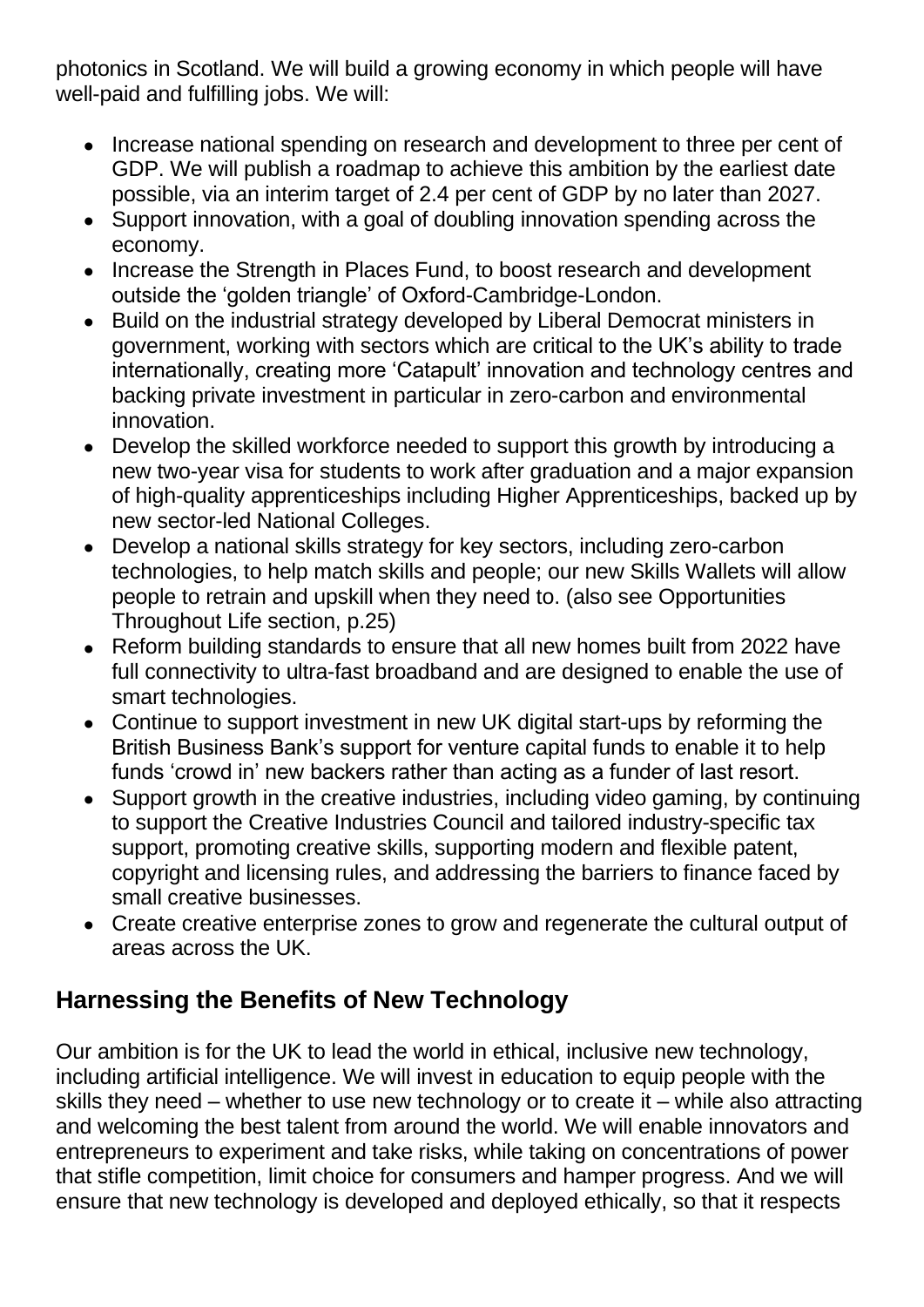people's fundamental rights, including the rights to privacy and non-discrimination. We will:

- Support the UK's diverse, inclusive tech sector by teaching core skills such as logic, verbal reasoning and creativity in schools, and by reforming immigration rules – including enabling industry bodies to sponsor work visas.
- Support the growth of new jobs and businesses in the tech sector by allowing companies to claim R&D tax credits against the cost of purchasing datasets and cloud computing, simplifying the regulatory landscape and speeding up regulatory change.
- Ensure that new technologies are used in ethical and responsible ways by:
	- Introducing a Lovelace Code of Ethics to ensure the use of personal data and artificial intelligence is unbiased, transparent and accurate, and respects privacy.
	- Giving the Centre for Data Ethics and Innovation the power to 'call in' products that appear to breach this Code.
	- Requiring all courses relating to digital technologies to include teaching about ethics and the Code specifically.
	- **EXTERN Introducing a kitemark for companies that meet the highest ethical** standards in their development and use of artificial intelligence and other new technologies.
	- Convening a citizens' assembly to determine when it is appropriate for the government to use algorithms in decision-making.
- Develop a mechanism to allow the public to share in the profits made by tech companies in the use of their data.
- Empower consumers and ensure that everyone can enjoy the benefits of new technology, by setting a UK-wide target for digital literacy and requiring all products to provide a short, clear version of their terms and conditions, setting out the key facts as they relate to individuals' data and privacy.
- Enable people whose jobs are affected by automation to gain new skills and retrain with our new Skills Wallets, so that they can work in the good, wellpaying jobs of the future.

# **A Better Deal for Entrepreneurs and Small Business**

Dynamic, entrepreneurial businesses are a force for good: entrepreneurs, the selfemployed and small businesses form the backbone of local economies and government should support them. However, the Conservatives are pursuing policies that make it harder to start successful new businesses and Labour do not understand or value start-ups and small businesses. Liberal Democrats are the only party who understand the importance of these businesses and who will ensure that they have the access to funding and long-term capital that they need. We will:

- Create a new 'start-up allowance' to help those starting a new business with their living costs in the crucial first weeks of their business.
- Support fast-growing businesses seeking to scale up, through the provision of mentoring support.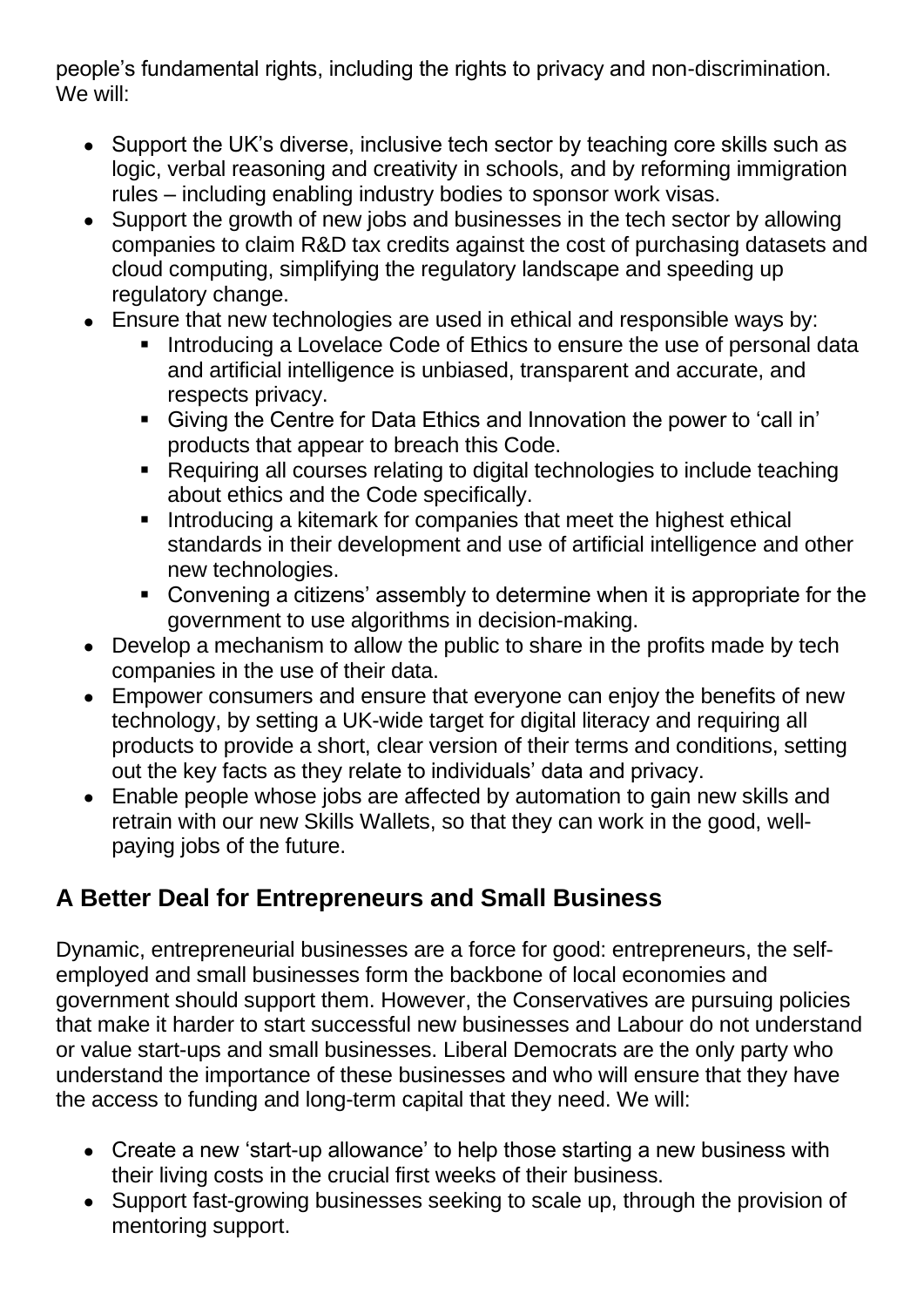- Prioritise small and medium-sized businesses in the rollout of hyper-fast broadband.
- Require all government agencies and contractors and companies with more than 250 employees to sign up to the prompt payment code, making it enforceable.
- Ensure that the company at the top of a supply chain cannot abuse its position to shore up its own cashflow at the expense of smaller suppliers.
- Expand the activities of the British Business Bank, enabling it to perform a more central role in the economy by tackling the shortage of equity capital for growing firms and providing long-term capital for medium-sized businesses.
- Provide a supportive framework to develop social enterprises businesses with a social focus rather than a profit motive.
- Expand the rights and benefits available to those in insecure forms of employment, such as offering parental leave and pay to the self-employed.
- Finance the transformation of town centres by expanding the Future High Streets Fund.
- Help protect our high streets and town centres by scrapping the rule which allows developers to convert offices and shops into residential properties without planning permission.

#### **Better Business**

Business can be a force for good in our economy: we need thriving businesses to create wealth and a model of responsible capitalism generates good jobs, shares prosperity and sees businesses promote rights and protect the environment. But the system is not working as it should: unscrupulous employers are still able to exploit their workforce and even when businesses fail, those at the top often receive huge rewards while staff lose their jobs. And we do not yet have a framework that sufficiently rewards businesses for environmentally sustainable behaviour – or penalises them for environmentally damaging activities. Labour do not recognise the good that business can do; the Conservatives don't care about the consequences of businesses that are run irresponsibly. Only the Liberal Democrats will promote responsible capitalism that works for the future. Our plan is for an economy that works for everyone, fosters a diversity of types of business – mutuals, social enterprises and community interest companies – and empowers employees. We will:

- Encourage employers to promote employee ownership by giving staff in listed companies with more than 250 employees a right to request shares, to be held in trust for the benefit of employees.
- Strengthen worker participation in decision-making, including staff representation on remuneration committees, and require all UK-listed companies and all private companies with more than 250 employees to have at least one employee representative on their boards with the same legal duties and responsibilities as other directors.
- Introduce a general duty of care for the environment and human rights requiring companies, financial institutions and public sector agencies to exercise due diligence in avoiding specified activities such as child labour or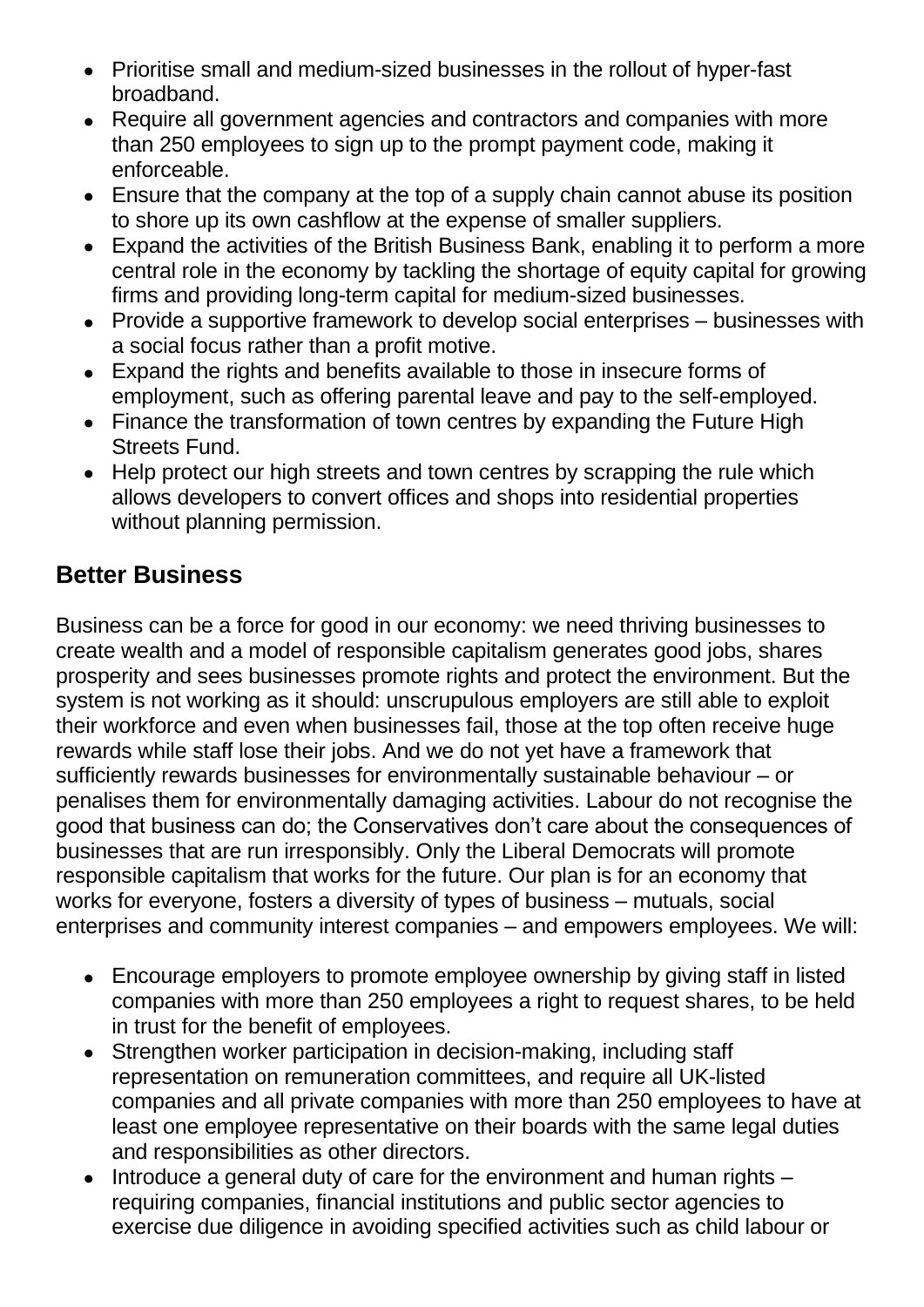modern slavery, or specified products such as commodities produced with deforestation, in their operations and supply chains, and to report on their actions.

- Reform fiduciary duty and company purpose rules to ensure that all large companies have a formal statement of corporate purpose, including considerations such as employee welfare, environmental standards, community benefit and ethical practice, alongside benefit to shareholders, and that they report formally on the wider impact of the business on society and the environment.
- Encourage new forms of incorporation and a diversity of business types, such as for large firms contracting with the public sector or providing essential utilities and for smaller firms wanting a dual purpose to be profit-making and have a positive impact on society, workers, communities and the environment.
- Require binding and public votes of shareholders on executive pay policies.
- Extend the scope of the existing 'public interest' test when considering approvals for takeovers of large or strategically significant companies by overseas-based owners to recognise the benefits to the UK economy, workers and consumers of protecting UK companies from speculative or short-term interests.

### **Fair Taxes**

Government must ensure the tax system meets the needs of a modern economy and is ready for the transition to a digital and zero-carbon economy. Businesses and individuals who benefit from being based in the UK should pay their fair share in tax – and responsible businesses are willing to do this. They benefit from public goods such as an educated workforce, a stable economy and publicly-funded infrastructure, and it is right that they should contribute towards them. But the taxation system is unbalanced and unfair: it is too easy for tech giants and large monopolies to avoid tax and income from employment is taxed more harshly than income generated by wealth.

Labour and the Conservatives are looking to the past for answers that will not work today: Labour want to hike up income tax in a way that will not even ensure that more tax is paid; the Conservatives have no interest in making the taxation system fairer. Our plan for the future will see big businesses paying their fair share, support smalland medium-sized enterprises and ensure that income earned from wealth is not privileged when compared to income from employment – making sure the tax system is fair to all. We will:

- Restore Corporation Tax to 20 per cent reversing the Conservatives' reduction of this tax to 17 per cent – and keep the rate is stable with a predictable future path.
- Taxing income from capital more fairly compared to income from work by abolishing the separate Capital Gains Tax-free allowance and instead taxing capital gains and salaries through a single allowance.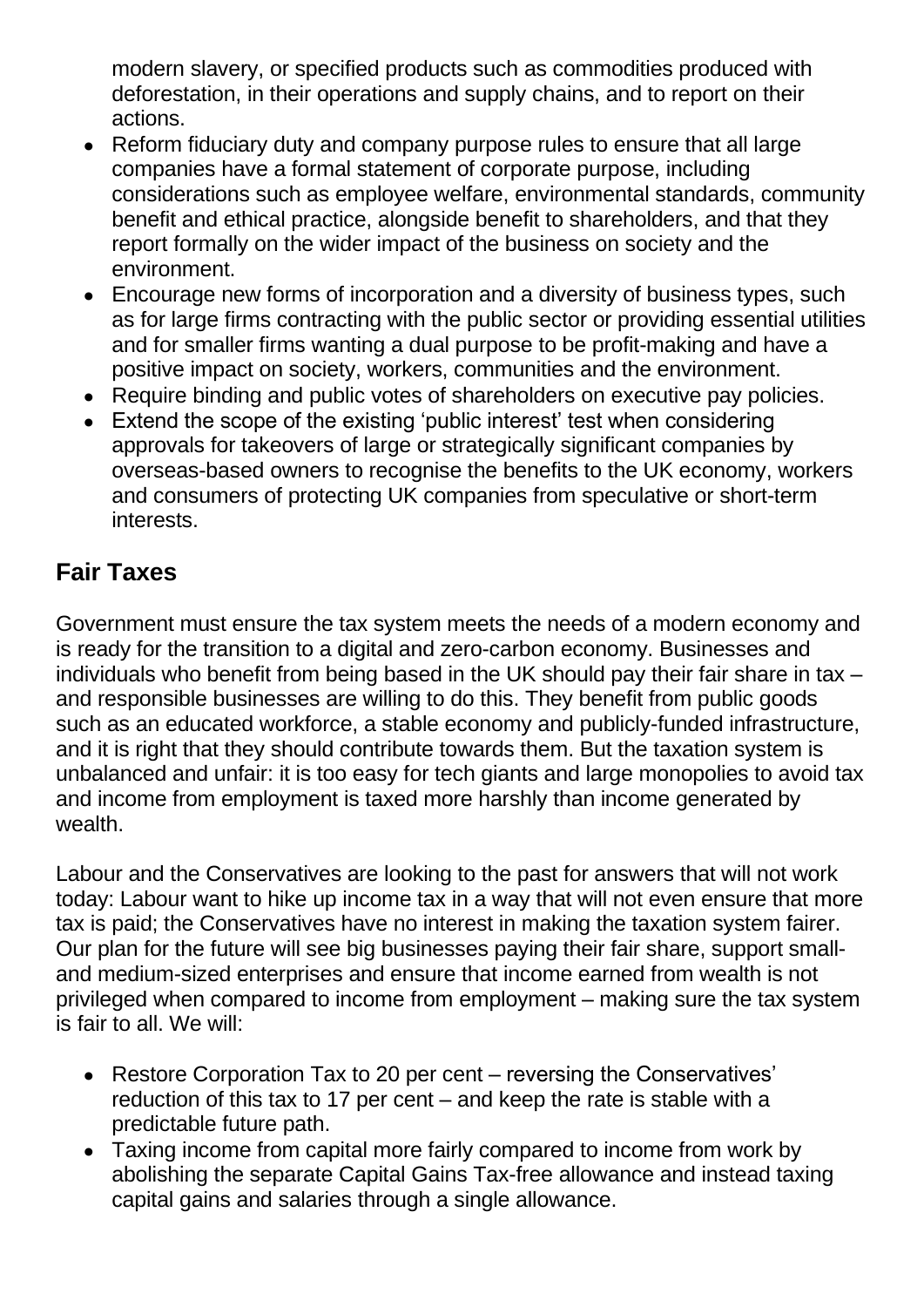- Simplify business taxation to lower administration costs supporting smaller companies – and reduce opportunities for tax avoidance.
- Replace Business Rates in England with a Commercial Landowner Levy based solely on the land value of commercial sites rather than their entire capital value, thereby stimulating investment, and shifting the burden of taxation from tenants to landowners.
- Take tough action against corporate tax evasion and avoidance especially by international tech giants and large monopolies, including by:
	- Introducing a General Anti-Avoidance Rule, setting a target for HM Revenue and Customs to reduce the tax gap and investing in more staff to enable them to meet it.
	- Reforming place of establishment rules to stop multinationals unfairly shifting profits out of the UK.
	- Improving the Digital Sales Tax to ensure tech giants pay their fair share.
	- Support and build on the OECD's proposals to require multinationals to pay a level of tax which is more closely related to their sales in every country in which they operate.
- End retrospective tax changes like the loan charge brought in by the Conservatives, so that individuals and firms are treated fairly, and review recent proposals to change the IR35 rules.
- Scrap the Marriage Tax Allowance.

### **Future of Work**

People should have secure jobs, with proper rights and fair pay. However, changes in technology and the nature of employment have outgrown the existing system of employment rights and protections. The Conservatives have not done enough to support workers as they are sucked into insecure, poorly paid jobs; Labour's dogmatic, backward-looking approach would destroy flexible jobs that people value and harm the economy. Liberal Democrats are the only ones with a plan for 21st century work: a plan that will give employees protection and a voice at work while enabling innovative business models to flourish in the modern economy. We will make work pay and ensure that there are good and well-paid jobs available for people to do. We will:

- Establish an independent review to consult on how to set a genuine Living Wage across all sectors. We will pay this Living Wage in all central government departments and their agencies, and encourage other public sector employers to do likewise.
- Establish a powerful new Worker Protection Enforcement Authority to protect those in precarious work.
- Change the law so that flexible working is open to all from day one in the job, with employers required to advertise jobs accordingly, unless there are significant business reasons why that is not possible.
- Modernise employment rights to make them fit for the age of the 'gig economy', including by: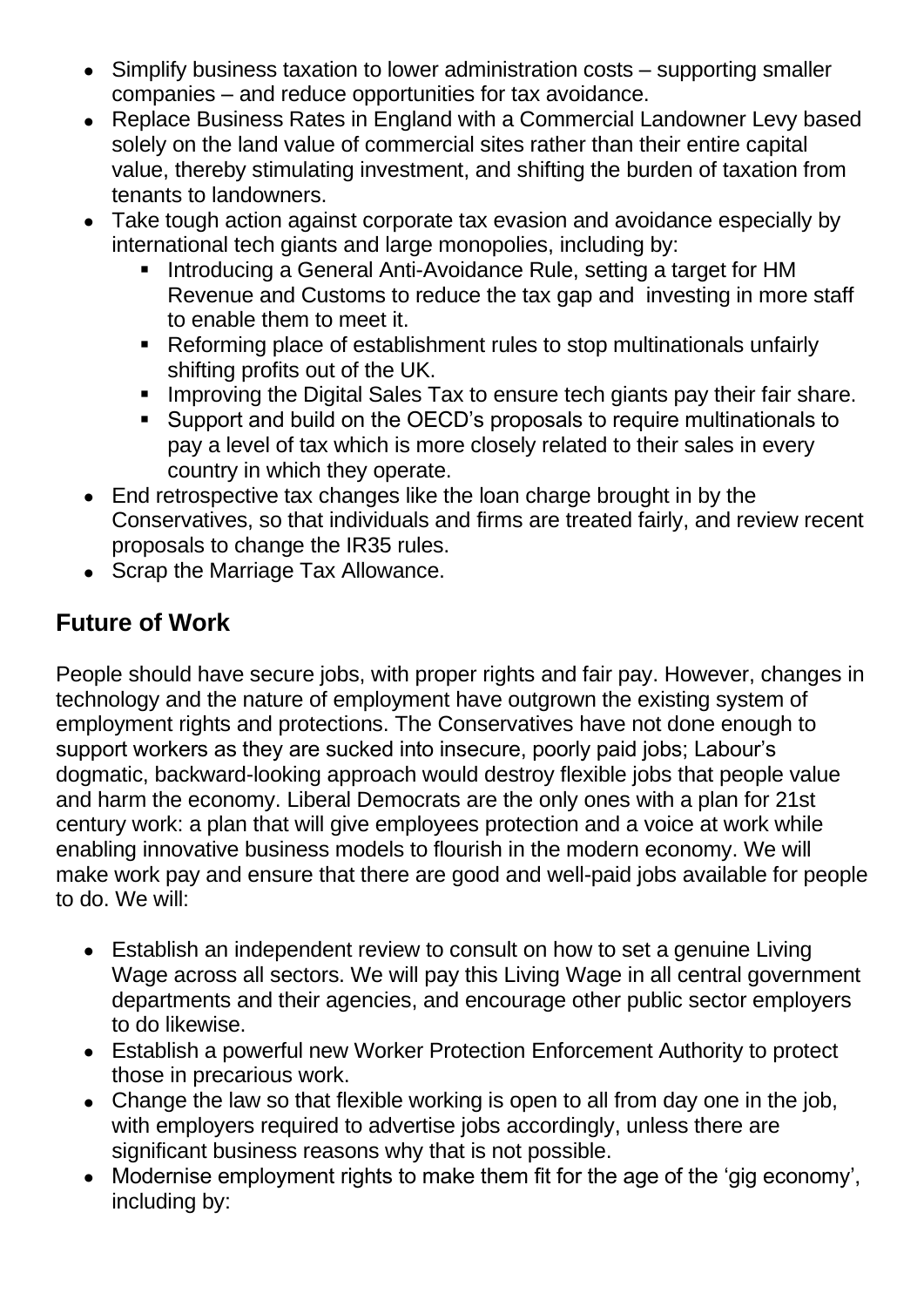- Establishing a new 'dependent contractor' employment status in between employment and self-employment, with entitlements to basic rights such as minimum earnings levels, sick pay and holiday entitlement.
- Reviewing the tax and National Insurance status of employees, dependent contractors and freelancers to ensure fair and comparable treatment.
- Setting a 20 per cent higher minimum wage for people on zero-hour contracts at times of normal demand to compensate them for the uncertainty of fluctuating hours of work.
- Giving a right to request a fixed-hours contract after 12 months for 'zero hours' and agency workers, not to be unreasonably refused.
- Reviewing rules concerning pensions so that those in the gig economy don't lose out, and portability between roles is protected.
- Shifting the burden of proof in employment tribunals regarding employment status from individual to employer.
- Strengthen the ability of unions to represent workers effectively in the modern economy, including a right of access to workplaces.

# **Opportunities Throughout Life**

With technology advancing and the world of work always and rapidly changing, skills learned at 18 or 21 will not last a lifetime and it has never been more important for people to continually develop new skills. The system is not set up for this though – opportunities are limited and people do not get the chance to make the most of their talents. We need to empower people to develop new skills so that they can thrive in the technologies and industries that are key to Britain's economic future. Both the Conservatives and Labour are stuck pursuing 20th century solutions to this new challenge. Only the Liberal Democrats are embracing the future, championing flexible lifelong learning that gives people the power to follow the path that best suits their ability. We will:

- Introduce new Skills Wallets for every adult in England, giving them £10,000 to spend on education and training throughout their lives:
	- The government will put in £4,000 at age 25, £3,000 at age 40 and £3,000 at age 55.
	- Individuals, their employers and local government will be able to make additional payments into the wallets.
	- Individuals can choose how and when to spend this money on a range of approved education and training courses from providers who are regulated and monitored by the Office for Students.
	- Individuals will have access to free careers guidance to help them to decide how to spend the money in their Skills Wallets.
	- Government will work with industry to identify skills needs and to evaluate and certify courses.
- Expand the apprenticeship levy into a wider 'Skills and Training Levy' to help prepare the UK's workforce for the economic challenges ahead with 25 per cent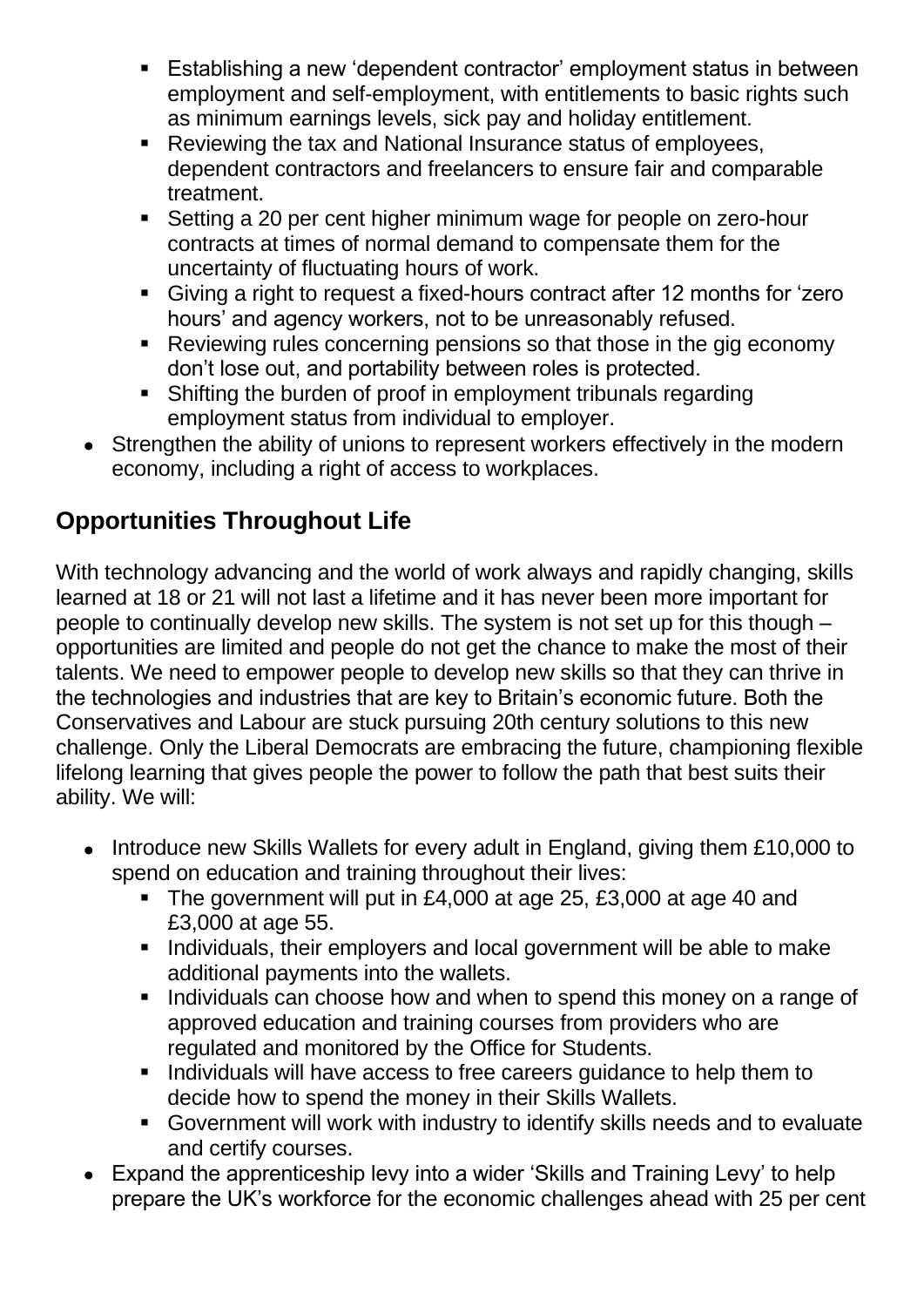of the funds raised by the levy going into a 'Social Mobility Fund' targeted at areas with the greatest skill needs.

- Develop National Colleges as national centres of expertise for key sectors, such as renewable energy, to deliver the high-level vocational skills that businesses need.
- Identify and seek to solve skills gaps such as the lack of advanced technicians by expanding higher vocational training like foundation degrees, Higher National Diplomas, Higher National Certificates and Higher Apprenticeships.

#### **Responsible Finances**

A good government should responsibly manage the nation's finances: taking advantage of opportunities to borrow to invest in key infrastructure while making sure that day-to-day spending does not exceed the amount of money raised in taxes. The Liberal Democrats are the only party who will manage the country's finances properly. The Conservatives are pursuing a Brexit that will wreck the economy for a generation, making it impossible to sustainably invest in public services. Labour will waste billions nationalising utilities – spending money that could be used to improve them just to bring them under state control. Our plan for the future is built on responsible management of the country's finances: stopping Brexit and using the increased revenue from a bigger economy to invest in services and using the money that Labour would waste to tackle the climate emergency and invest in transport and energy infrastructure. We will:

- Use the £50 billion Remain Bonus to invest in services and tackle inequality, giving a major boost to schools and combatting in-work poverty.
- Ensure that key services are properly funded and responsibly manage their budgets so that they rise year-on-year.
- End the continual erosion of local government funding and commit to a real increase in local government funding throughout the Parliament.
- Ensure overall national debt continues to decline as a share of national income.
- Protect the independence of the Bank of England and keep the inflation target of two per cent.

# **Promoting Wellbeing**

There is no more fundamental purpose for government than supporting people to expand their quality of life. A successful economy is important, because it supports jobs, income and well-funded public services – all of which matter for individuals' wellbeing. But the conventional focus on GDP as the objective not only of government but society as a whole is clearly insufficient. People in the UK deserve to have their wellbeing considered and invested in, and a Liberal Democrat government will do just that. Liberal Democrats understand that wellbeing requires both a strong economy and a government that considers many other aspects of life, including support for people's mental health and good working conditions. Only a Liberal Democrat government will put the wellbeing of people and the planet first. We will: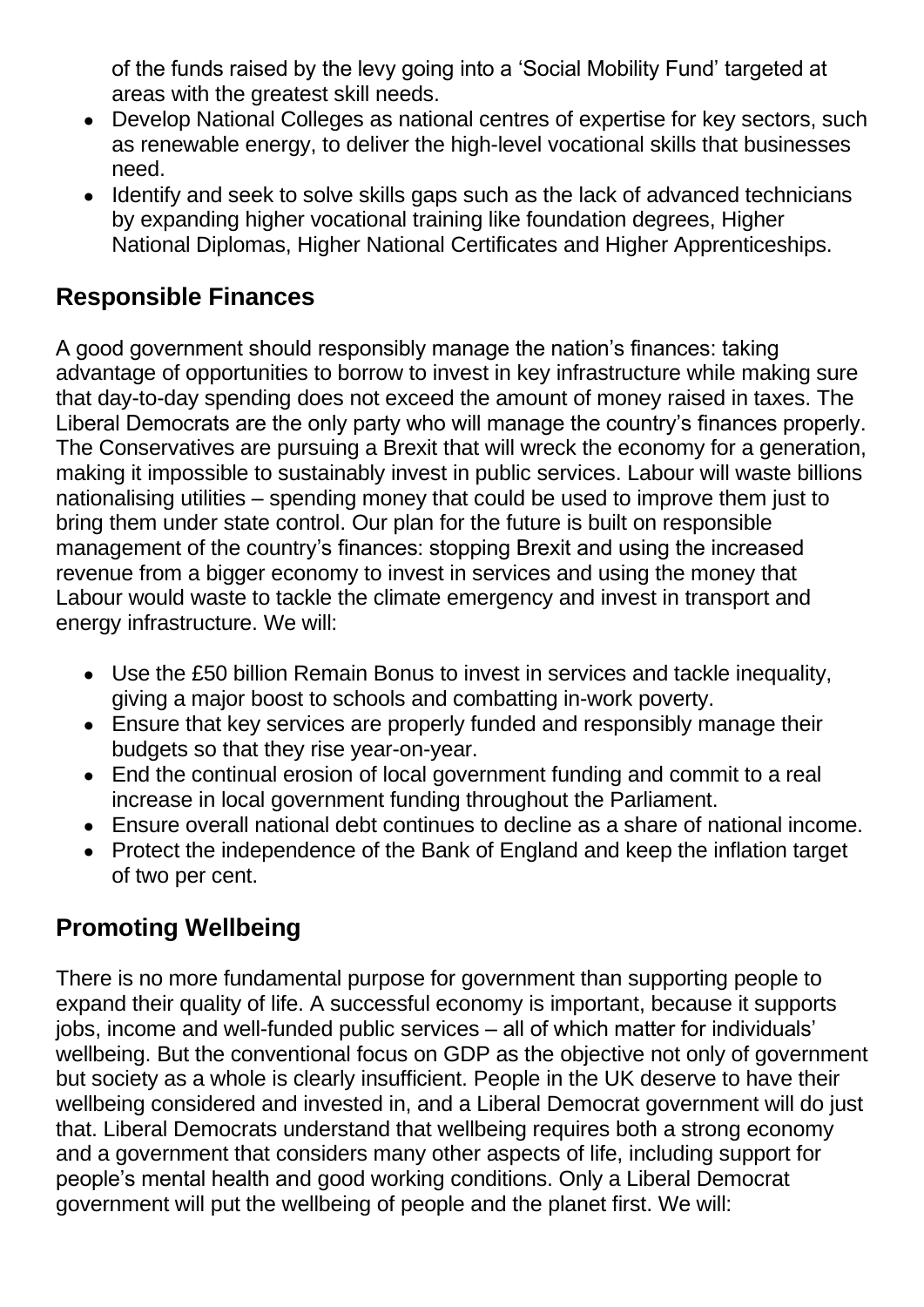- Introduce a wellbeing budget, following the example of New Zealand basing decisions on what will improve wellbeing as well as on economic and fiscal indicators.
- Appoint a Minister for Wellbeing, who will make an annual statement to Parliament on the main measures of wellbeing and the effects of government policies on them.
- Introduce wellbeing impact assessments for all government policies.
- Prioritise government spending on the things that matter most to people's wellbeing – both now and in the future – including:
	- Access to high-quality mental health and other health services.
	- Schools that build emotional resilience and properly prepare our children for both work and relationships.
	- Jobs for the future, through further education and Skills Wallets.
	- Community services that tackle loneliness and prevent isolation.
	- Targeted support for those most at risk of poor wellbeing: vulnerable children, people who are homeless, victims of trafficking and exploitation.
	- **Providing welfare support to those who need it.**
	- Reducing Adverse Childhood Experiences by investing further in services during pregnancy and the first two years of a child's life.
- Ensure that the environment is protected for future generations with clean air to breathe and urgent action to tackle the climate emergency.

# Our Plan for Better Education and **Skills**

Education is about achieving the best, about exploring possibilities and seeking new challenges, about fulfilling people's promise for the good of themselves and the whole of society. The next generation will face a complex, technologically advanced and ever-changing world. England's education system – from nurseries and schools, to universities and colleges – should be world-class, helping every child to make the most of the opportunities ahead, no matter their ability or background. It must nurture not only academic excellence but also creativity, adaptability, and teamwork. Instead, nurseries are struggling, and the attainment gap between rich and poor is widening. Teaching assistants are being laid off. Cash-strapped councils are struggling to support children with complex needs. Too many schools are unable to keep their doors open for a full five-day week.

The Conservatives are failing our children. They have cut school and college budgets to the bone. They focus too heavily on test results at the expense of giving children a good all-round education. The closest they have to a big idea is the backward-looking and divisive plan to create more grammar schools, despite the evidence that shows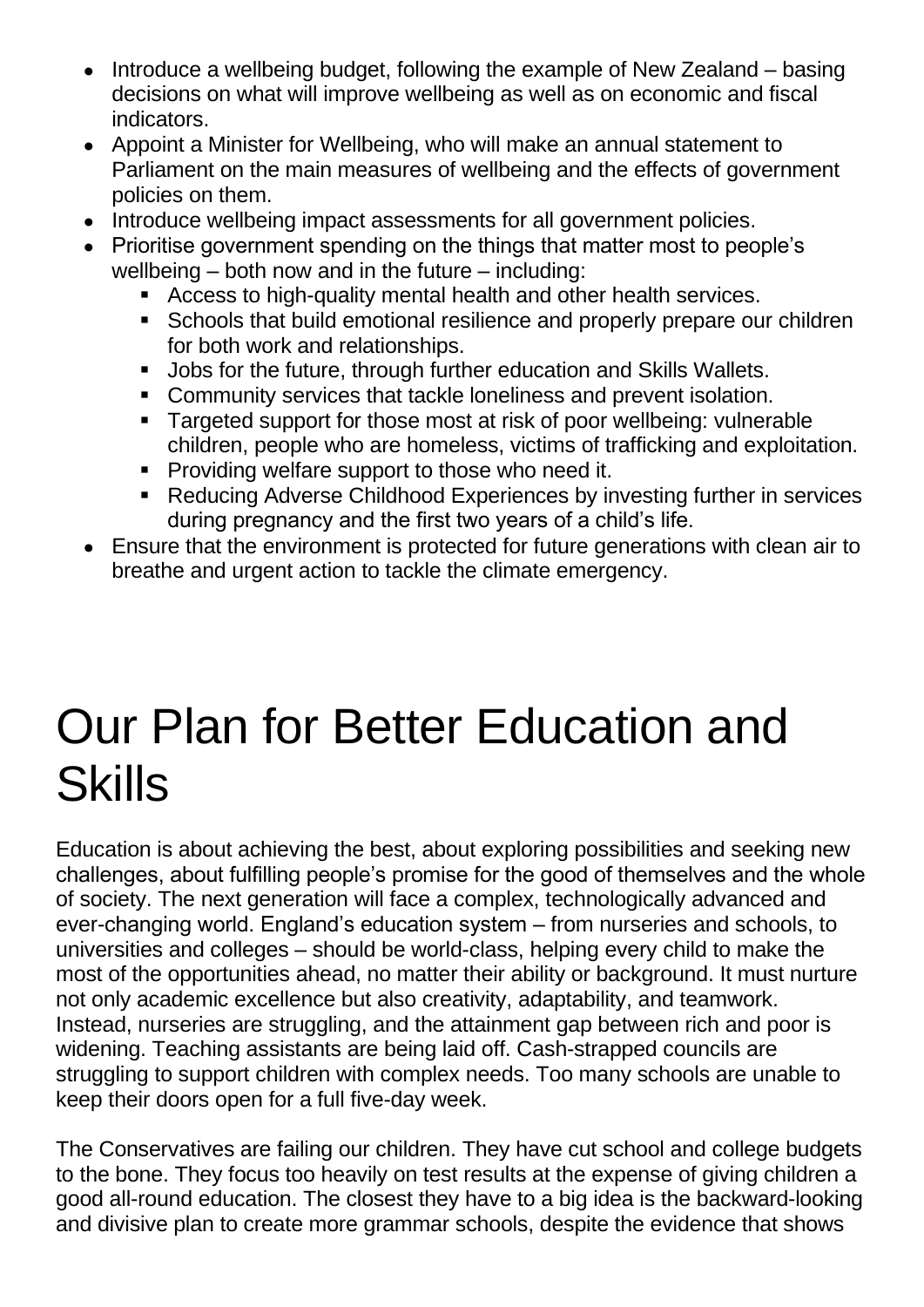that they harm social mobility. Labour want to waste time and money on a massive top-down reorganisation which will do nothing to improve standards.

The high-stakes culture of Ofsted inspections and testing – especially in primary schools – has led to pupils and teachers being anxious and stressed about going to school. Creative subjects are being squeezed out of the classroom.

Liberal Democrats will build a brighter future for every one of our children. We have a plan to boost quality at every stage of education.

We will start with a bold offer of free childcare from the of age nine months (the end of paid parental leave), transforming the opportunities for early years education and helping parents who want to combine caring and working.

We will reverse school cuts with an immediate emergency cash injection so that pupils have the resources they need to learn, and let teachers get on with the job of raising standards rather than having to worry about budgeting for the basics.

Parents should get the full picture of how their school is doing. Primary schools cannot be properly measured by just one week of tests. There must be robust inspections that measure social and emotional development alongside attainment. They should support schools to succeed, instead of punishing them for failure.

Parents should not have to be kept waiting for their child's needs to be identified and supported. Liberal Democrats will put wellbeing at the heart of every school, and better fund special needs education.

Further Education colleges have a vital role in giving opportunities to young people who want to pursue vocational study, and Liberal Democrats will end the neglect they have suffered for too long. The UK has some outstanding universities and research institutions and we need to build on their success.

In the brighter Liberal Democrat future, children will come home from school happier, healthier and with all the skills they need to succeed in life. Free childcare will allow parents to choose the balance of work and childcare that suits them, and help close attainment gaps in education and gender gaps in pay. Revitalised vocational and Higher Education will equip individuals and the economy to thrive.

Our top priorities in the next parliament will be:

- Providing free, high-quality childcare for children of working parents from nine months.
- Reversing cuts to school funding, employing an extra 20,000 schoolteachers, and clearing the backlog of repairs to school and college buildings.
- Ending teaching to the test by scrapping mandatory SATs, and replacing existing government performance tables ('league tables') of schools with a broader set of indicators.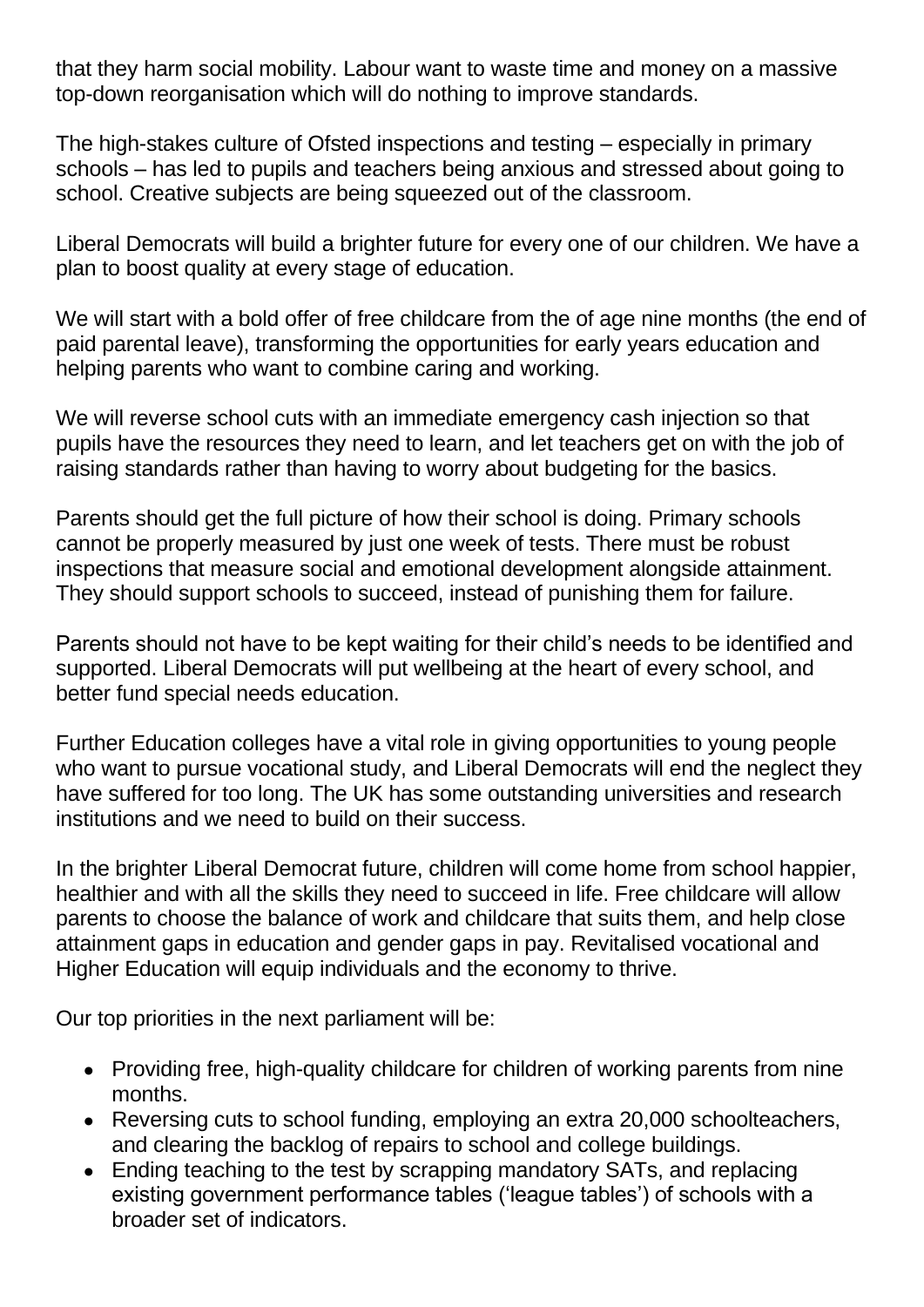#### **The Best Start in Life**

Nurseries are struggling. With no government support for most families between the end of parental leave and age three, and the average price for 25 hours a week of nursery childcare for a child under two now at £6,600 a year, too many new parents are forced to choose between caring for their child and their careers. At the same time, the achievement gap between richer and poorer, which can best be tackled in the early years, is rising.

The Conservatives have promised to help, but their childcare policy only covers threeand four-year-olds in working families, only amounts to 30 hours a week – less time than children spend in school – and doesn't cover school holidays. Even the hours they do offer are underfunded and this means that many providers struggle to deliver a quality Early Years education. Many parents who want to work, especially mothers, can spend several years out of the workplace because they can't afford childcare. This affects their career trajectory, their confidence, and their long-term earning potential.

Liberal Democrats have a plan to deliver the best start in life for children: free highquality childcare from nine months for all working parents, properly funded. Parents wanting to go back to work will get the help they need, knowing that their child will be happy, healthy and ready to start school. And by tripling the Early Years Pupil Premium and expanding Children's Centres, we can give further help to the most disadvantaged children, narrowing the achievement gap. We will:

- Offer free, high-quality childcare for every child aged two to four and children aged between nine and 24 months where their parents or guardians are in work: 35 hours a week, 48 weeks a year.
- Increase the funding for these free hours to cover the actual cost of nursery provision.
- Invest £1 billion a year in Children's Centres to support families and tackle inequalities in children's health, development and life chances.
- Triple the Early Years Pupil Premium (to £1,000) to give extra help to disadvantaged children who are at risk of falling behind from the very beginning of their education.
- Require all Early Years settings to have a training programme for staff, with the majority of staff working with children to have a relevant Early Years qualification or be working towards one.
- In the long run, each Early Years setting should have at least one person qualified to graduate level.
- Introduce 'baby boxes' in England, as advocated by the Royal College of Midwives, to provide babies and parents with essential items to help with health and development.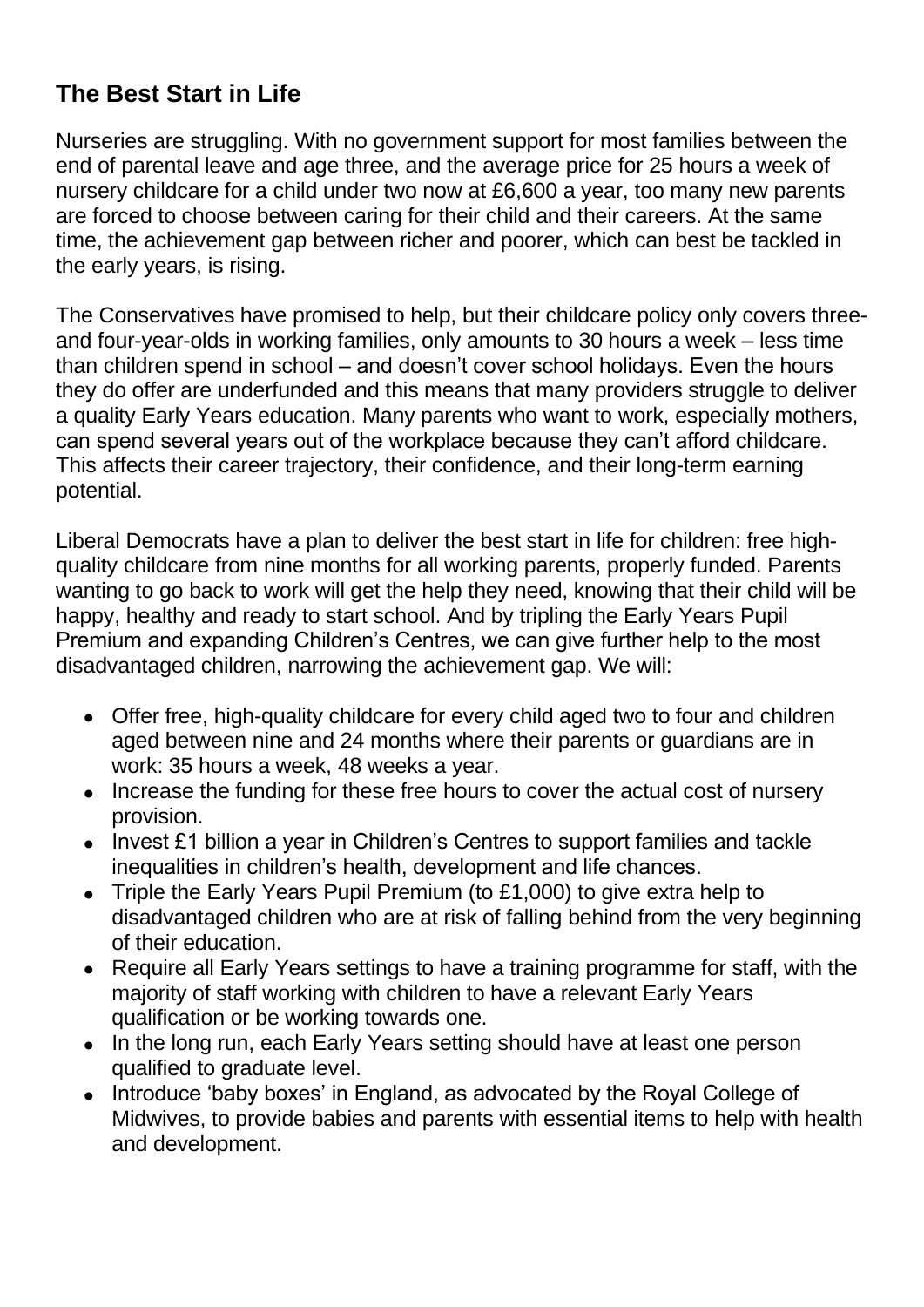### **Schools that Prepare Children for Life**

An education system which focuses only on a narrow range of academic subjects and measures pupils' abilities in a handful of high-pressure exams, does not give young people the skills they need to get on in life. It also lets down those children who do not work well in exam conditions. Liberal Democrats will ensure England's education system delivers high academic standards while also helping children grow into happy, healthy and confident adults; and nurtures and values all styles of learning. We will:

- Reverse cuts to school funding, allowing schools to employ an extra 20,000 teachers and reduce class sizes, restoring them to 2015 levels per pupil with an emergency cash injection.
- Invest to clear the backlog of repairs to school and college buildings so we have schools that are safe places to learn in.
- End the crisis in Special Educational Needs and Disabilities funding by allocating additional cash to local authorities to halve the amount that schools pay towards the cost of a child's Education Health and Care Plan.
- Introduce a 'curriculum for life', in all state-funded schools. This will include Personal, Social and Health Education, financial literacy, environmental awareness, first aid and emergency lifesaving skills, mental health education, citizenship and age-appropriate Relationships and Sex Education (RSE). Teaching about sexual consent, LGBT+ relationships, and issues surrounding explicit images and content will be included in RSE.
- Establish an independent body of education experts who will use the most upto-date educational evidence to oversee any future curriculum changes. It would take these decisions out of the hands of politicians and put an end to unnecessary and often politically motivated changes, which disrupt children's learning and place an extra burden on teachers.
- Reduce unnecessary stress on pupils and teachers and end 'teaching to the test', by scrapping existing mandatory SATs and replacing them with a formal, moderated teacher assessment at the end of each phase and some lightertouch testing.
- Give parents school performance measures they can trust, by replacing existing government performance tables ('league tables') with a broader set of indicators including information about pupils' and teachers' wellbeing, as well as academic attainment.
- Replace Ofsted with a new HM Inspector of Schools. Inspections should take place every three years and should consider a broader range of factors including the social and emotional development of children, and the wellbeing of staff and pupils. Independent schools should be subject to the same inspection regime.
- Improve the quality of vocational education, including skills for entrepreneurship and self-employment, and improve careers advice and links with employers in schools and colleges.
- Protect the availability of arts and creative subjects in the curriculum and act to remove barriers to pupils studying these subjects, including by abolishing the English Baccalaureate as a performance measure.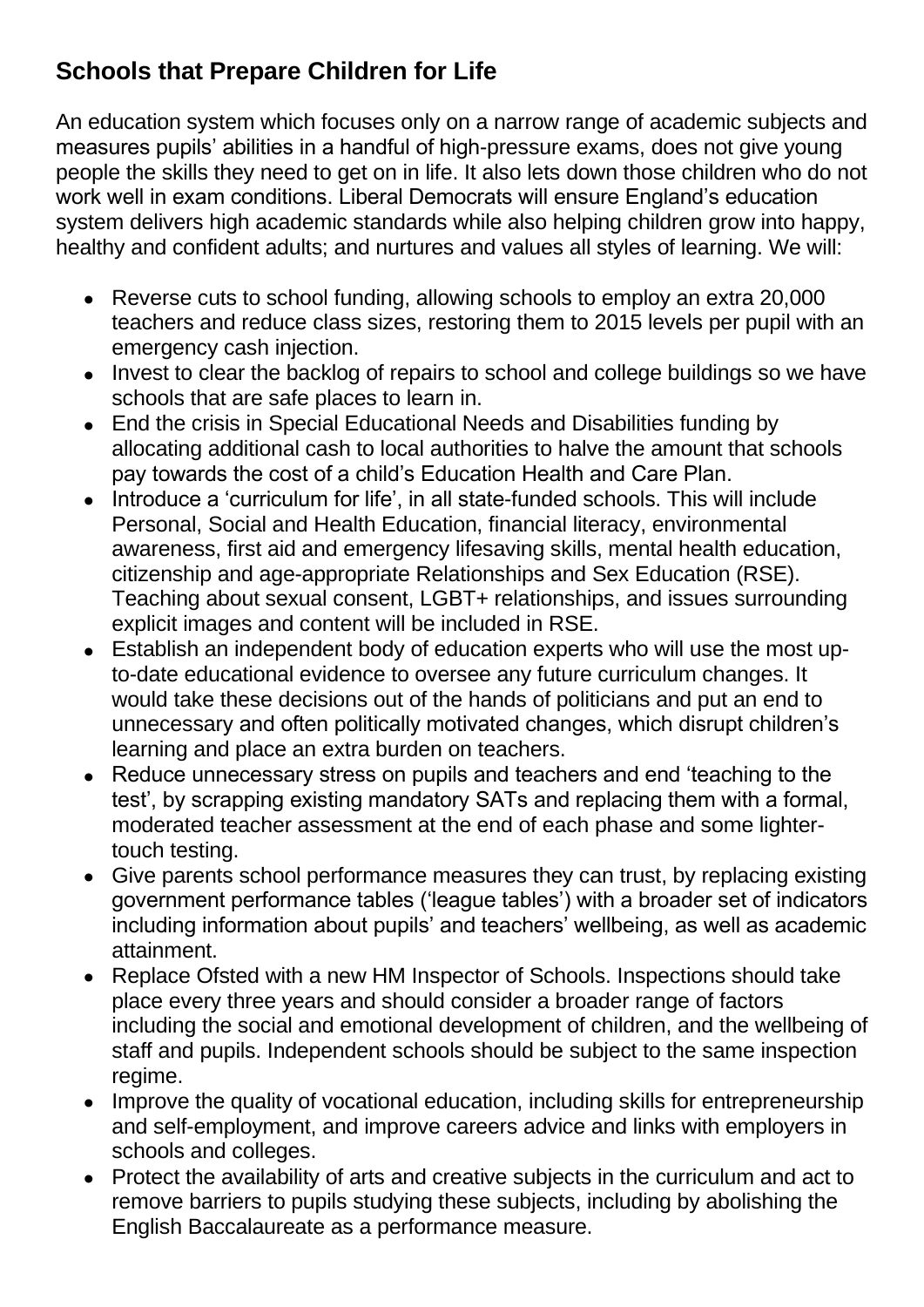• Teach the core skills required for children to flourish in the modern world, including critical thinking, verbal reasoning and creativity.

#### **Accountable Local Schools**

The fragmentation of the education system, with more than half of secondary schools and one quarter of primary schools in Multi-Academy Trusts (MATs), had led to a lack of accountability to local communities. There is competition rather than cooperation between schools, with some operating unfair admissions systems and off-rolling pupils with Special Educational Needs and Disability or those unlikely to succeed in examinations.

With academies standing outside the oversight of Local Authorities, and many MAT schools not even having a local governing body, parents are finding it increasingly difficult to raise issues with schools, and there is little evidence that the children's voice is heard. There is an increasing trend to exclude children (or use internal exclusion units), which is damaging and dangerous to the young people involved. The Conservatives' ideological obsession with more grammar schools will only add further division to the system. Liberal Democrats want to restore accountability and give every child the chance of attending an excellent local school. We will:

- Give local authorities with responsibility for education the powers and resources to act as Strategic Education Authorities for their area, including responsibility for places planning, exclusions, administering admissions including in-year admissions, and SEND functions.
- Create a level playing field by requiring MATs to undergo external inspection and allowing local authorities to open new Community Schools where needed.
- Oppose any future expansion of grammar schools and devolve all capital funding for new school spaces to local authorities.

# **A Better Deal for Teachers**

There is a crisis in teacher retention and recruitment in our schools, driven by years of real-terms pay cuts, and an increasingly unmanageable workload created by unnecessary bureaucracy. Teachers feel demoralised and undervalued, as the funding crisis in our schools coupled with the culture of excessive high-stakes testing prevent them from giving every child the high-quality education they deserve.

Liberal Democrats will ensure teachers are paid a fair wage for the vital work they do, and that they are empowered to focus on delivering a high-quality education to their pupils, rather than being put under unnecessary pressure from testing and inspections which offer little-to-no educational benefit. Teachers are the biggest and most important asset in our education system. They need world-class levels of training and support to help them deliver the great teaching we want in our schools. We will: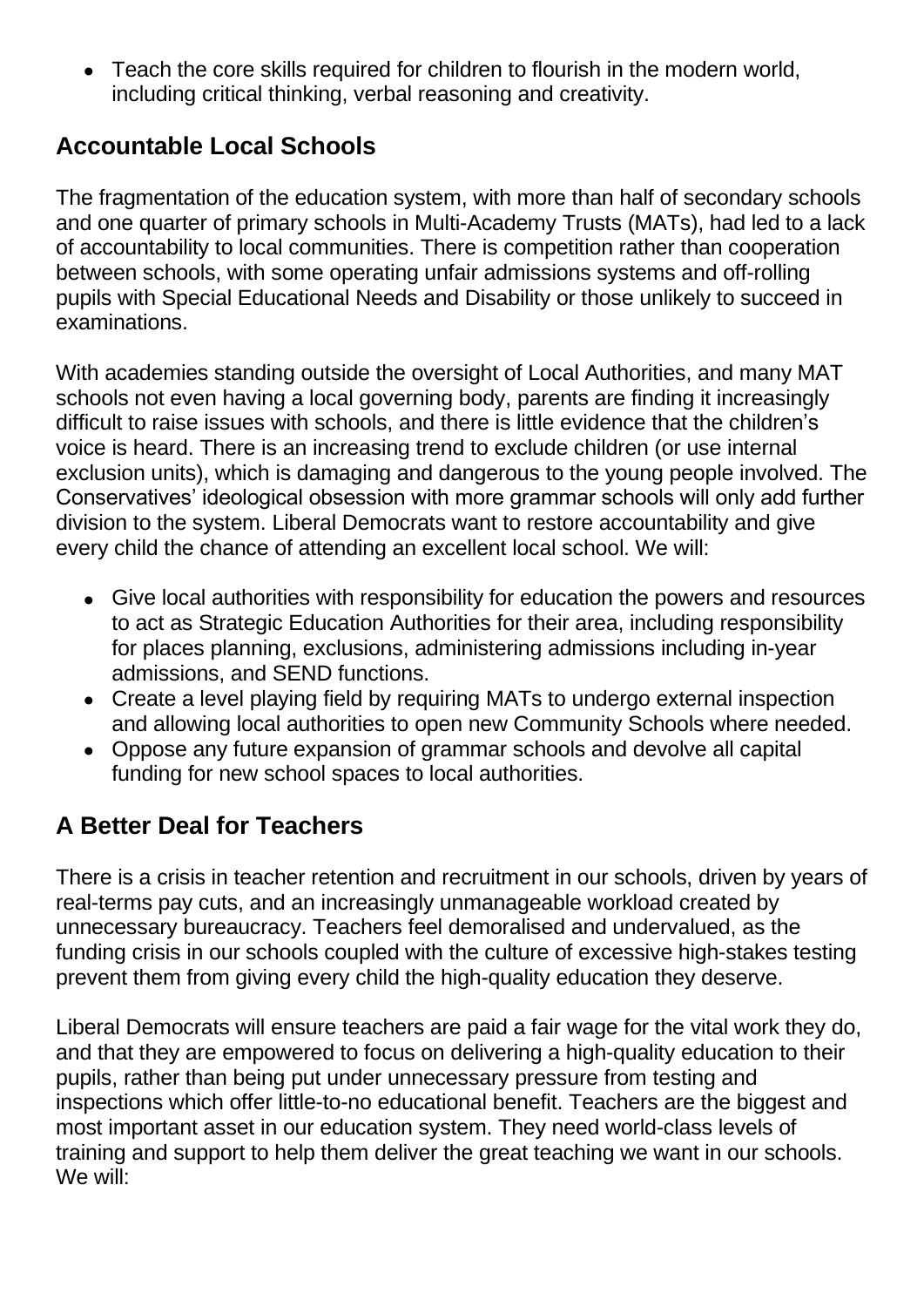- Raise the starting salary for teachers to £30,000 and increase all teachers' pay by at least three per cent per year throughout the parliament.
- Introduce a clear and properly funded entitlement to genuinely high-quality professional development for all teachers – rising to the level of 50 hours per year by 2025. We will also give extra training to teachers who are required to teach subjects at secondary level where they themselves do not have a post Alevel qualification.

#### **Children and Families Ready to Learn**

Education doesn't begin and end at the school gates. A love of learning can be nurtured from early childhood, and continue throughout life. However, our young people are some of the most anxious and unhappy in the world. Schools are on the front line in dealing with children and young adults with mental health issues. We also know that children cannot learn properly if they are undernourished. Parents are under huge pressure and receive little support even though home is the biggest influence on children's learning. Liberal Democrats believe that parents need to be properly empowered and supported with the tools they need to raise the next generation. To ensure children and adults are able to make the most of the educational opportunities which are open to them, the government must also do more to support health and wellbeing. We will:

- Extend free school meals to all children in primary education and to all secondary school children whose families receive Universal Credit, as well as promoting school breakfast clubs.
- Ensure that all teaching staff have the training to identify mental health issues and that schools provide immediate access for pupil support and counselling.
- Ensure there is a specific individual responsible for mental health in schools, who would provide a link to expertise and support for children experiencing problems. They would also take a lead on developing whole-school approaches to mental well-being.
- Give schools a statutory duty to promote the wellbeing of their pupils as part of the inspection framework.
- Tackle bullying in schools, including bullying on the basis of gender, sexuality, gender identity, or gender expression, by promoting pastoral leadership in schools and delivering high-quality sex and relationships education.
- Require inclusive school uniform policies that are gender-neutral and flexible enough to suit different budgets, and provide training for school staff on how to review and improve their uniform policies.
- Challenge gender stereotyping and early sexualisation, working with schools to promote positive body image and break down outdated perceptions of gender appropriateness of particular academic subjects.
- Include teaching about how to use social media responsibly in our 'curriculum for life' and provide advice and support for parents on how to help their children protect themselves online.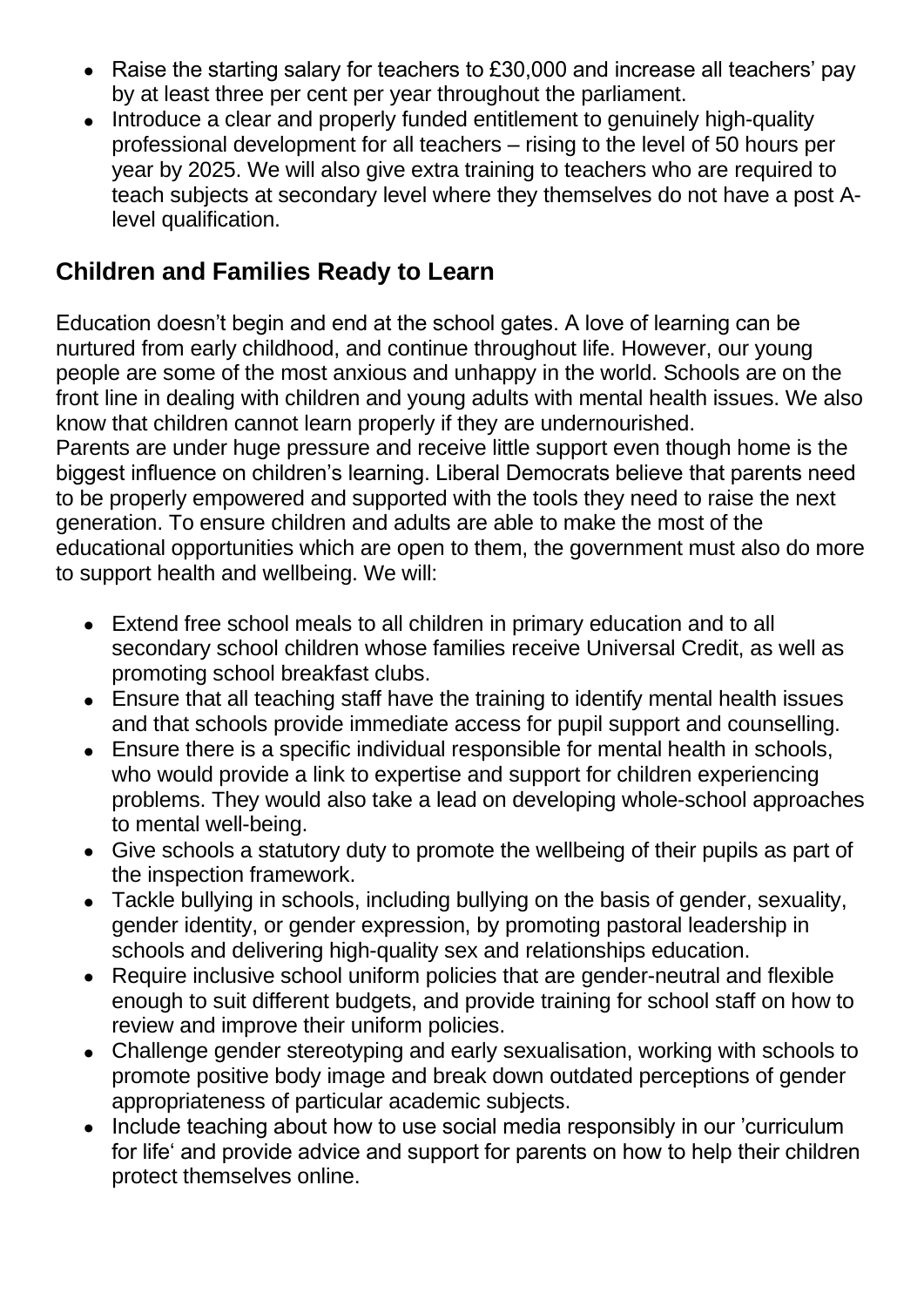# **Learning Throughout Life**

British universities are examples of excellence throughout the world. Their ability to maintain top-quality research activity, to attract funding and to deliver the best teaching depends on being open and outward looking – which this Government's disastrous approach to Brexit is already damaging. Liberal Democrats will protect our world-leading higher education sector by stopping Brexit, enabling it to continue to rely on international collaboration and being able to attract leading academics from around the world. Further Education is vital route to learning and we will invest to support it. We will:

- Reverse the damage to universities posed by Brexit and related uncertainty by stopping Brexit and keeping the UK at the heart of the EU.
- Invest an extra £1 billion in Further Education funding, including by refunding colleges for the VAT they pay.
- Help children from poorer families to remain in education and training beyond the age of 16 by introducing a 'Young People's Premium'. This would be based on the same eligibility criteria as the Pupil Premium, but a portion of it would be paid directly to the young person aged 16-18.
- Raise standards in universities by strengthening the Office for Students, to make sure all students receive a high-quality education.
- Require universities to make mental health services accessible to their students, and introduce a Student Mental Health Charter through legislation.
- Reinstate maintenance grants for the poorest students, ensuring that living costs are not a barrier to disadvantaged young people studying at university.
- Establish a review of higher education finance in the next parliament to consider any necessary reforms in the light of the latest evidence of the impact of the existing financing system on access, participation and quality, and make sure there are no more retrospective raising of rates or selling-off of loans to private companies.
- Ensure that all universities work to widen participation by disadvantaged and underrepresented groups across the sector, prioritising their work with students in schools and colleges, and require every university to be transparent about selection criteria.

#### **Access to Culture and Sport**

Arts, media and sports are essential for personal fulfilment and quality of life – they enlarge people's experience and are part of what turns a group of people into a community. Funding for these organisations is put at risk with Brexit. Liberal Democrats will ensure that we continue to invest in our cultural capital. We will:

- Maintain free access to national museums and galleries.
- Move towards introducing 'safe standing' at football clubs, requiring the Sports Grounds Safety Authority to prepare guidance for implementing this change.
- Support anti-racism and anti-homophobia campaigns in sport.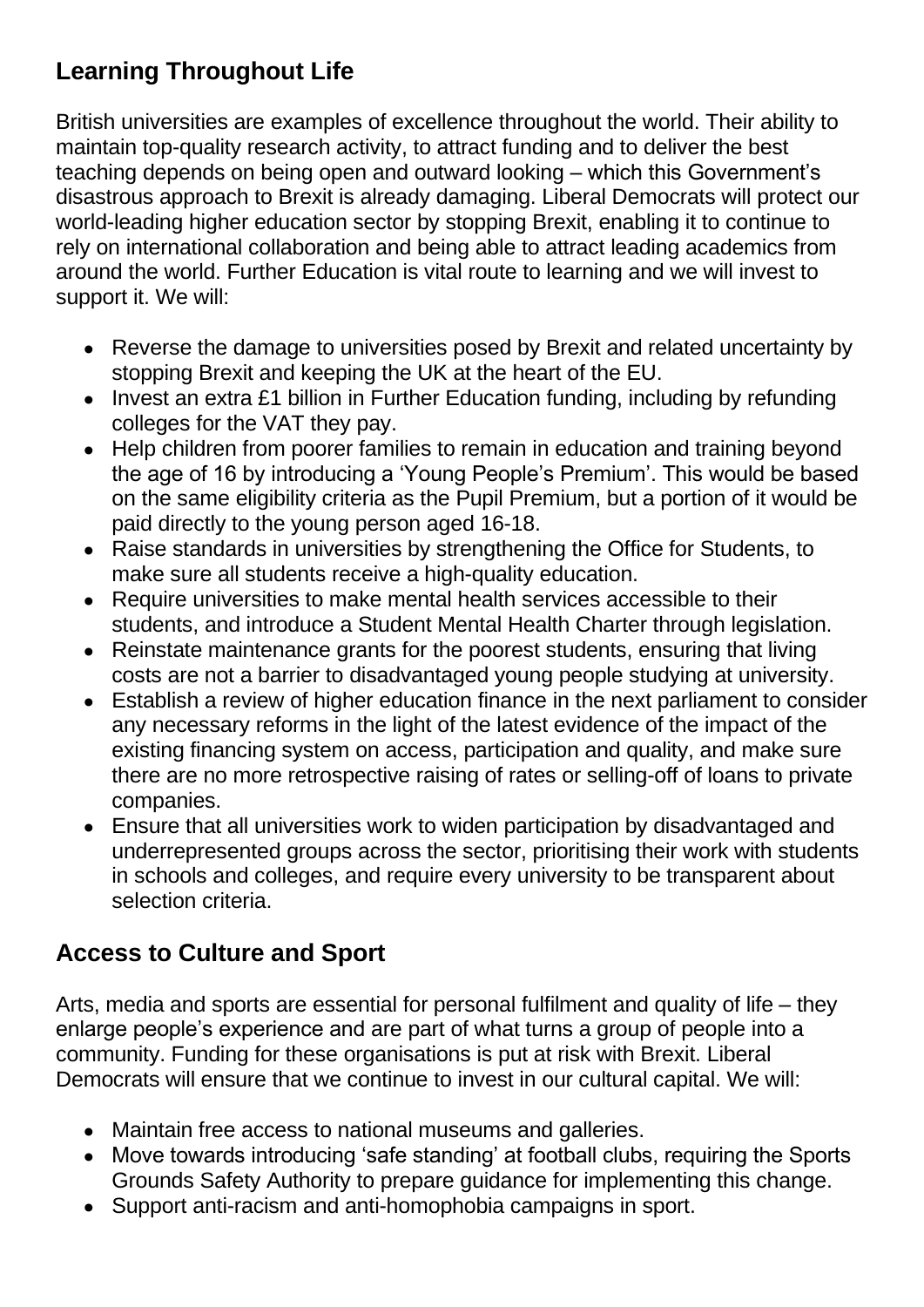- Protect the independence of the BBC and set up a BBC Licence Fee Commission, maintain Channel 4 in public ownership and protect the funding and editorial independence of Welsh language broadcasters.
- Protect sports and arts funding via the National Lottery.
- Examine the available funding and planning rules for live music venues and the grassroots music sector, protecting venues from further closures.

# Our Plan for a Green Society and a Green Economy

The UK should be leading the world in tackling the climate emergency. We are the first generation to know we are destroying the environment, and the last generation with a chance to do something about it before it is too late. There is no Planet B. If we fail to act, millions of people – at home and abroad – will suffer the impacts of floods, storms and heatwaves, rising food prices and the spread of diseases; the global financial system will be destabilised, poor countries could collapse and the number of refugees will soar.

The Conservatives have shown themselves unfit to lead in response to this historic challenge. They have repeatedly flouted EU limits on air pollution and scrapped energy efficiency schemes that would reduce energy bills and end the scourge of fuel poverty. They have cut support for renewable energy while trying to force fracking on communities that don't want it. They are not on track to meet the UK's climate targets and are dragging their feet on reducing the use of plastics. They promised to restore the natural environment, but have presided over declines in many species of wildlife, and repeatedly failed to meet air and water quality goals.

Meanwhile, Labour's policies are a distraction from meaningful action on the environment. They want to spend billions to renationalise the companies running the electricity grid, the water industry and the railways. But this would not only be enormously disruptive and ruinously costly; it would be pointless, as in reality, ambitious environmental and consumer aims can be achieved through tougher regulation. A socialist planned economy is no way to tackle the environmental crisis.

The failures of Conservatives and Labour are not only morally indefensible but economically illiterate. Climate change and the collapse of natural systems are huge crises but they also represent a massive opportunity to create a different future, where people breathe clean air, drink clean water and use clean energy, where communities and industries live in harmony with nature, not at its expense. We need a new government with the vision and the will to seize that opportunity. Liberal Democrats offer a new plan to innovate our way out of crisis. To mobilise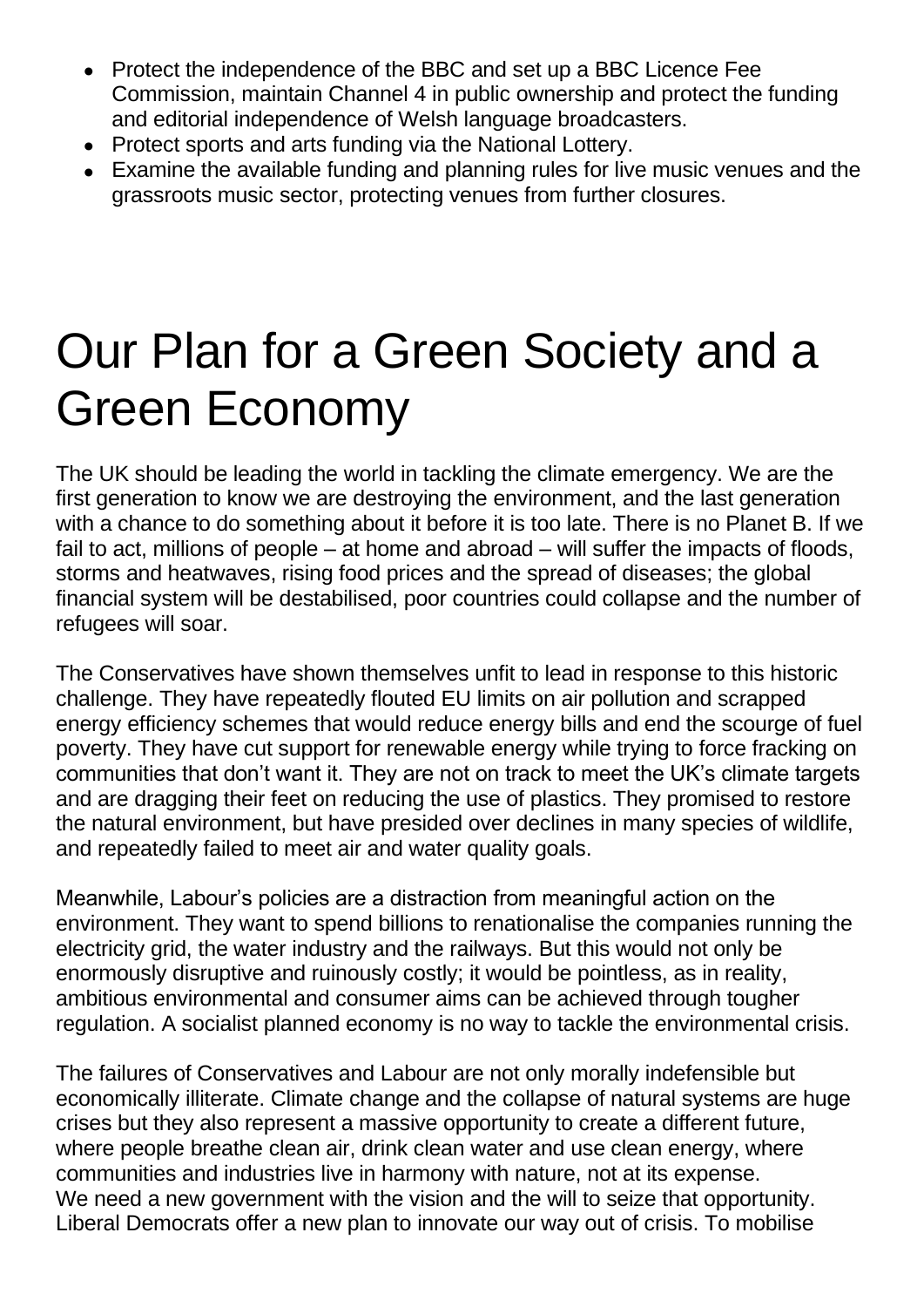every community in the country, and the resources of both the public and private sector to achieve it. To turn the birthplace of the industrial revolution into the home of the new Green Revolution.

The Liberal Democrats have the thought-through, deliverable plan for that new Green Future – in place of the Dutch auction of fantasy dates for Britain to achieve net zero greenhouse gas emissions offered by the other parties. We will deliver a ten-year emergency programme to cut emissions substantially straight away, and phase out emissions from the remaining hard-to-treat sectors by 2045 at the latest.

Our first priorities in the next parliament will be:

- An emergency programme to insulate all Britain's homes by 2030, cutting emissions and fuel bills and ending fuel poverty.
- Investing in renewable power so that at least 80 per cent of UK electricity is generated from renewables by 2030 – and banning fracking for good.
- Protecting nature and the countryside, tackling biodiversity loss and planting 60 million trees a year to absorb carbon, protect wildlife and improve health.
- Investing in public transport, electrifying Britain's railways and ensuring that all new cars are electric by 2030.

# **Climate Action Now**

The climate emergency can only be tackled effectively by ensuring that every relevant decision taken by national government, local councils, businesses, investors, communities and households makes progress towards the net zero objective. We will set a new legally binding target to reduce net greenhouse gas emissions to zero by 2045 at the latest, and implement a comprehensive climate action plan, cutting emissions across all sectors. To realise these goals, we will:

- Require all companies registered in the UK and listed on UK stock exchanges to set targets consistent with the Paris Agreement on climate change and to report on their implementation; and establish a general corporate duty of care for the environment and human rights (also see Better Business section p.21).
- Regulate financial services to encourage green investments, including requiring pension funds and managers to show that their portfolio investments are consistent with the Paris Agreement, and creating new powers for regulators to act if banks and other investors are not managing climate risks properly.
- Establish a Department for Climate Change and Natural Resources, appoint a cabinet-level Chief Secretary for Sustainability in the Treasury to coordinate government-wide action to make the economy sustainable resource-efficient and zero-carbon, and require every government agency to account for its contribution towards meeting climate targets.
- Establish UK and local Citizens' Climate Assemblies to engage the public in tackling the climate emergency.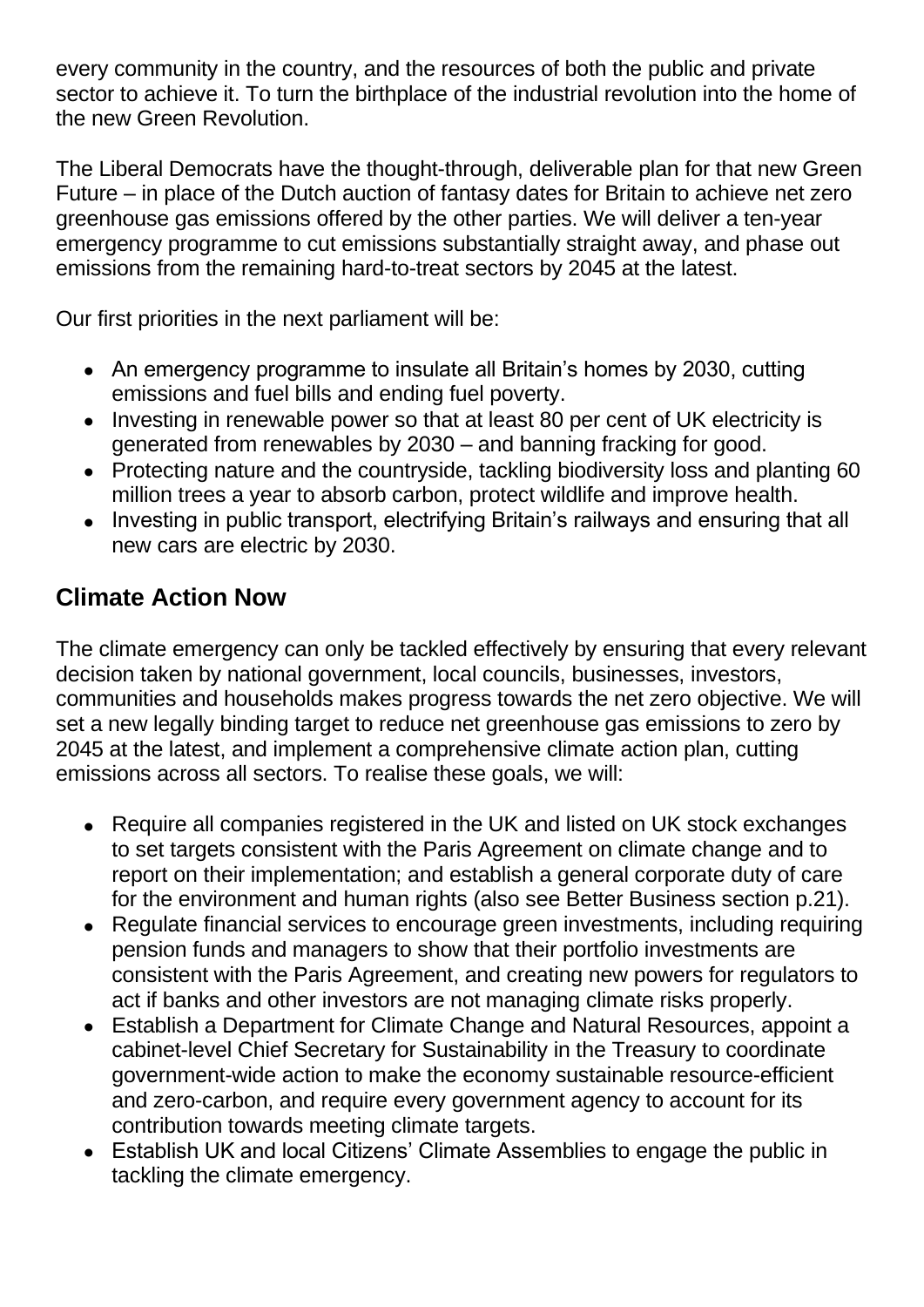- Create a statutory duty on all local authorities to produce a Zero Carbon Strategy, including plans for local energy, transport and land use, and devolve powers and funding to enable every council to implement it.
- Guarantee an Office of Environmental Protection that is fully independent of government, and possesses powers and resources to enforce compliance with climate and environmental targets.
- Increase government expenditure on climate and environmental objectives, reaching at least five per cent of the total within five years.
- Support investment and innovation in zero-carbon and resource-efficient infrastructure and technologies by creating a new Green Investment Bank and increasing funding for Innovate UK and new Catapult innovation and technology centres on farming and land use and on carbon dioxide removal.
- Implement the UK's G7 pledge to end fossil fuel subsidies by 2025, and provide Just Transition funding for areas and communities negatively affected by the transition to net zero greenhouse gas emissions.

#### **Renewable Energy**

Thanks to Liberal Democrat policies in government, the UK has made major strides in cutting emissions from power generation; wind power is now the cheapest form of electricity generation. Now we can go further: we aim to decarbonise the power sector completely, supporting renewables and household and community energy to create jobs and cut fossil fuel imports. We will:

- Accelerate the deployment of renewable power, providing more funding, removing the Conservatives' restrictions on solar and wind and building more interconnectors to guarantee security of supply; we aim to reach at least 80 per cent renewable electricity in the UK by 2030.
- Expand community and decentralised energy, support councils to develop local electricity generation and require all new homes to be fitted with solar panels.
- Ban fracking because of its negative impacts on climate change, the energy mix and the local environment.
- Support investment and innovation in cutting-edge energy technologies, including tidal and wave power, energy storage, demand response, smart grids and hydrogen.
- Provide an additional £12 billion over five years to support these commitments, and ensure that the National Infrastructure Commission, National Grid, the energy regulator Ofgem, and the Crown Estate work together to deliver our net zero climate objective.

#### **Warm Homes and Lower Energy Bills**

Everyone should be able to afford to heat their home so that it is warm enough for them to live in. However, an estimated 2.5 million households in England live in fuel poverty, where they cannot afford to heat their homes to a decent standard partly due to poor insulation and heat loss – contributing to climate change and causing ill-health and early deaths. We will implement an emergency ten-year programme to reduce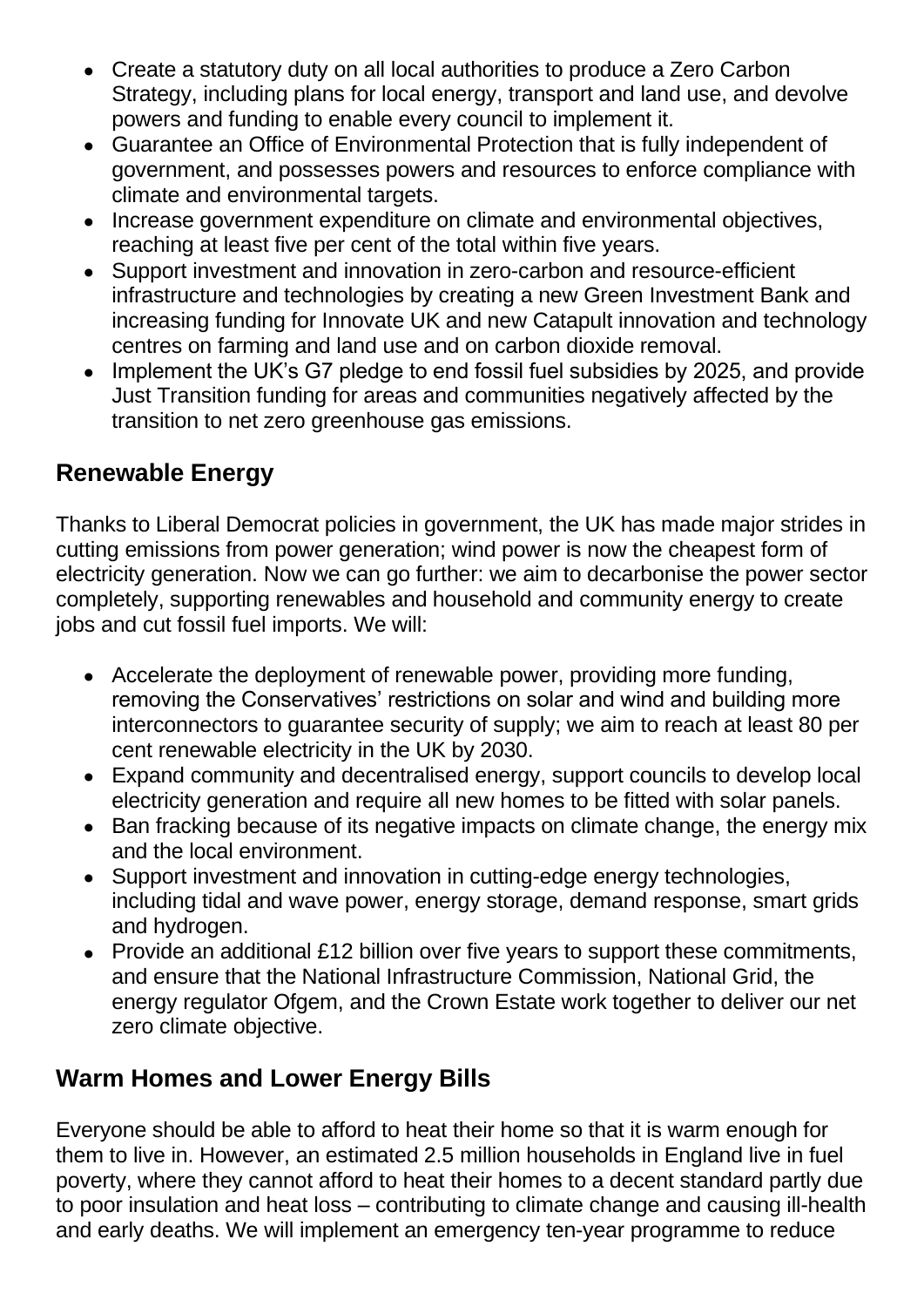energy consumption from all buildings, cutting emissions and energy bills and ending fuel poverty – and generating employment – supported by investing over £6 billion a year on home insulation and zero-carbon heating by the fifth year of the Parliament. We will:

- Cut energy bills, end fuel poverty by 2025 and reduce emissions from buildings, including by providing free retrofits for low-income homes, piloting a new subsidised Energy-Saving Homes scheme, graduating Stamp Duty Land Tax by the energy rating of the property and reducing VAT on home insulation.
- Empower councils to develop community energy-saving projects, including delivering housing energy efficiency improvements street by street, which cuts costs.
- Require all new homes and non-domestic buildings to be built to a zero-carbon standard (where as much energy is generated on-site, through renewable sources, as is used), by 2021, rising to a more ambitious ('Passivhaus') standard by 2025.
- Increase minimum energy efficiency standards for privately rented properties and remove the cost cap on improvements.
- Adopt a Zero-Carbon Heat Strategy, including reforming the Renewable Heat Incentive, requiring the phased installation of heat pumps in homes and businesses off the gas grid, and piloting projects to determine the best future mix of zero-carbon heating solutions.

# **Green Industry, Green Jobs and Green Products**

Given the right support, British businesses have the chance to be world leaders in green technology. UK low-carbon businesses already have a combined turnover of £80 billion and directly employ 400,000 people, and under our proposals these will grow. We will provide support for innovation to cut energy and fossil fuel use in industrial processes – reducing emissions, cutting dependence on fossil fuel imports and generating jobs and prosperity. We will:

- Reduce emissions from industrial processes by supporting carbon capture and storage and new low-carbon processes for cement and steel production.
- Provide more advice to companies on cutting emissions, support the development of regional industrial clusters for zero-carbon innovation and increase the Industrial Energy Transformation Fund.
- Expand the market for green products and services with steadily higher green criteria in public procurement policy.
- End support from UK Export Finance for fossil fuel-related activities, and press for higher environmental standards for export credit agencies throughout the OECD.

The successful economies of the future will be those which adopt 'circular economy' techniques, cutting resource use, waste and pollution by maximising recovery, reuse, recycling and remanufacturing. This will cut costs for consumers and businesses, protect the environment and create new jobs and enterprises. We will introduce a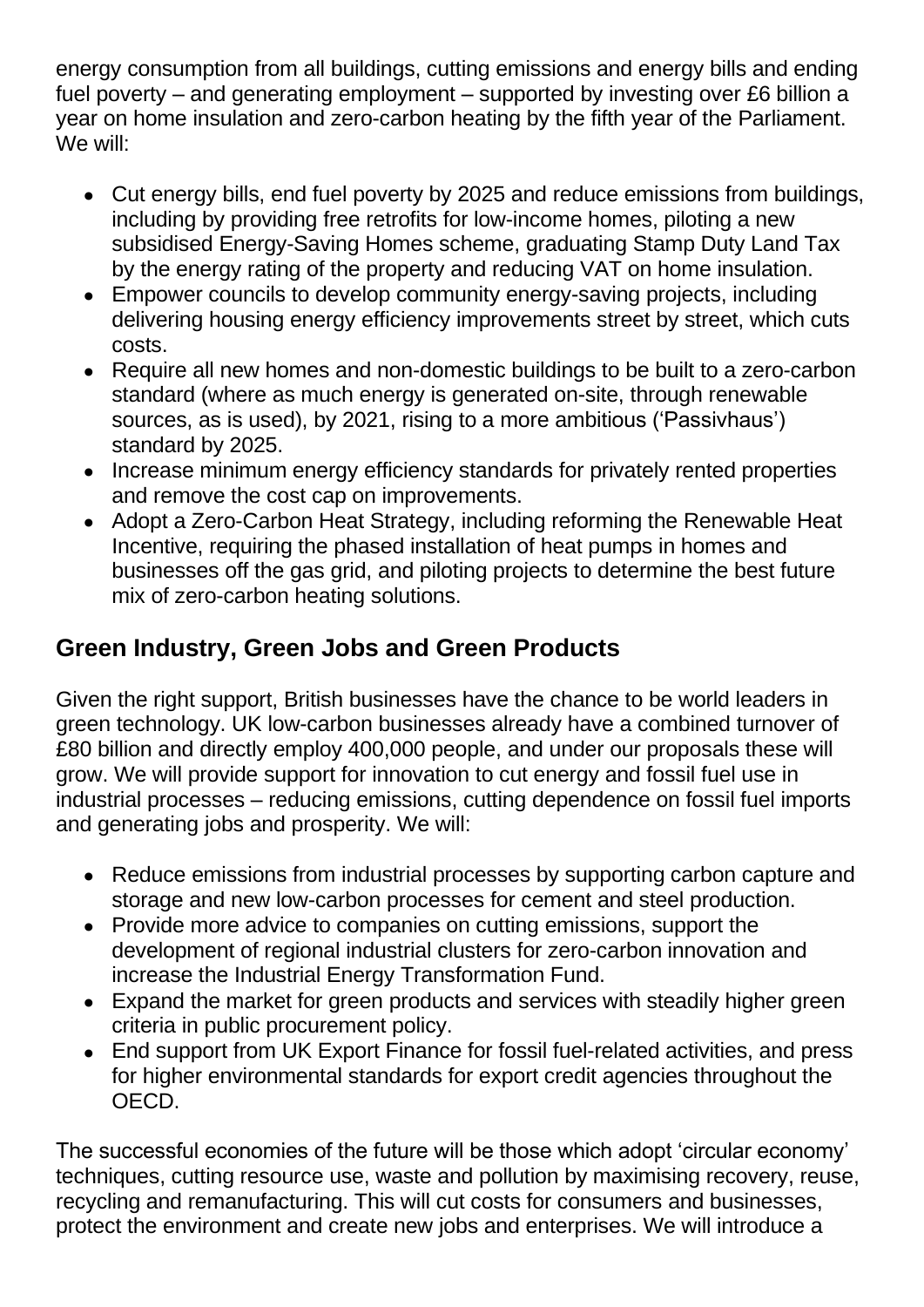Zero-Waste and Resource Efficiency Act to ensure that the UK moves towards a circular economy, including:

- Banning non-recyclable single-use plastics and replace them with affordable alternatives, aiming for their complete elimination within three years, as a first step towards ending the 'throwaway society' culture and an ambition to end plastic waste exports by 2030.
- Benefitting consumers through better product design for repairability, reuse and recycling, including extending the forthcoming EU 'right to repair' legislation for consumer goods, so helping small repair businesses and community groups combat 'planned obsolescence'.
- Introducing legally binding targets for reducing the consumption of key natural resources and other incentives for businesses to improve resource efficiency.
- Extending deposit return schemes for all food and drink bottles and containers, working with the devolved administrations to ensure consistency across the UK.
- Establishing a statutory waste recycling target of 70 per cent in England, extend separate food waste collections to at least 90 per cent of homes by 2024, and strengthen incentives to reduce packaging and reduce waste sent to landfill and incineration.

### **Saving Nature and the Countryside**

A healthy natural environment, where people breathe clean air, drink clean water and enjoy the beauty of the natural world, lies at the heart of the society and the economy Liberal Democrats want to create. Yet nature is under threat: unsustainable farming practices are depleting the soil and, together with air and water pollution, contributing to a rapid decline in the numbers of insects, birds and other animals. One in seven UK species are at risk of extinction.

We will protect the natural environment and reverse biodiversity loss at the same time as combating climate change. We will support farmers to protect and restore the natural environment alongside their critical roles in producing food, providing employment and promoting tourism, leisure and health and wellbeing. We will:

- Introduce a Nature Act to restore the natural environment through setting legally binding near-term and long-term targets for improving water, air, soil and biodiversity, and supported by funding streams of at least £18 billion over five years.
- Combat climate change, and benefit nature and people by coordinating the planting of 60 million trees a year and introducing requirements for the greater use of sustainably harvested wood in construction.
- Invest in large scale restoration of peatlands, heathland, native woodlands, saltmarshes, wetlands and coastal waters, helping to absorb carbon, protect against floods, improve water quality and protect habitats, including through piloting 'rewilding' approaches.
- Reduce basic agricultural support payments to the larger recipients and redeploy the savings to support the public goods that come from effective land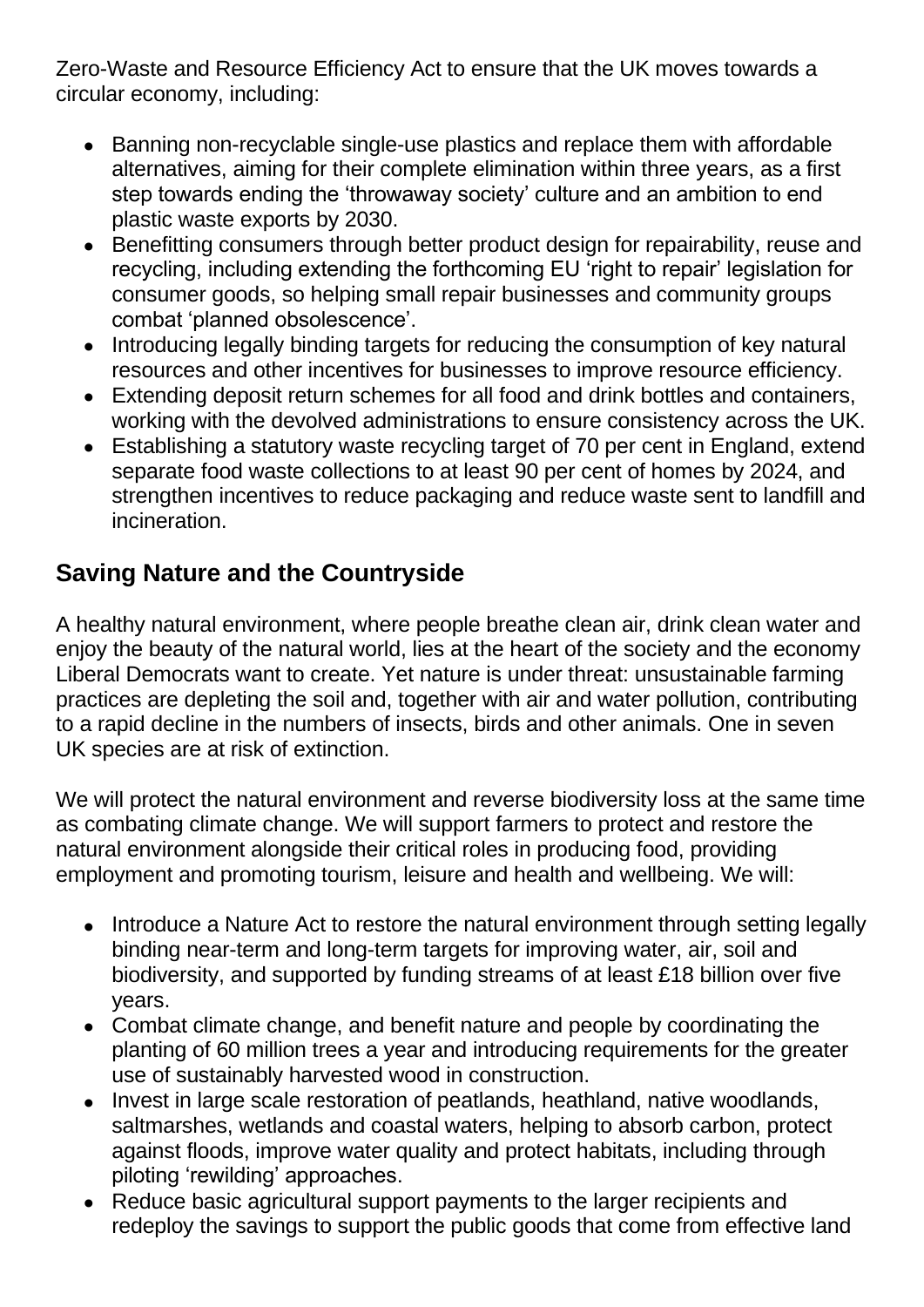management, including restoring nature and protecting the countryside, preventing flooding and combating climate change through measures to increase soil carbon and expand native woodland.

- Introduce a National Food Strategy, including the use of public procurement policy, to promote the production and consumption of healthy, sustainable and affordable food and cut down on food waste.
- Support producers by broadening the remit of the Groceries Code Adjudicator and supporting them with access to markets.
- Significantly increase the amount of accessible green space, including protecting up to a million acres, completing the coastal path, exploring a 'right to roam' for waterways and creating a new designation of National Nature Parks.
- Give the Local Green Space designation the force of law.
- Protect and restore England's lakes, rivers and wetlands, including through reform of water management and higher water efficiency standards, and establish a 'blue belt' of marine protected areas covering at least 50 per cent of UK waters by 2030, in partnership with UK overseas territories.
- Create a new 'British Overseas Ecosystems Fund' for large-scale environmental restoration projects in the UK Overseas Territories and sovereign bases, home to 94 per cent of our unique wildlife.
- Establish a £5 billion fund for flood prevention and climate adaptation over the course of the parliament to improve flood defences, and introduce high standards for flood resilience for buildings and infrastructure in flood risk areas.
- Ensure that sustainability lies at the heart of fisheries policy, rebuilding depleted fish stocks to achieve their former abundance. Fishers, scientists and conservationists should all be at the centre of a decentralised and regionalised fisheries management system. Immigration policy should also be flexible enough to ensure that both the catching and processing sectors have access to the labour they need.
- Increase the budget for the Department for the Environment. Food and Rural Affairs, ensuring that agencies such as Natural England and the Environment Agency are properly funded.

# **Improving Transport**

Britain's transport systems are broken. Commuting by rail is expensive, unreliable and unpleasant, and away from the major commuter routes, buses, trams and trains are so infrequent and expensive that cars are essentially made a necessity. This in turn has made air pollution – mostly caused by cars – one of the biggest causes of preventable illness in the UK, causing at least 40,000 premature deaths a year and costing the NHS £15 billion. And surface transport is now the largest source of greenhouse gas emissions in the UK, with almost no progress in reducing them since 1990. The UK's share of international aviation and shipping emissions has risen by almost 80 per cent since 1990. Liberal Democrats will meet this challenge by:

• Investing in public transport, buses, trams and railways to enable people to travel more easily while reducing their impact on the environment.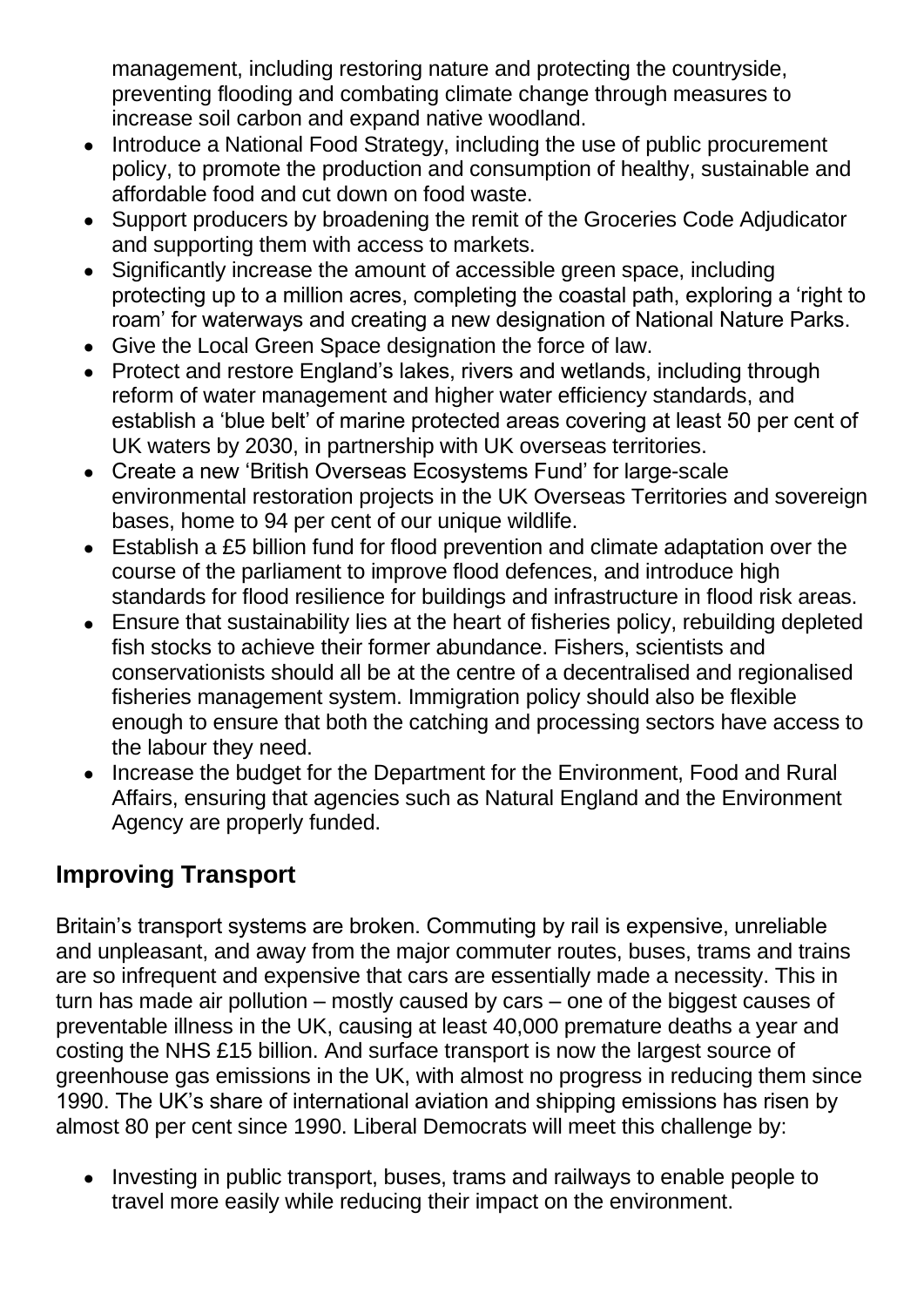- Placing a far higher priority on encouraging walking and cycling the healthiest forms of transport.
- Accelerating the transition to ultra-low-emission transport cars, buses and trains – through taxation, subsidy and regulation.

Together these steps will tackle the clean air crisis, meet the challenge of climate change, improve people's health, stimulate local and regional prosperity and develop British zero-carbon industries, with benefits for jobs, growth and exports.

#### **Clean and Green**

To achieve our net-zero climate target by 2045, we aim to reduce emissions from surface transport to near zero; at the same time the transition to electric vehicles and from private to public transport will drastically cut air pollution. Emissions from the UK's share of international aviation are much more difficult to tackle; we need to accelerate the development of new technologies and cut demand for flying, particularly from the 15 per cent of individuals who take 70 per cent of flights. We will:

- Accelerate the rapid take-up of electric vehicles by reforming vehicle taxation, cutting VAT on EVs to 5 per cent and increasing the rate of installation of charging points, including residential on-street points and ultra-fast chargers at service stations. We will ensure that, by 2030, every new car and small van sold is electric.
- Pass a Clean Air Act, based on World Health Organisation guidelines, enforced by a new Air Quality Agency. The Act will enshrine the legal right to unpolluted air wherever you live.
- Extend Ultra-Low Emission Zones to ten more towns and cities in England and ensure that all private hire vehicles and new buses licensed to operate in urban areas are ultra-low-emission or zero-emission vehicles by 2025; we will provide £2 billion to support this transformation.
- Shift more freight from road to rail, including electrifying lines leading from major ports as an urgent priority, and amend the current HGV road user levy to take account of carbon emissions.
- Support innovation in zero-emission technologies, including batteries and hydrogen fuel cells, supplementing government funding with a new Clean Air Fund from industry.
- Reduce the climate impact of flying by reforming the taxation of international flights to focus on those who fly the most, while reducing costs for those who take one or two international return flights per year, placing a moratorium on the development of new runways (net) in the UK, opposing any expansion of Heathrow, Gatwick or Stansted and any new airport in the Thames Estuary, and introducing a zero-carbon fuels blending requirement for domestic flights.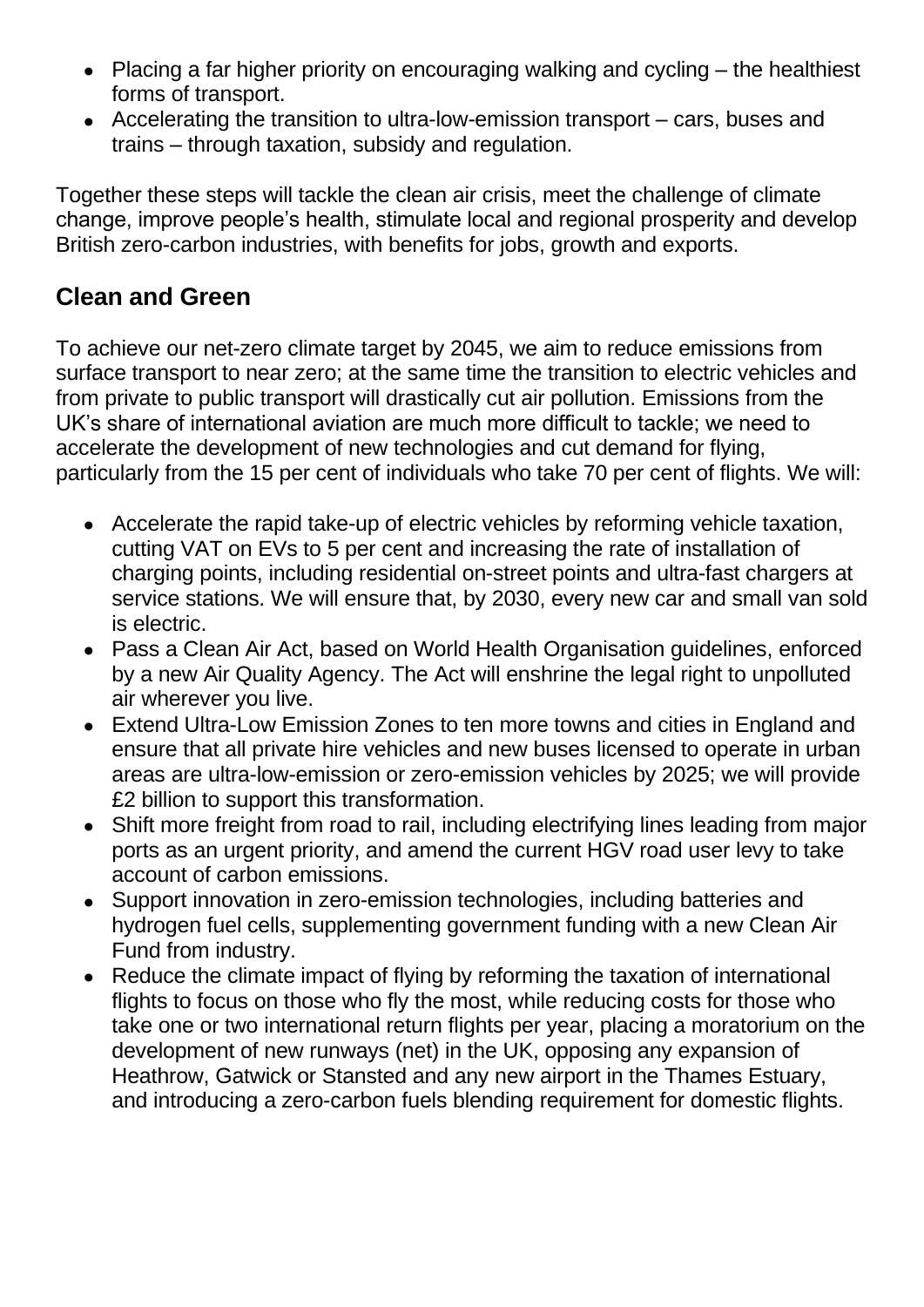### **Reducing the Need for Car Travel**

Liberal Democrats will invest in public transport, improving its reliability and affordability, reform the planning systems to reduce the need to travel and promote cycling and walking. We will:

- Give new powers to local authorities and communities to improve transport in their areas, including the ability to introduce network-wide ticketing, like in London.
- Implement, in cooperation with local authorities, light rail schemes for trams and tram-trains where these are appropriate solutions to public transport requirements.
- Restore bus routes and add new routes where there is local need; we will provide £4.5 billion over five years for this programme.
- Introduce a nationwide strategy to promote walking and cycling, including the creation of dedicated safe cycling lanes, increasing spending per head five-fold to reach 10 per cent of the transport budget.
- Build on the successful Local Sustainable Transport Fund established by the Liberal Democrats when in government, and workplace travel plans, to reduce the number of cars – particularly single-occupancy cars – used for commuting, and encourage the development of car-sharing schemes and car clubs and autonomous vehicles for public use.
- Amend planning rules to promote sustainable transport and land use.

# **Fixing Britain's Railways**

There is enormous scope to improve Britain's railways, providing reliable and affordable train services and cutting emissions. The Tories' and Labour's ideological obsessions – the former with privatisation, the latter with nationalisation – only serve to get in the way of making real improvements through investment and regulation. We will improve the railways, reform the franchising system and improve services to customers. We will:

- Freeze rail fares for commuters and season ticket holders for a parliament, while we fix our railways.
- Extend Britain's rail network, improve stations, reopen smaller stations and restore twin-track lines to major routes.
- Convert the rail network to ultra-low-emission technology (electric or hydrogen) by 2035, and provide funding for light rail and trams.
- Support High Speed 2, Northern Powerhouse Rail, East-West Rail and Crossrail 2, but ensure far tighter financial controls and increased accountability to ensure that these projects are value for money, and address problems with implementation to ensure that HS2 opens as early as possible to meet our decarbonisation goals while minimising the destruction of precious UK habitats and woodland.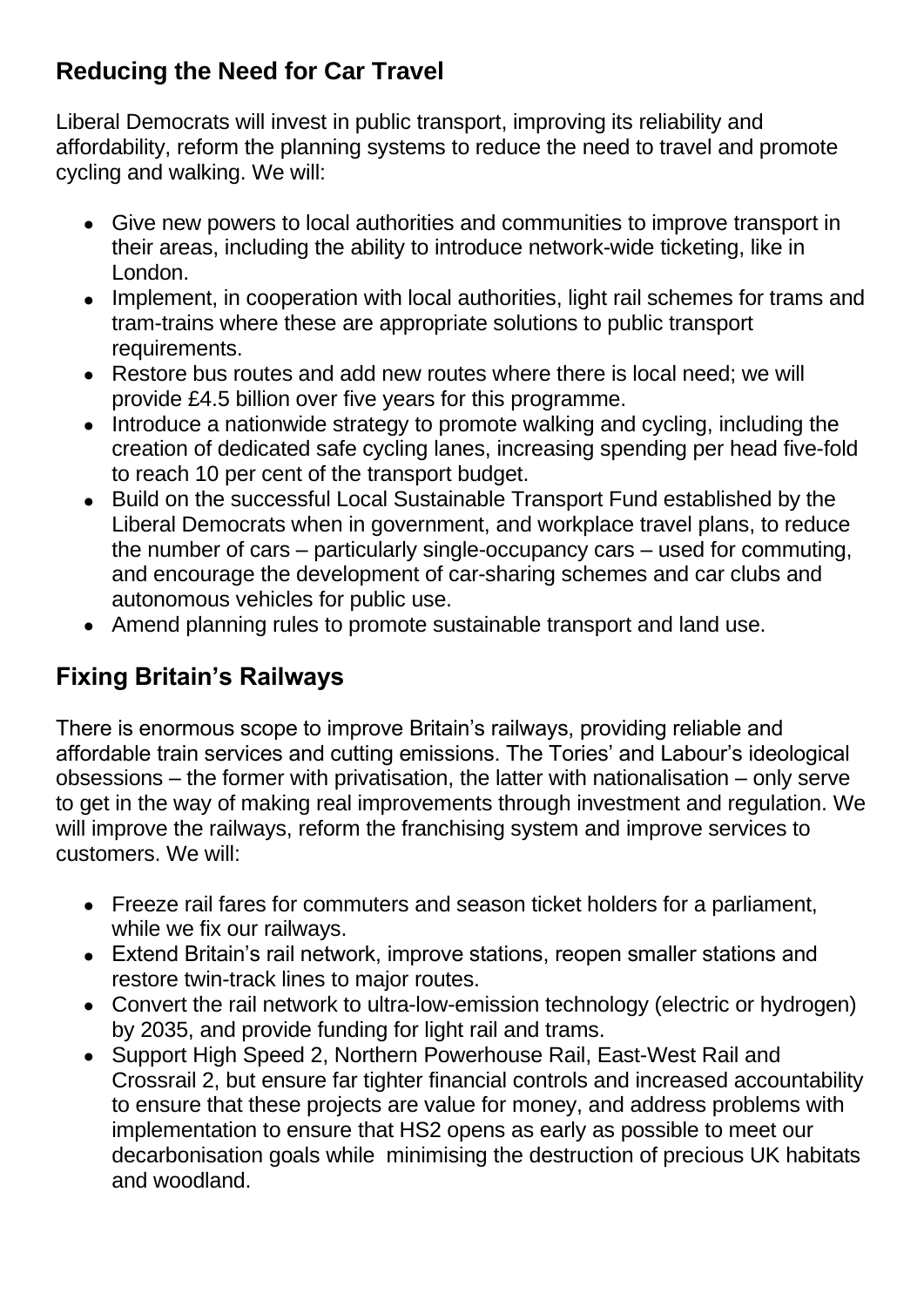- Start a revolution in rail franchising by opening up the bidding process to public sector companies, local or combined authorities, not-for-profits and mutuals – which have the potential to deliver much better services than private operators.
- Build into new rail franchise agreements a stronger focus on customers, including investment in new stations, lines and modern trains.
- Create a new Railways Agency to oversee the operations of the railway network, removing the Department for Transport from day-to-day decisionmaking.
- Be far more proactive in sanctioning and ultimately sacking train operators if they fail to provide a high-quality public service to their customers.
- Improve the experience of people who rely on the railways for work by investing in commuter routes and the integration of rail, bus and cycle routes.
- Fix the broken fares and ticketing system so that it provides better value for money.
- Improve disabled access to public transport via the Access for All programme.

### **Animal Welfare**

Liberal Democrats believe that all possible steps should be taken to promote animal welfare and prevent animal suffering, with better protection for animals, and full regard for animal welfare. We will:

- Enshrine the principle of animal sentience in UK law to ensure that due regard is paid to animal welfare in policymaking.
- Introduce stronger penalties for animal cruelty offences, increasing the maximum sentencing from six months to five years, and ensure that the National Wildlife Crime Unit is properly funded.
- Ban the sale of real fur, end the use of primates as pets, clamp down on illegal pet imports and establish an independent regulatory body for horse welfare to prevent the abuse and avoidable deaths of racehorses.
- Improve standards of animal health and welfare in agriculture, including a ban on caged hens, and promote the responsible use of antimicrobials.
- Develop safe, effective, humane, and evidence-based ways of controlling bovine TB, including by investing to produce workable vaccines.
- Minimise the use of animals in scientific experimentation, including by funding research into alternatives.
- Work within the EU to ensure that future trade agreements require high environmental and animal welfare standards, and legislate to ban the importing of hunting trophies where the hunting does not contribute to environmental protection.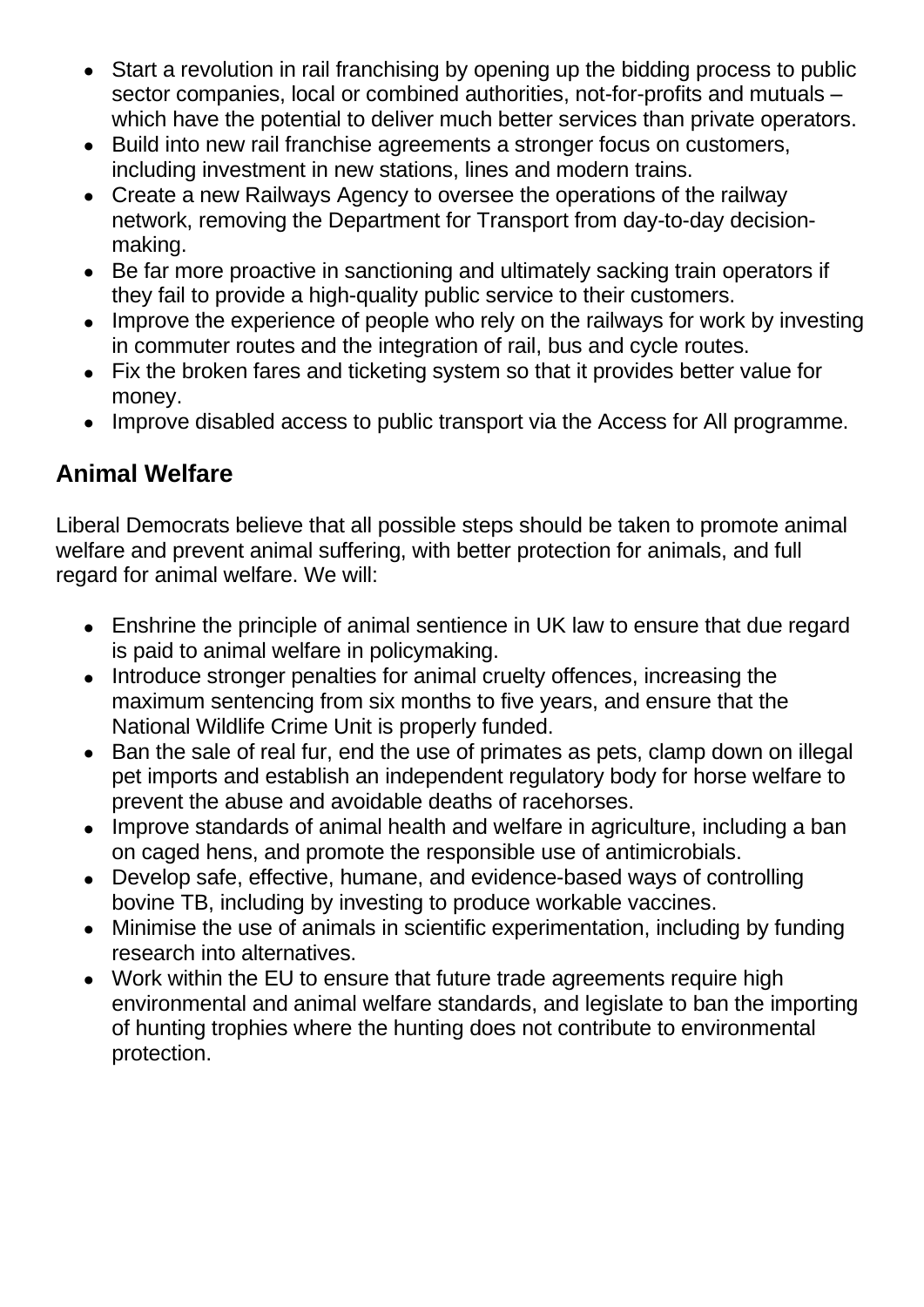# Our Plan for Health and Social Care

Everyone should be able to live a healthy life with the support they need in their local community. That means properly investing in the NHS and social care, doing more across government to promote wellbeing and to reduce inequality at every stage of life. It means making the shift from healthcare that kicks in only when people are ill to systems of wellbeing that help them to stay healthy and minimise levels of physical and mental ill-health.

Under the Conservatives our NHS and social care services are in a state of crisis. The average wait for patients for a routine GP appointment is now more than two weeks and waiting times are rising in A&E and for operations. Health inequalities are widening and life expectancy stalling, and we have one of the worst rates of depression in the EU.

The Conservatives have failed the people who rely on health and care services. Cuts have left hospitals and community facilities crumbling and struggling with overwhelming debts, and they have damaged the services that keep us healthy. Labour's approach is no better: their plan for the NHS is a backward-looking, topdown reorganisation which would leave it in chaos.

Liberal Democrats are the only party which is forward-thinking and committed to pursuing the preventative measures that will secure the future of the NHS and Social Care. We recognise that a well-trained and well-funded workforce lies at the heart of making sure that people can receive the care they need. We cannot continue to leave our NHS and care staff undervalued, overstretched and demoralised.

We have a bold plan to urgently invest in the workforce and facilities and to deliver equality for mental and physical health. A Liberal Democrat government will build a better health and care system.

Our first priorities in the next parliament will be:

- Raising £7 billion a year in additional revenue by putting 1p on Income Tax, with this money to be ringfenced for spending on the NHS and social care.
- Transforming mental health by treating it with the same urgency as physical health.
- Reforming the Health and Social Care Act as recommended by the NHS, to make the NHS work in a more efficient and joined-up way, and to end the automatic tendering of services.

Leaving the European Union would pose serious threats to the sustainability of the NHS and Social Care systems. It would severely threaten the scope to recruit or retain staff from elsewhere in Europe (a problem which will be made worse by the Conservatives' proposed 'nurse tax'). It risks potential delays to medicines, cancer tests, and treatments using radioisotopes. If Donald Trump has his way, it means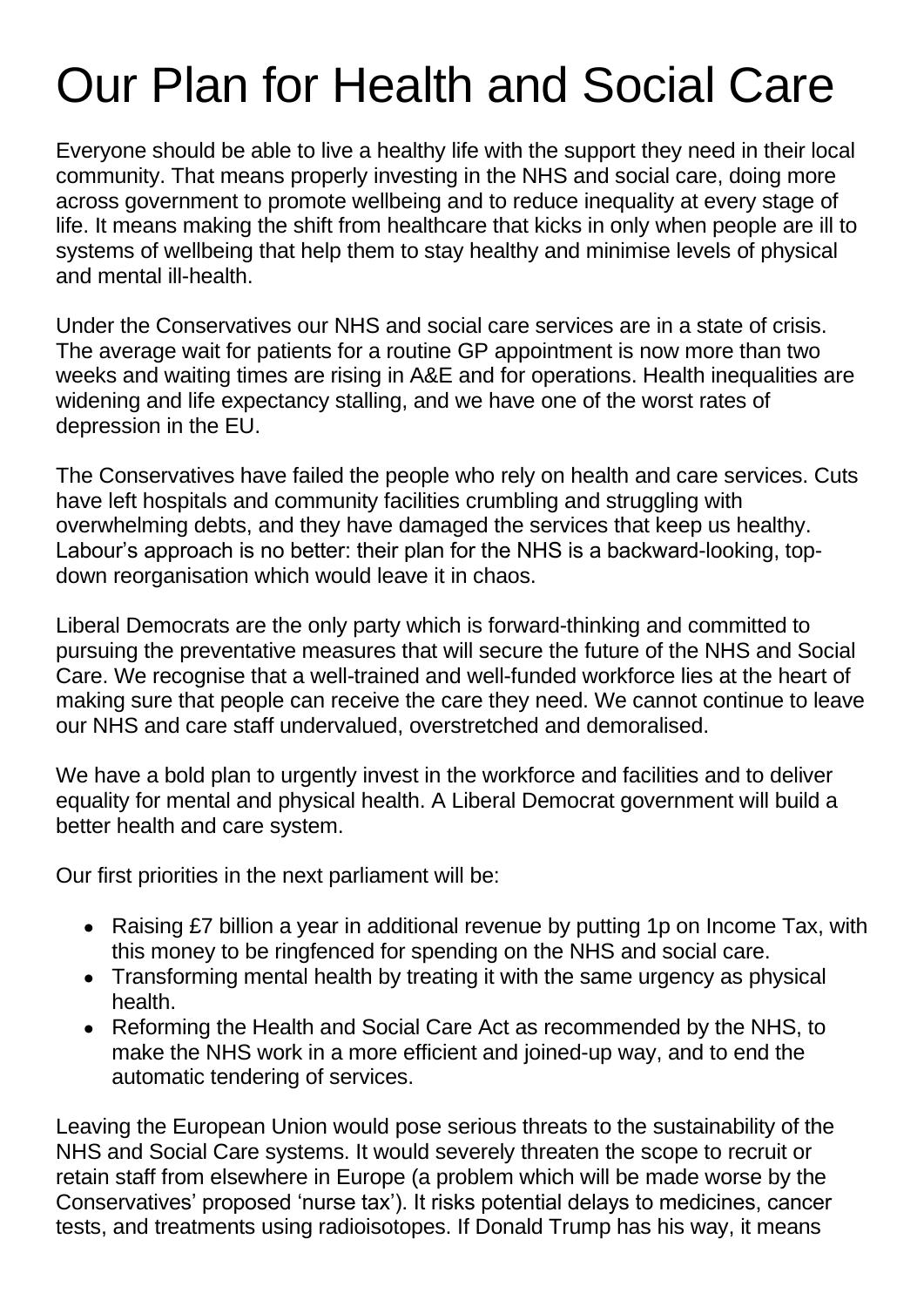increased access by US corporations to services currently provided by the NHS and the UK drugs market. Above all it means a long-term loss of financial resources as a result of reduced UK economic growth. Only a Liberal Democrat government can be trusted to avoid these risks by stopping Brexit.

### **Funding for Health and Social Care**

Health and social care services are in a state of crisis. After years of underinvestment our hospitals are crumbling and there is now a staggering £6.5 billion backlog of repairs, meaning that many of our hospitals are not fit for purpose and lack money even to repair leaky roofs and replace windows. The workforce feels undervalued and services are struggling to retain staff. Local authorities have been starved of resources, and are using up their reserves to try and cope with the demand for social care. More than a million people are unable to get the care they need. Too often, people are left stranded in hospital after they finish their treatment and no longer need to be there because the follow-up care and support they need to go home is not available in the community.

Liberal Democrats are the only party with a long-term plan for health and care services: Labour and Conservatives make short-term promises but have no long-term vision for ensuring the sustainability of these services. We know that any party seeking to lead the country at this election should be prepared to take bold action to safeguard health and social care. This isn't about doing the easiest thing, it is about doing what is right and what is essential. To tackle the immediate problem, we will:

- Raise £7 billion a year additional revenue which will be ring-fenced to be spent only on NHS and social care services. This revenue will be generated from a 1p rise on the basic, higher and additional rates of Income Tax (this revenue will be neither levied nor spent in Scotland.)
- Use this cash to relieve the crisis in social care, tackle urgent workforce shortages, and to invest in mental health and prevention services. This represents the most efficient and effective way of spending these extra resources – ensuring they will have the greatest impact on the quality of care patients receive.
- Also use £10 billion of our capital fund to make necessary investments in equipment, hospitals, community, ambulance and mental health services buildings, to bring them into the 21st century.

In the longer term, to put the funding of health and care on a sounder footing we will:

- Commission the development of a dedicated, progressive Health and Care Tax, offset by other tax reductions, on the basis of wide consultation and extensive engagement with the public. The intention is to bring together spending on both services into a collective budget and set out transparently, on people's payslips, what the Government is spending on health and social care.
- Establish a cross-party health and social care convention that builds on the existing body of work from previous conventions, select committees and the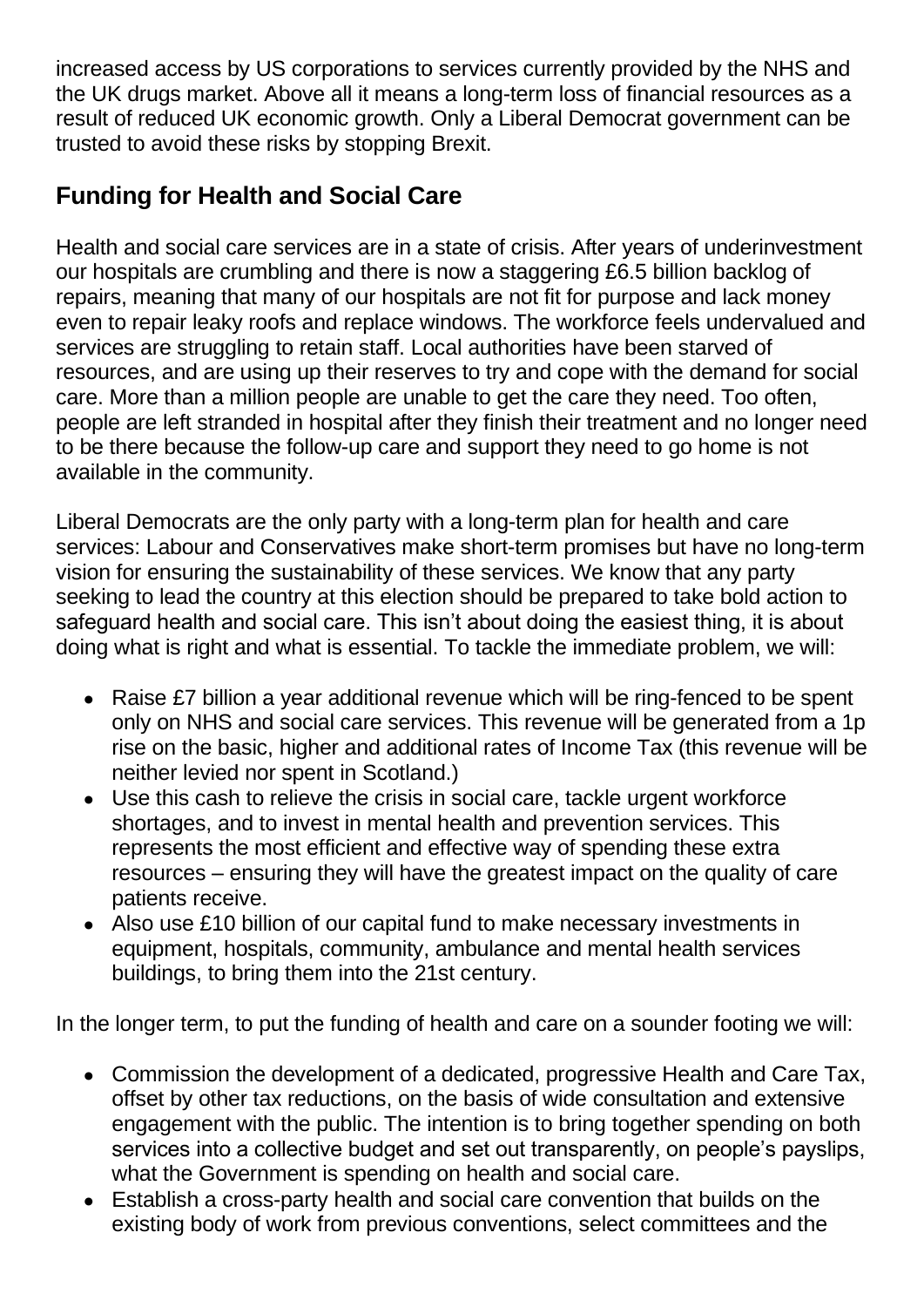2018 citizens' assembly to reach agreement on the long-term sustainable funding of a joined-up system of health and social care. We will invite patients' groups, professionals, the public and the governments of Scotland, Wales and Northern Ireland to be a part of this work. Introducing a cap on the cost of care as provided for in the Care Act but not so far delivered by the Conservatives would be a key starting point for Liberal Democrat participants.

• Introduce a statutory independent budget monitoring body for health and care, similar to the Office for Budget Responsibility. This would report every three years on how much money the system needs to deliver safe and sustainable treatment and care, and how much is needed to meet the costs of projected increases in demand and any new initiatives – to ensure any changes in services are properly costed and affordable.

Our ultimate objective will be to bring together NHS, Social Care and public health seamlessly – pooling budgets in every area and supporting integrated care systems. We want to see services that work in a more joined-up way for the people who depend on them and with local democratic accountability and transparency.

#### **Fixing Mental Health Services**

Physical and mental health should be treated equally in the NHS. In government, we fought tirelessly to bring this about and are proud of the strides forward that we made by legislating to give mental and physical health equality under the law. But we know that not enough resources reach front line mental health services and that in the fight for parity of esteem, there is still a very long way to go to achieve real equality for mental health. Our plan prioritises early intervention to prevent people from experiencing a mental health crisis and to minimise the number and duration of inpatient stays. This means ensuring all young people can access support quickly. We will:

- Ring-fence funding from the 1p Income Tax rise to provide additional investment in mental health.
- Introduce further mental health maximum waiting time standards, starting with children's services, services for people with eating disorders, and severe and enduring conditions. We want to ensure that all children and young people with a diagnosable condition receive NHS treatment (currently only 35 per cent do).
- Increase access to a broader range and number of clinically effective talking therapies so that hundreds of thousands more people can receive this support, with equal access for older people, BAME and LGBT+ patients, and people with autism or learning disabilities.
- Make prescriptions for people with chronic mental health conditions available for free on the NHS, as part of our commitment to review the entire schedule of exemptions for prescription charges, which has not been fully updated since 1968 and contains many anomalies.
- Transform perinatal mental health support for those who are pregnant, new mothers and those who have experienced miscarriage or stillbirth, and help them get early care when needed.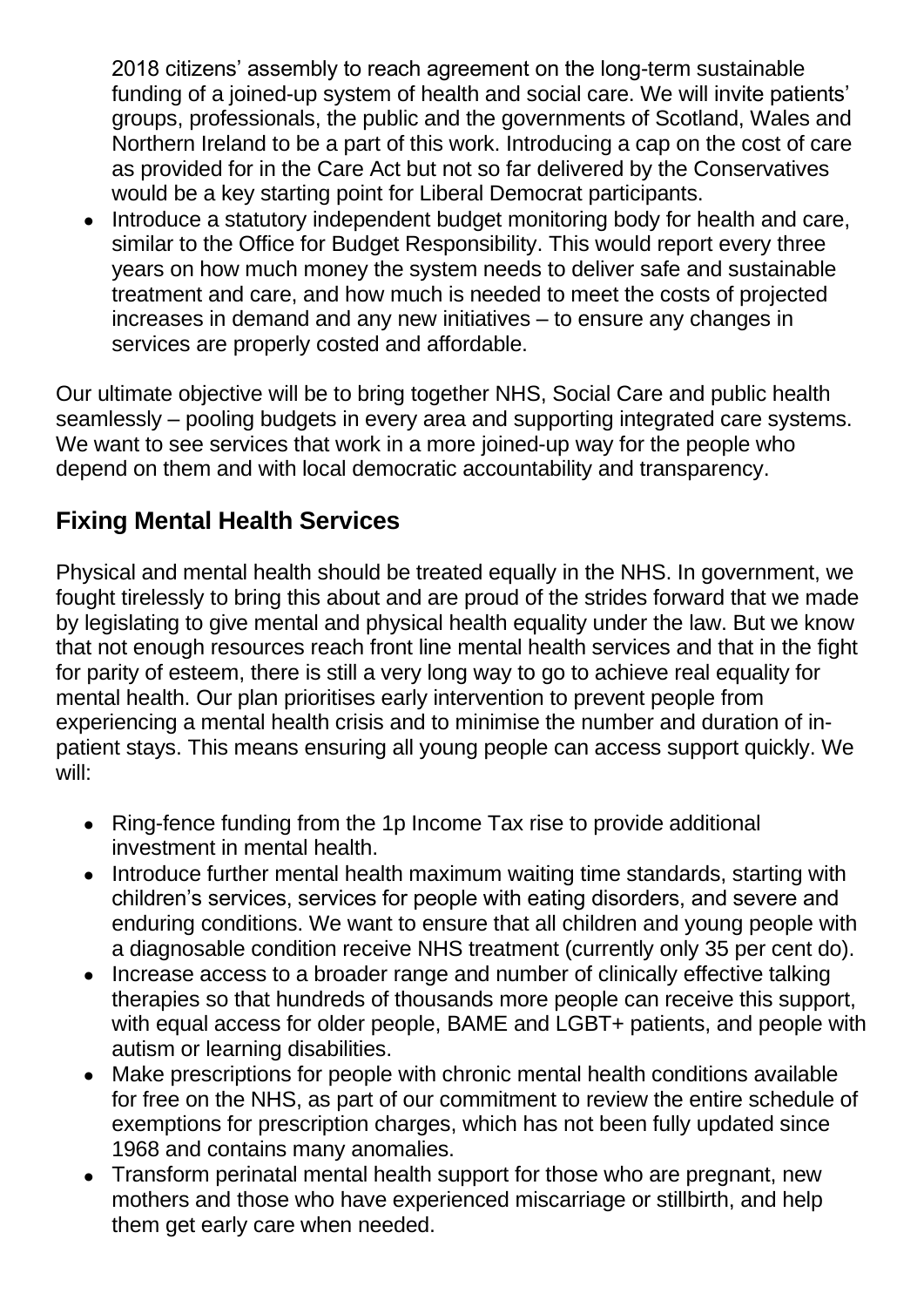- Ensure every new mother gets a dedicated maternal postnatal appointment as well as introducing other measures to tackle under-diagnosis of maternal physical and mental health problems.
- Implement all the recommendations of the Wessely review of the Mental Health Act, including bringing forward the necessary investment to modernise and improve inpatient settings and ambulances. We will apply the principle of 'care not containment' to mental health, while ensuring an emergency bed is always available if needed.
- Ensure that no one in crisis is turned away, improving integration between mental health trusts, local authorities and hospitals, to promote a holistic approach to improving mental health services. We will work to make mental health crisis services 24-hour, including mental health liaison teams in all hospitals, and ending the use of police cells for people facing a mental health crisis.
- Ensure those admitted to hospital for mental ill-health are able to be treated close to home for all but the most specialist mental health services, minimising the use of hospital admissions through high-quality community and housing support for people who don't need an admission.
- Ensure that all frontline public service professionals, including in schools and universities, receive better training in mental health, and add a requirement for mental health first aiders in the Health and Safety First Aid Regulations.
- Fully introduce Sir Stephen Bubb's 'Time For Change' report recommendations and ensure that Assessment and Treatment Units are closed urgently. Too many people with profound learning disability or autism are being detained in unacceptable institutions and it is disgraceful that the Transforming Care closure programme has not been implemented by the Conservatives.
- Stop the cliff edge of young people transitioning to adult services and ensure uninterrupted care.
- Establish a Student Mental Health Charter which will require all universities and colleges to ensure a good level of mental health provisions and services for students.
- Tackle stigma against mental ill-health through investment in public education including Time to Talk.
- Require that a fair proportion of all public funding for health research should be focused on research into mental ill-health, including research into the different mental health needs of different communities within the UK such as BAME and LGBT+ people.
- Improve mental health support and treatment within the criminal justice system and ensure continuity of mental health care and addiction treatment in prison and the community.
- Regard every suicide as preventable. We will take an evidence led approach to prevention, making it easier for people at risk to get the help they need, and equipping more members of the public with the skills and confidence to talk about suicide.
- Ensure that LGBT+ inclusive mental health services receive funding and support.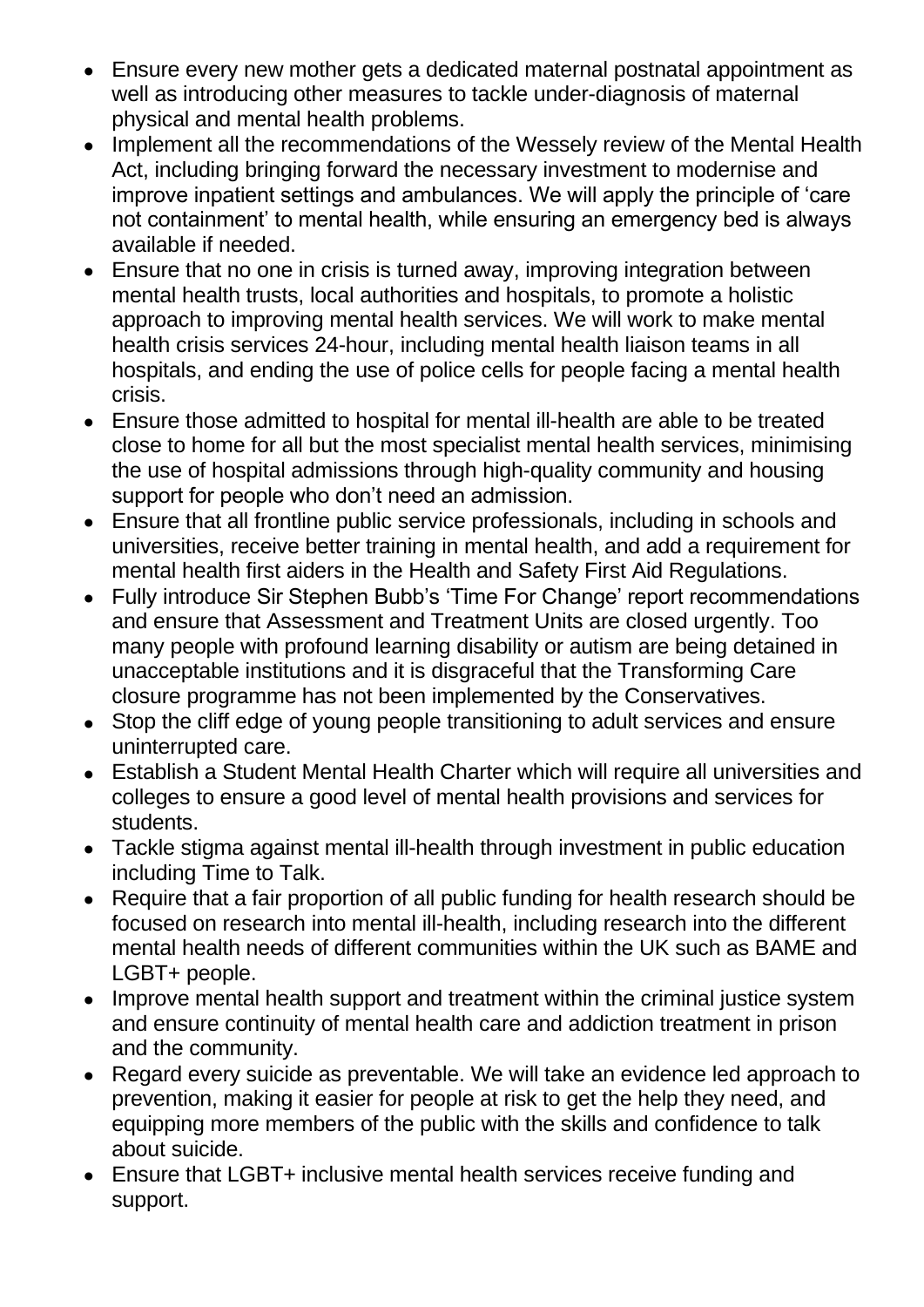• Develop a scheme to reward employers who invest in the mental wellbeing of their employees, piloting reduced business rates for employers who support employees' mental wellbeing and provide mental health first aid training to staff.

We know that there is a strong link between financial debt and suicide, with over 100,000 people in problem debt attempting suicide every year. A Liberal Democrat government will build a more compassionate culture towards those in debt by ending threatening debt collection practices and stopping firms profiting from consumers' poor mental health.

There are 340,000 problem gamblers in the UK including some 55,000 children aged 11 to 16. The Liberal Democrats will introduce further measures to protect individuals, their families and communities from problem gambling. We will:

- Introduce a compulsory levy on gambling companies to fund research, education and treatment of problem gambling.
- Ban the use of credit cards for gambling.
- Restrict gambling advertising.
- Establish a Gambling Ombudsman.

# **Access to Care**

Most people's experience of the NHS is their local GP, or the nurses and support staff who visit them at home or work in community clinics. We know that people want care closer to home and that this is better for patients and helps to reduce pressure on hospitals. The Conservatives have demoralised the community health workforce and failed to maintain outdated premises and equipment. Our health and social care services' greatest resource is their staff, but we know the NHS and social care workforce are subject to immense pressure, causing too many to leave. Liberal Democrats will take the action needed to recruit and retain the staff needed to deliver services. We will:

- End the GP shortfall by 2025 by both training more GPs and making greater appropriate use of nurses, physiotherapists and pharmacists, and also phone or video appointments, where clinically suitable. The Conservative government has created a scandalous situation where the average wait for a routine GP appointment is now more than two weeks. They have again promised to train more GPs, but it is difficult to put faith in this when they have completely failed to deliver their previous similar pledge, because of their approach to NHS workforce planning, Brexit and NHS funding and morale generally. We will tackle all these problems. We want health professionals to have time to talk and to offer holistic care that is linked in with social prescribing within local communities. We must also make sure they are based in premises that are fitfor-purpose and equipped with modern technology and well-connected to other parts of the healthcare system.
- Support GPs, nurses, physiotherapists, mental health and other professionals to work together across their local areas to provide multi-disciplinary health and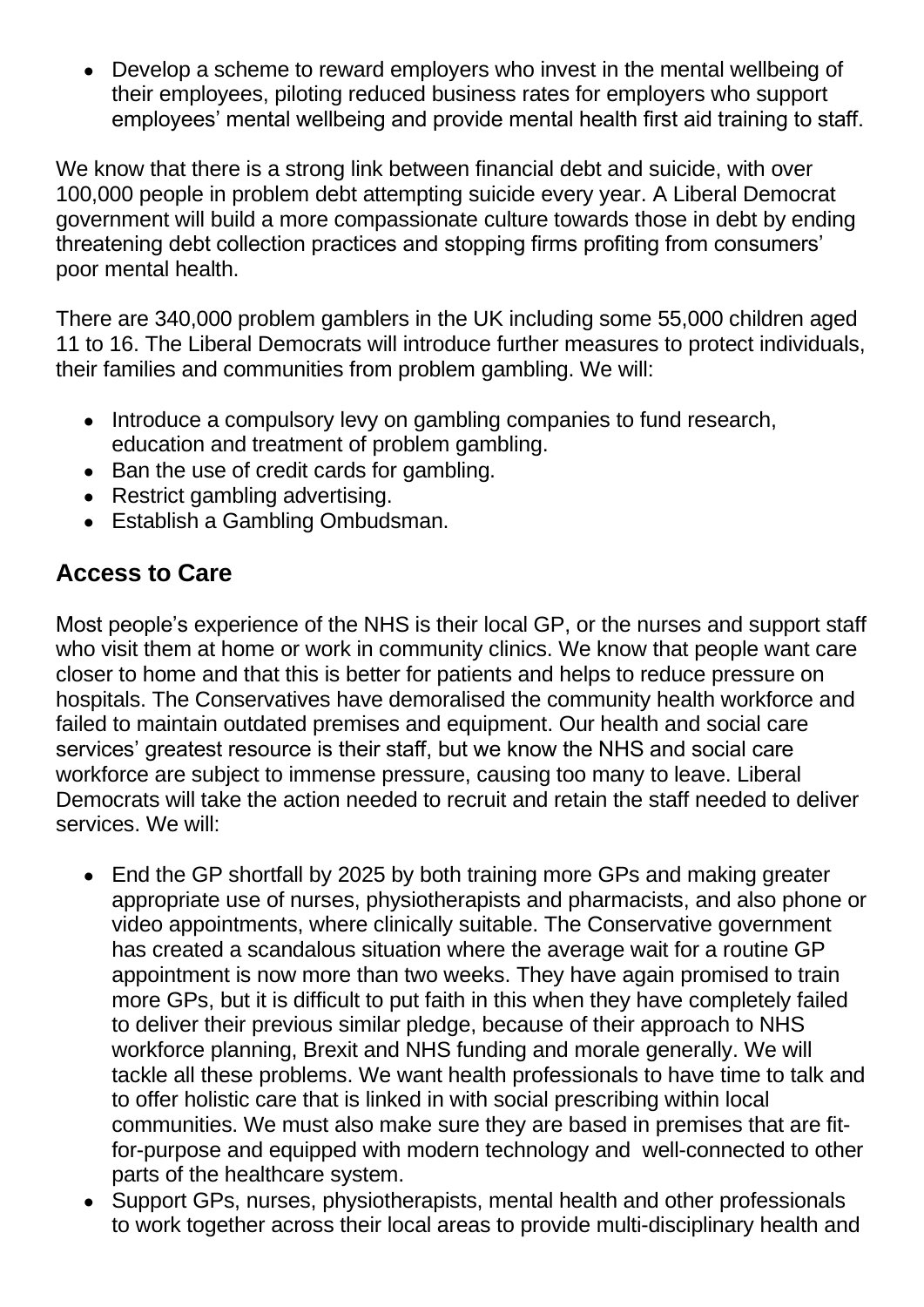care services, to improve appointments outside of normal working hours, including mobile services.

- Review the NHS's future needs for all staff, and produce a national workforce strategy, taking the long view and matching training places to future needs. We need to do more to retain staff as well as to train them. We will take a 'what works' approach to improving retention including continuing professional development, better support, and more flexible working and careers. This will help to retain staff through more flexible working, so that we never again experience a shortage of the GPs, hospital doctors, dentists, nurses and other professionals that the NHS needs. We will listen and act on the pensions crisis that is driving away our most experienced clinicians and worsening waiting times and the workforce crisis.
- Target extra help for nursing students, starting with bursaries for specialties where shortages are most acute such as mental health and learning disability nursing, linked to clinical placements in areas that are particularly under-staffed.
- Attract and support talented professionals from countries with developed health systems, with an ethical recruitment policy in line with World Health Organization guidance, and make the current registration process more flexible and accessible without lowering standards. In particular we will look to attract staff back from EU member states, encouraging them to once again come and work in our public services.
- Encourage healthcare professionals to work in areas where there are shortages, especially inner city and remote rural areas, through our Patient Premium – which would give incentive payments to clinicians.
- Implement the recommendations of Roger Kline's report into the lack of diversity in senior management in the NHS and commission a strategic analysis of racial discrimination in the NHS.
- Address continuing inequalities in health services access faced by same-sex couples, and continue to improve LGBT+ healthcare overall.

We need services that fit around people's lives, not ones that force them to fit their lives around the care they need. This will become increasingly important as our population ages and the number of people living with long-term conditions continues to grow. We must move away from a fragmented system to an integrated service with more joined-up care, so that people can design services for their own individual needs. Services for local people should be accountable to them, and the NHS needs to do more to achieve this. As local areas continue to develop new ways of partnership and joint working suitable to their area, we will encourage them to develop ways to become more accountable to local people. We will:

- Support the changes to the Health and Social Care Act recommended by the NHS, with the objective of making the NHS work in a more efficient and joinedup way, and to end the automatic tendering of services.
- Move towards single place-based budgets for health and social care encouraging greater collaboration between the local NHS and Local Authorities in commissioning. We will particularly encourage Clinical Commissioning Groups and Local Councils to collaborate on commissioning, including further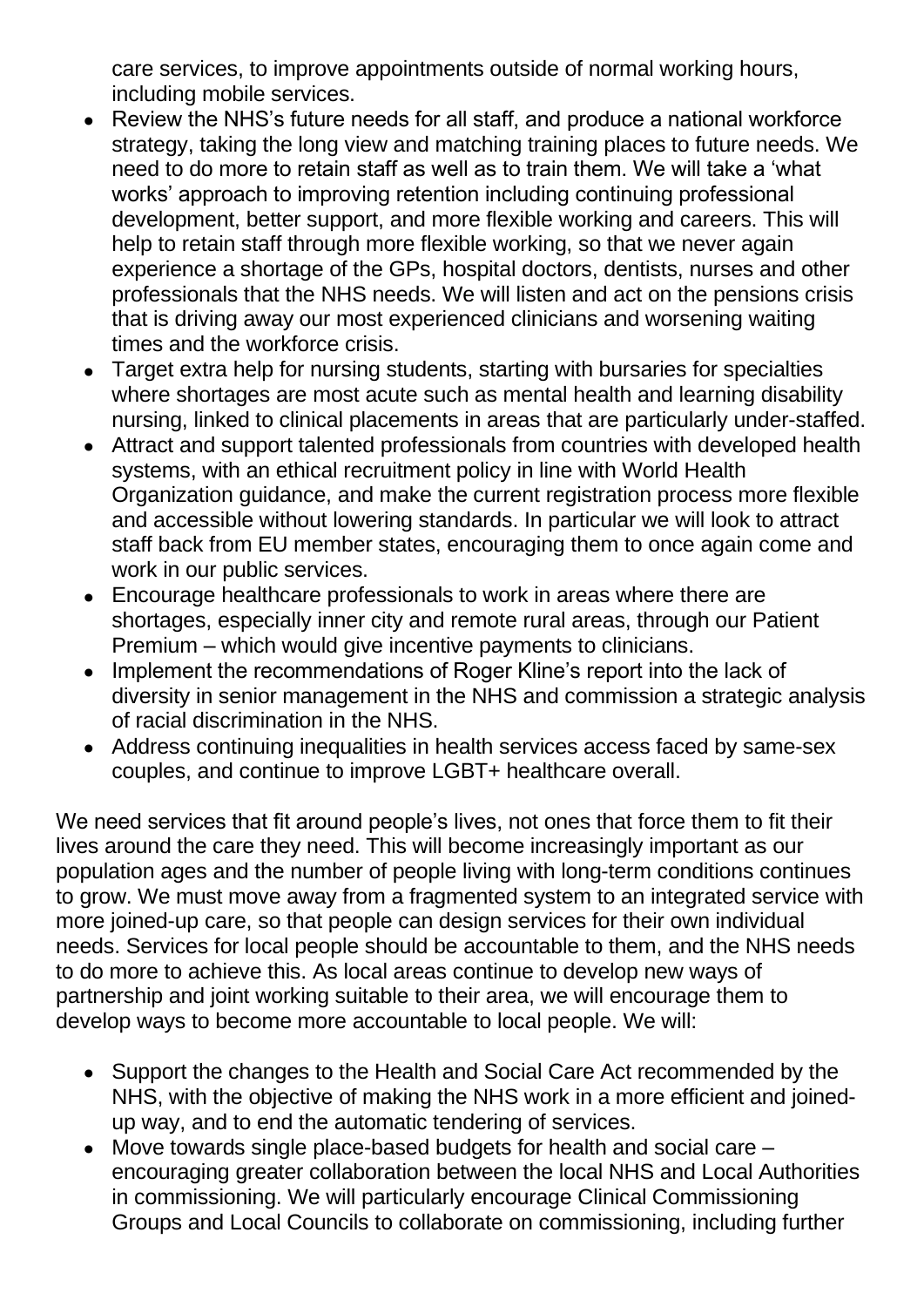use of pooled budgets, joint appointments and joint arrangements, and encourage emerging governance structures for Integrated Care Systems to include local government, and be accountable to them.

- Support the creation of a new Professional Body for Care Workers, to promote clear career pathways with ongoing training and development, and improved pay structures.
- Introduce a new requirement for professional regulation of all care home managers, who would also be required to have a relevant qualification. For care staff, we will set a target that 70 per cent of care staff should have an NVQ level 2 or equivalent (currently levels are around 50 per cent). We will provide support for ongoing training of care workers to improve retention and raise the status of caring.
- Provide more choice at the end of life, and move towards free end-of-life social care, whether people spend their last days at home or in a hospice.

The number of family carers is rising. Carers are unsung heroes; we need to do more to help them. We will:

- Introduce a statutory guarantee of regular respite breaks for unpaid carers, and require councils to make regular contact with carers to offer support and signpost services.
- Provide a package of carer benefits such as free leisure centre access, free bus travel for young carers, and self-referral to socially prescribed activities and courses.
- Raise the amount people can earn before losing their Carer's Allowance from £123 to £150 a week, and reduce the number of hours' care per week required to qualify for it.

#### **Help to Stay Healthy**

It is better for people and for the NHS if we keep people healthy in the first place, rather than just waiting until people develop illnesses and come for treatment, but with 40 per cent of NHS spending on diseases that are preventable, we need to do more to support people to lead more active and healthy lives, and to help to improve the mental health and wellbeing. This is everybody's business – in our communities, places of work and education; the NHS, social care and public health can't do it alone.

Our understanding of what causes physical and mental ill health is evolving all of the time. It is clear that there are strong links between illness and both environmental and social factors. We know that poor housing, unsafe streets, poor air quality, unhealthy diets and financial uncertainty can create the conditions for people to become both physically and mentally unwell. We will:

• Publish a National Wellbeing Strategy, which puts better health and wellbeing for all at the heart of government. Ministers from all departments will be responsible for implementing the strategy.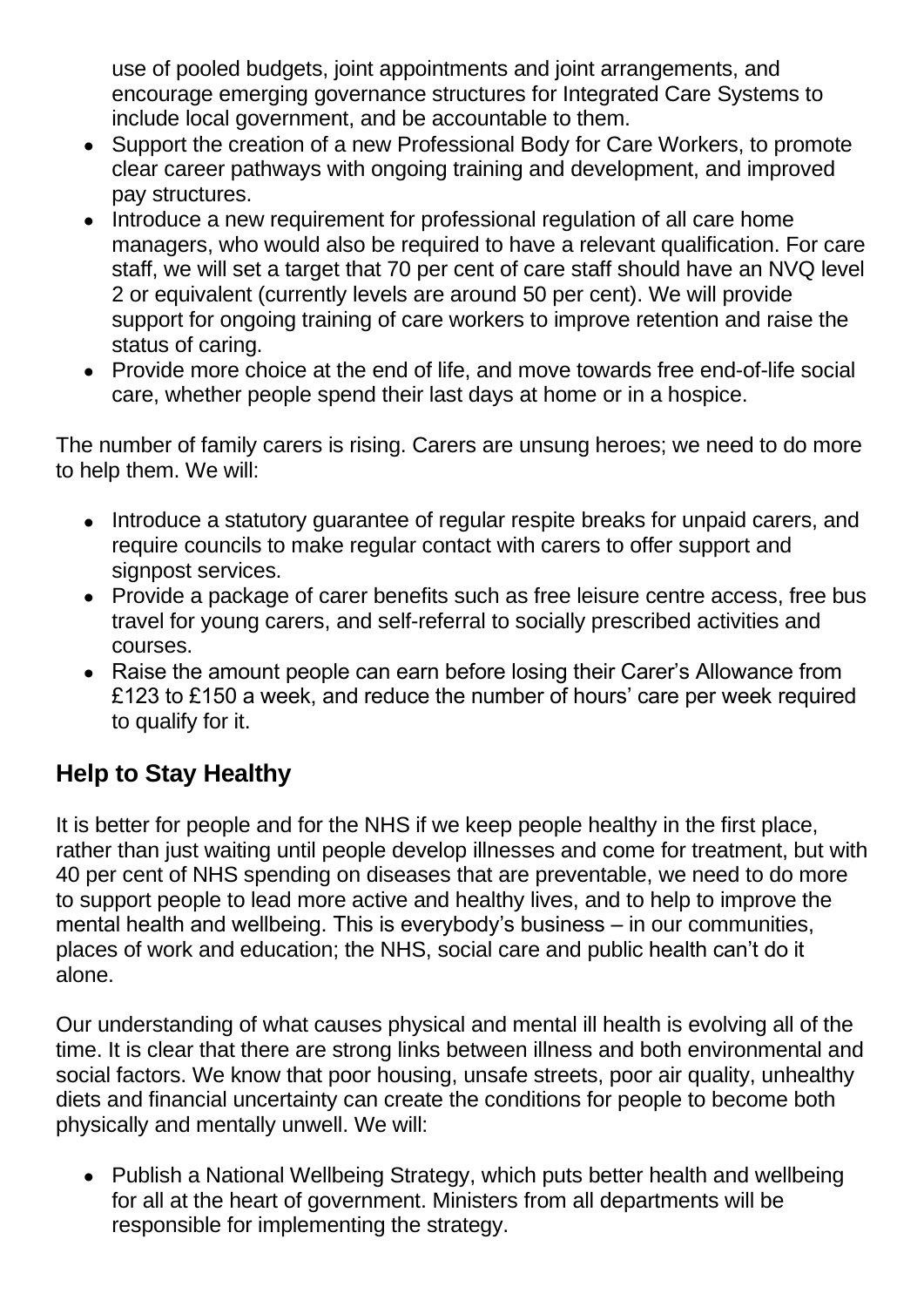- Pursue a Health in All Policies approach, as recommended by the World Health Organization. This means that national and local decision making, policies and interventions will only take place after the full impact on people's mental and physical health has been fully assessed.
- Keep public health within local government, where it is effectively joined-up with preventive community services. We will re-instate the funding that was cut from public health budgets by the Conservatives and join up services across public health and the NHS.
- Introduce a new statutory requirement for public health interventions evaluated as cost effective by NICE to be available to qualifying people, within three months of publication of guidance.
- Develop a strategy to tackle childhood obesity including restricting the marketing of junk food to children, and closing loopholes in the Soft Drinks Industry Levy. We will extend it to include juice- and milk-based drinks that are high in added sugar.
- Guarantee that every child who is eligible for free school meals has access to at least an hour a day of free activities to improve their health and wellbeing. Local authorities will be funded through the public health grant to deliver the 'Wellbeing Hour' according to local needs, for example through voluntary organisations or after-school clubs. We recognise the importance of active play to children and the need for this to be supported.
- Require labelling for food products, in a readable font size, and publication of information on calorie, fat, sugar and salt content in restaurants and takeaways.
- Restrict how products high in fat, salt and sugar are marketed and advertised by multiple retailers.
- Reduce smoking rates by introducing a new levy on tobacco companies to contribute to the costs of health care and smoking cessation services.
- Legislate for the right to unpolluted air, and take urgent action to reduce pollution especially from traffic.
- Introduce minimum unit pricing for alcohol, taking note of the impact of the policy in Scotland. We will also ensure universal access to addiction treatment.
- Fund public information campaigns to tackle stigmas within specific communities.
- Address the scandal of women with learning disabilities dying an average 20 years younger, setting a national target for reducing this gap. We will ensure people with learning disabilities can access screening, prevention, health and care services fairly.
- Review on the basis of evidence any unscientific and discriminatory practices aimed solely at LGBT+ people, such as around blood donations.
- Ensure Pre-Exposure Prophylaxis (PrEP) for HIV prevention is fully available to all who need it on the NHS.

The prohibitionist attitude to drug use of both Labour and Conservative Governments over decades has been driven by fear rather than evidence and has failed to tackle the social and medical problems that misuse of drugs can cause to individuals and their communities. Liberal Democrats will take a different approach, and reform access to cannabis through a regulated cannabis market in UK, with a robust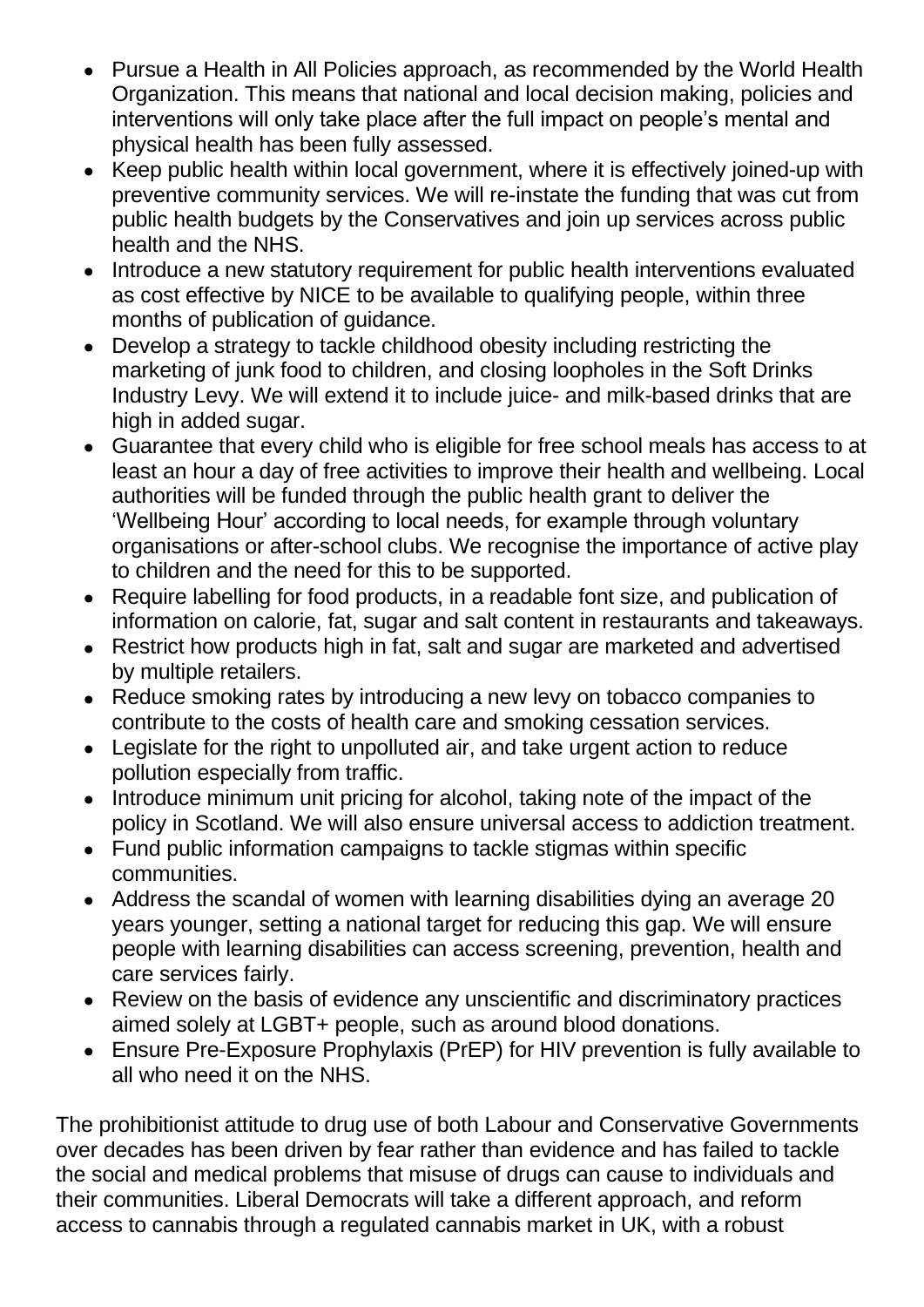approach to licensing, drawing on emerging evidence on models from the US and Canada. To combat the harm done by drugs, we will:

- Move the departmental lead on drugs policy to the Department of Health and Social Care, and, crucially, invest in more addiction services and support for drug users.
- Divert people arrested for possession of drugs for personal use into treatment, and imposing civil penalties rather than imprisonment.
- Help to break the grip of the criminal gangs by introducing a legal, regulated market for cannabis. We will introduce limits on the potency levels and permit cannabis to be sold through licensed outlets to adults over the age of 18.

Our approach will support and encourage more clinical trials of cannabis for medicinal use to establish a clear evidence base. In the meantime, we will allow those who feel that cannabis helps to manage their pain to do so without fear of criminal prosecution.

We believe that everyone has a right to make independent decisions over their reproductive health without interference by the state, and that access to reproductive healthcare is a human right. We will:

- Decriminalise abortion across the UK while retaining the existing 24-week limit and legislate for access to abortion facilities within Northern Ireland.
- Enforce safe zones around abortion clinics, make intimidation or harassment of abortion service users and staff outside clinics, or on common transport routes to these services, illegal.
- Fund abortion clinics to provide their services free of charge to service users regardless of nationality or residency.

We will act on the recommendations of the Public Inquiry into Infected Blood, ensuring a just settlement for victims and their families.

# Our Plan to Build a Fair Society

People should have enough money to keep a roof over their heads, buy food, heat their home, access services and opportunities online, or afford a simple bus journey to visit or care for family. But this is sadly beyond the reach of too many people: life has become unaffordable. While the UK is one of the world's richest countries, the benefits and opportunities that should follow from that are felt increasingly unevenly across our communities. A fifth of the country live in poverty, one and half million people are destitute and can't afford the most basic essentials – the situation is so bad that the UN felt the need to send its Special Rapporteur on extreme poverty to the UK to assess the situation.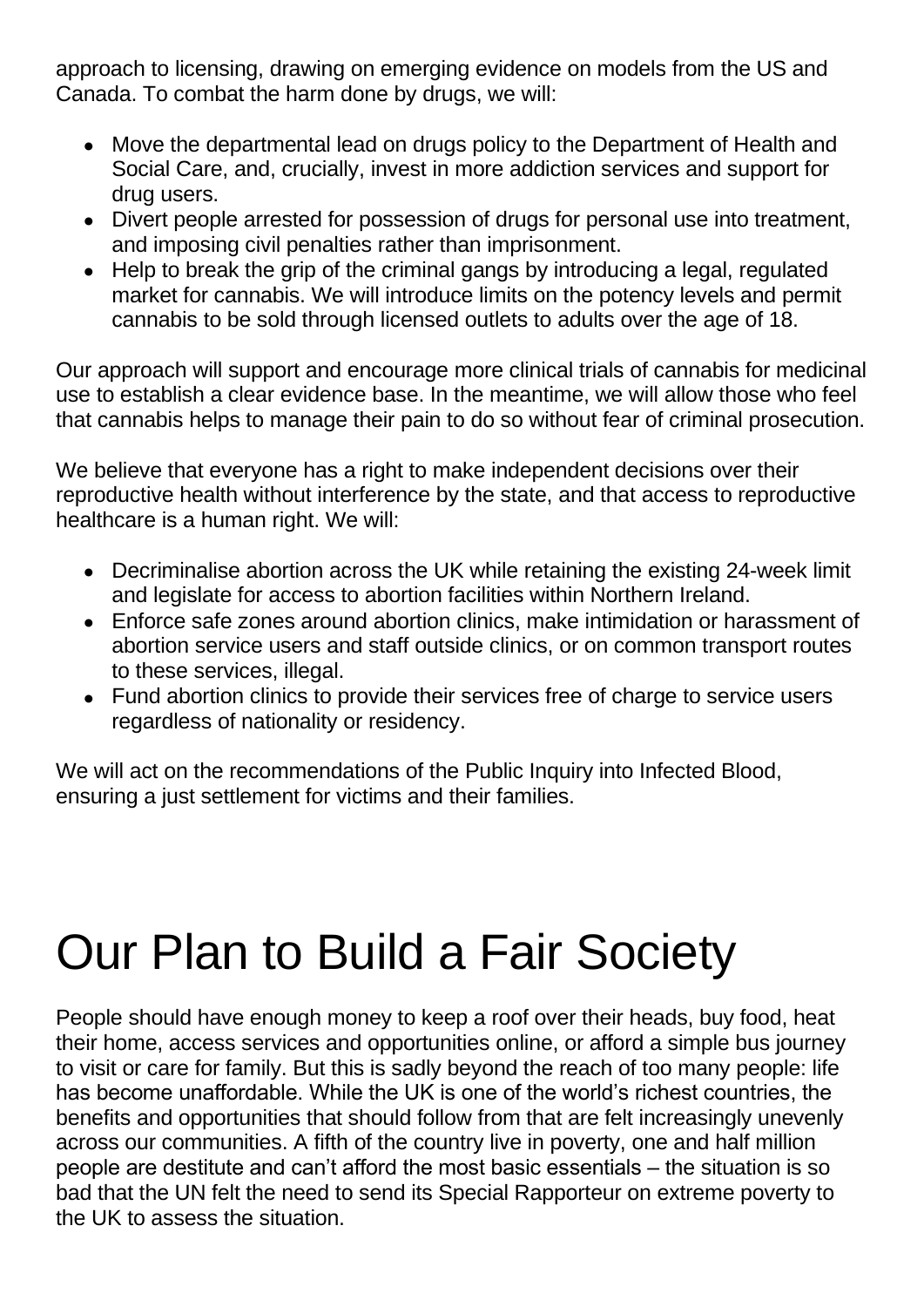Labour and the Conservatives are both unable to tackle these challenges. The Conservatives have intentionally designed the welfare system for a traditional family with a main breadwinner and two children, which is entirely out of step with the modern world. Labour have a nostalgic attachment to a nine-to-five working life that does not suit modern life either, as increasingly households have two earners and people want to be able to work flexibly.

Liberal Democrats are the only party with a plan to tackle poverty and inequality that makes sense in the modern world. A plan that will mean a social security system that provides a real safety net for those that need it, and effectively supports people to get back into work; a plan that will support disabled people and help them find meaningful work that they can reasonably do; a plan that will rebalance the economy and help rural and coastal communities thrive; a plan that will ensure that – wherever people are in the country – they have access to the services that they need. We will build a future in which people are supported in hard times and in which opportunity is spread across the whole country.

The importance of tackling poverty and inequality goes beyond ensuring that life is affordable: it is the poorest and most vulnerable people and areas of the country that are most impacted by crime. We believe that preventing crime and ensuring people feel safe are crucial to achieving social justice. We want to build a police force that is fit for the 21st century, in which police officers feel valued and able to focus on cutting crime.

Liberal Democrats are the only party capable of building a criminal justice system that can effectively prevent crime. For 25 years, both the Conservatives and Labour have been looking to the failed approaches of the past and competing to seem tough on crime, without being willing to take the preventative measures that actually work. We will build safe communities in which people do not need to fear crime. Our plan for the police will see investment in community policing and a public health approach to serious violence. Instead of wasting money locking people up on short sentences that don't work, we will spend it on the things that really do prevent crime.

Our priorities in the next parliament will be:

- Investing £6 billion per year to make the benefits system work for people who need it and reducing the wait for the first benefits payment from five weeks to five days.
- Introducing a principle of universal access to basic services: starting by building 100,000 social homes a year, ending rough sleeping and bringing in a new legal right to food.
- Creating a £50 billion Regional Rebalancing Programme to address the historic investment disparities between our nations and regions.
- Adopting a public health approach to serious violence: restoring community policing and youth services and supporting them to work together with other services to reverse the spread of violence.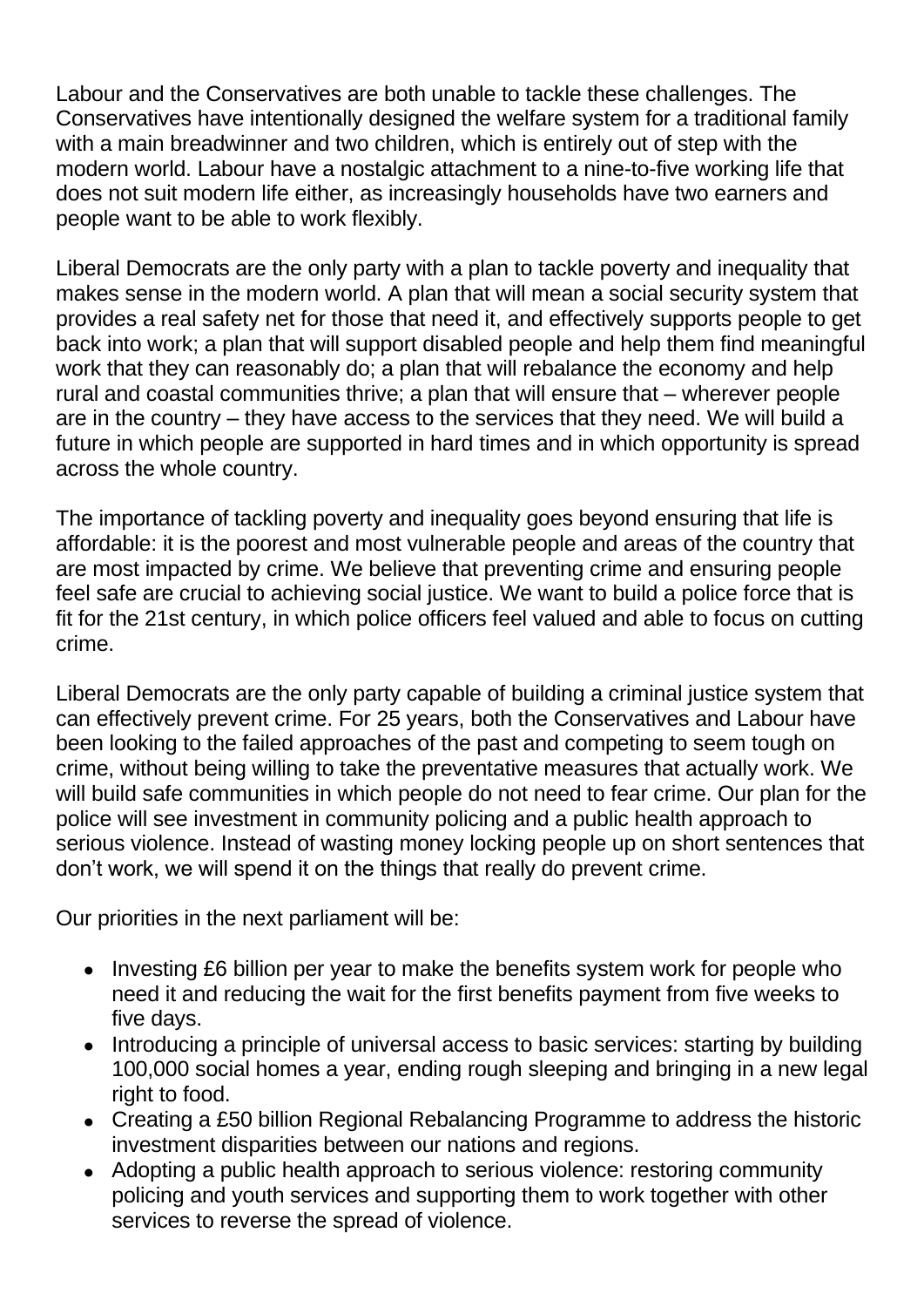# **A Safety Net that Works**

The social security system is not working as it should: it is driving people further into poverty and forcing families to rely on foodbanks to get by. The Conservatives have designed the welfare system based on their backward-looking view of work and families and are making the matter worse. Liberal Democrats are looking to the future and will build a system that works for the modern world to support those who need it and help people back into work. We will:

- Make the welfare system work by:
	- Reducing the wait for the first payment from five weeks to five days.
	- Tackling child poverty by removing the two-child limit and the benefits cap.
	- Making work pay by increasing work allowances and introducing a second earner work allowance.
- Establish a legal right to food to enshrine in law the government's responsibility to ensure that existing and new public policy is audited for its impact on food security.
- Reform Universal Credit to be more supportive of the self-employed.
- Increase Local Housing Allowance in line with average rents in an area.
- Abolish the bedroom tax and introduce positive incentives for people to downsize.
- Ensure that everyone gets the help they need by separating employment support from benefits administration and increase spending on training and education.
- Introduce an incentive-based scheme to replace the current sanctions system, which does not encourage people into work, penalises people with mental health issues and deters people from claiming support.
- Reverse the cuts to Employment Support Allowance for those in the workrelated activity group.
- End Work Capability Assessments and replace them with a new system that is run by local authorities and based on real-world tests.
- Reinstate the Independent Living Fund.
- Radically overhaul the Bereavement Allowance, slashed by the Conservatives, so that widows and widowers receive far more support and extend the payments to unmarried couples when a parent dies.
- Aim to end fuel poverty by 2025 by providing free energy retrofits for lowincome homes as part of our emergency programme to reduce energy consumption from all the UK's buildings.

#### **Support for Pensioners**

Everybody should have enough to live on when they retire, but low wages and underemployment mean that people are not able to save as much for their retirement as they need. Because people are living longer – meaning that their pensions need to last for 20, 30 or even 40 years – many people find themselves in an even more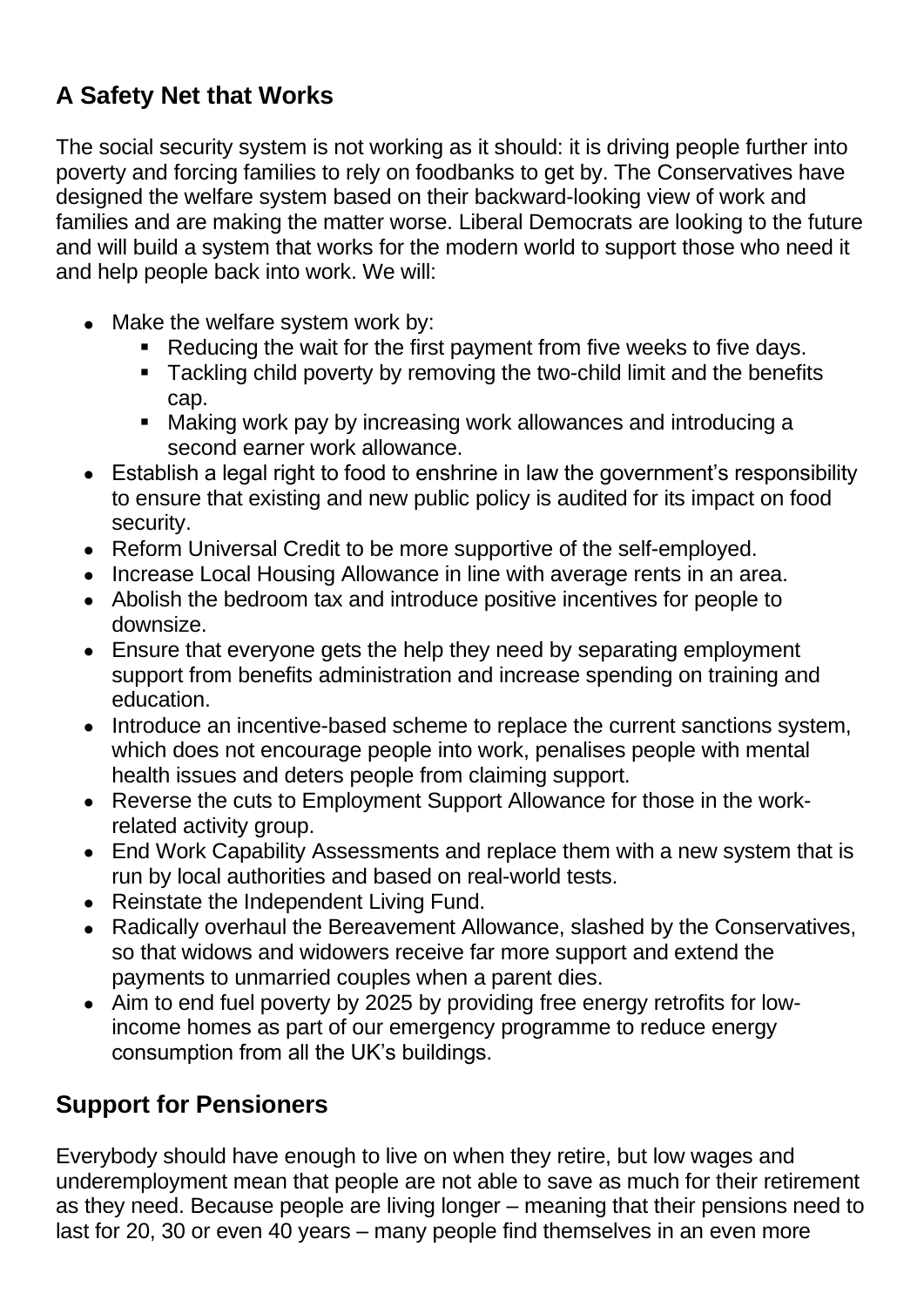vulnerable position. Liberal Democrats are looking to the future and will build a country that is the best place in the world to save for, and enjoy, retirement. We will:

- Retain the Triple Lock on the basic state pension, so that it rises in line with the highest of wages, prices or 2.5 per cent.
- Ensure that the women born in the 1950s are properly compensated for the failure of government to properly notify them of changes to the state pension age, in line with the recommendations of the parliamentary ombudsman.
- Address continuing inequalities in pensions law for those in same-sex relationships.

# **Access to Affordable Housing**

People are struggling to afford good homes in in the right location: house prices are too high and the possibility of owning a home seems remote for many people; the private rental market is expensive and insecure; and there are not enough homes for social rent to meet demand. We need to build 300,000 homes per year just to meet current demand, but are barely building half that amount. The Conservatives, looking back to the 1980s, have tried to solve the problem of unaffordable homes by extending Right to Buy, but that has only served to deplete stock and deepen the crisis in social housing. Liberal Democrats are looking to the future and will oversee a substantial building programme to ensure that everybody has a safe and secure home. We will:

- Build at least 100,000 homes for social rent each year and ensure that total housebuilding increases to 300,000 each year.
- Help finance the large increase in the building of social homes with investment from our £130 billion capital infrastructure budget.
- Build new houses to zero-carbon standards and cut fuel bills through a ten-year programme to reduce energy consumption from all the UK's buildings.
- Devolve full control of Right to Buy to local councils.

To support people to find and keep homes of their own we will:

- Help people who cannot afford a deposit by introducing a new Rent to Own model for social housing where rent payments give tenants an increasing stake in the property, owning it outright after 30 years.
- Allow local authorities to increase council tax by up to 500 per cent where homes are being bought as second homes with a stamp duty surcharge on overseas residents purchasing such properties.

To reform the private rental sector, we will:

• Help young people into the rental market by establishing a new Help to Rent scheme to provide government-backed tenancy deposit loans for all first-time renters under 30.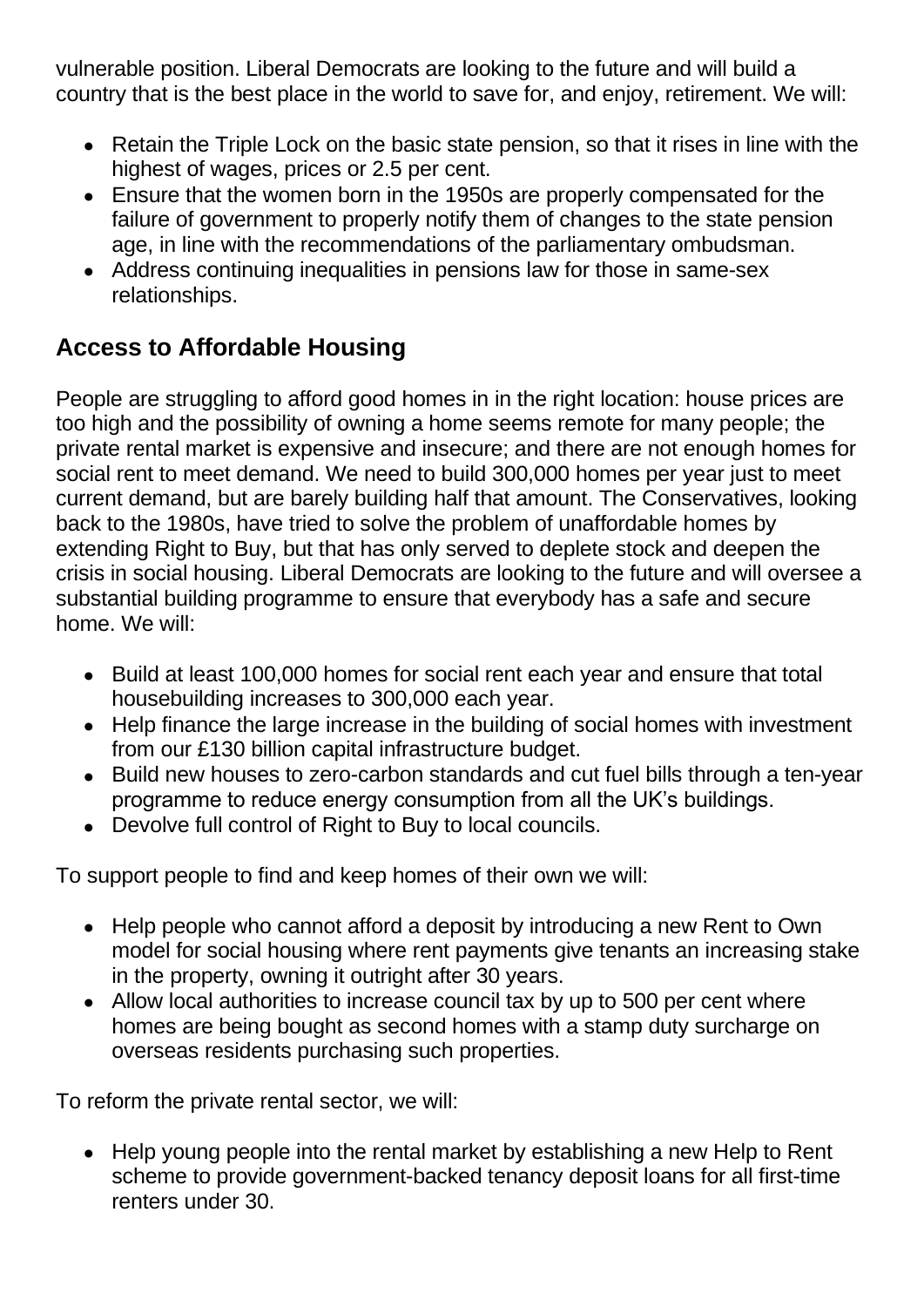- Promote longer tenancies of three years or more with an inflation-linked annual rent increase built in, to give tenants security and limit rent hikes.
- Improve protections against rogue landlords through mandatory licensing.

To improve social renting, we will:

- Set clearer standards for homes that are socially rented.
- Require complaints to be dealt with in a timely manner.
- Proactively enforce the regulations that are intended to protect social renters.
- Fully recognise tenant panels so that renters have a voice in landlord governance.

# **End Rough Sleeping**

Nobody should have to spend a night sleeping on the streets. However rough sleeping has been increasing since the 2008 recession and is one of the most visible signs of increasing poverty and inequality. Liberal Democrats will end rough sleeping within five years. To do this, we will:

- Urgently publish a cross-Whitehall plan to end all forms of homelessness.
- Exempt groups of homeless people, and those at risk of homelessness, from the Shared Accommodation Rate.
- Make providers of asylum support accommodation subject to a statutory duty to refer people leaving asylum support accommodation who are at risk of homelessness to the local housing authority.
- Introduce a 'somewhere safe to stay' legal duty to ensure that everyone who is at risk of sleeping rough is provided with emergency accommodation and an assessment of their needs.
- Ensure sufficient financial resources for local authorities to deliver the Homelessness Reduction Act and provide accommodation for survivors of domestic abuse.
- Legislate for longer term tenancies and limits on annual rent increases.
- Scrap the Vagrancy Act, so that rough sleeping is no longer criminalised.

#### **Rural and Coastal Communities**

People in rural and coastal areas should be able to work and live locally, to have access to a well-funded and integrated transport network and to have equal access to the new technology that is shaping modern life. This, however, is far from the current reality: a proliferation of second homes and holiday cottages means that there is a shortage of affordable homes for the people that make communities work – teachers, nurses, carers, agricultural workers, police officers, and shopkeepers, among among others; transport is usually limited to an expensive, infrequent and unreliable bus service; broadband and mobile services aren't fit for purpose; and people have limited access to services. Our plan is to build thriving communities which are innovative, flexible, resilient and prepared for the future. We will: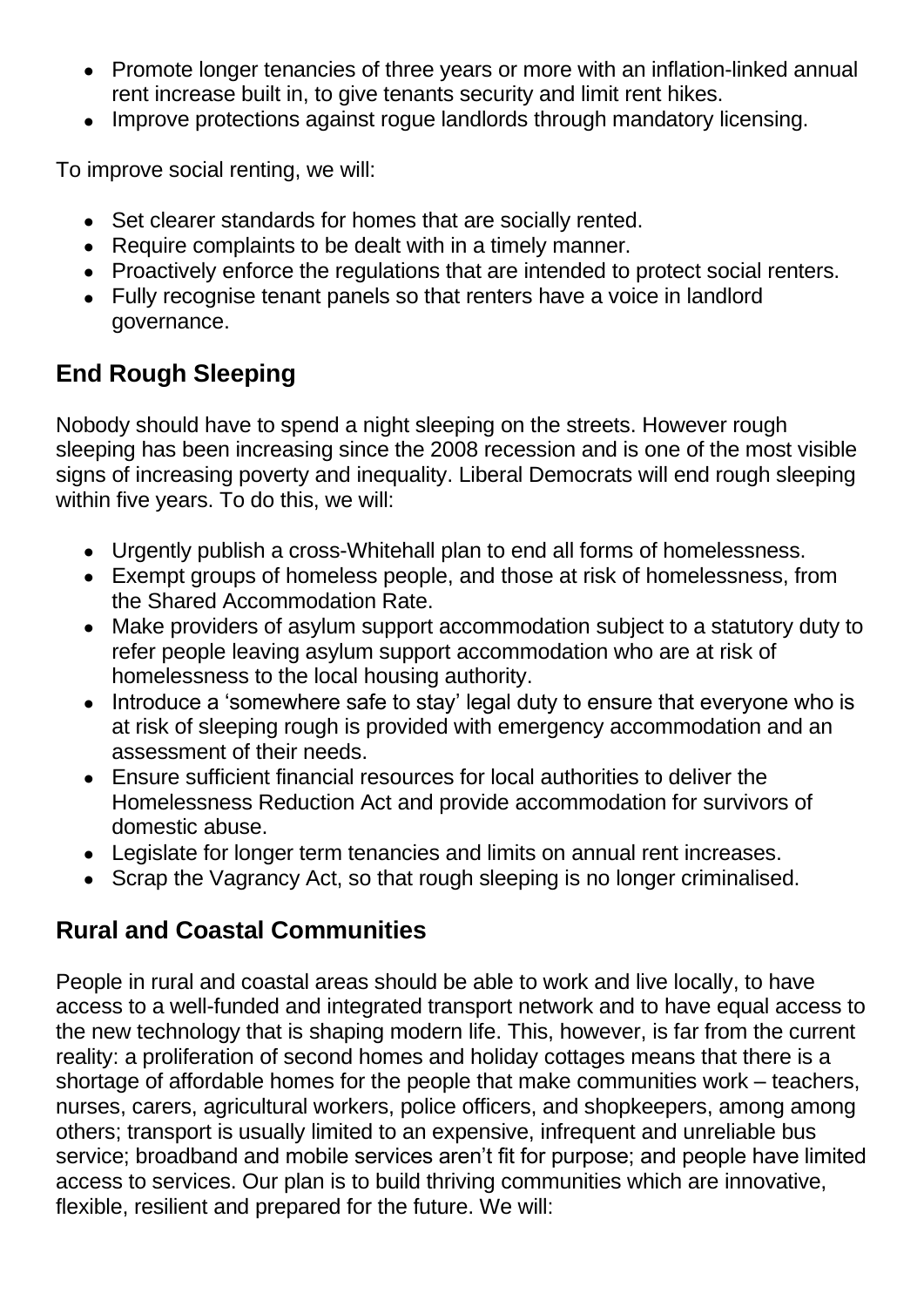- Set up a £2 billion Rural Services Fund to enable the co-location of services in local hubs around existing local infrastructure.
- Invest in bus services by:
	- Substantially increasing funding for buses, enabling local authorities to restore old routes and open new ones.
	- Supporting rural bus services and encouraging alternatives to conventional bus services where they are not viable.
	- **Encouraging local authorities to use their new powers under the Bus** Services Act, including franchising powers and repealing the rule preventing local councils from running their own bus companies.
	- Providing funding to accelerate the transition to electric buses.
- Ensure that all households and businesses have access to superfast broadband (30Mbps download and 6Mbps upload).
- Invest £2 billion in innovative solutions to ensure the provision of high-speed broadband across the UK, working with local authorities and providing grants to help areas replicate the success of existing community-led projects.
- Invest in mobile data infrastructure and expand it to cover all homes.
- Launch a National Fund for Coastal Change, to enable local authorities to properly manage their changing coastlines.
- Reform planning to ensure developers are required to provide essential local infrastructure from affordable homes to schools, surgeries and roads alongside new homes.

# **A Public Health Approach to Violence**

People should feel safe in their homes and on their streets. But this is not how it is for too many people today: knife crime has increased by over 75 per cent since 2015; homicides are at their highest rate for a decade; robberies and thefts are increasing and almost all go unsolved; and there are more and more places in the country where people simply don't see police officers. The Conservatives, having unnecessarily cut police funding in England and Wales, are now trying to seem tough on crime without actually doing what is needed to prevent it. We understand that the situation needs more than tough talk: our plan means more police, properly supported by the government and focused on the community policing that prevents crime and makes people feel safe while investing in the services that will help people build lives free from crime. We will:

- Invest £1 billion to restore community policing, enough for two new police officers in every ward.
- Adopt a public health approach to the epidemic of youth violence: identifying risk factors and treating them, rather than just focusing on the symptoms. This means police, teachers, health professionals, youth workers and social services all working closely together to prevent young people falling prey to gangs and violence.
- Invest in youth services. We will provide a £500m ringfenced youth services fund to local authorities to repair the damage done to youth services and enable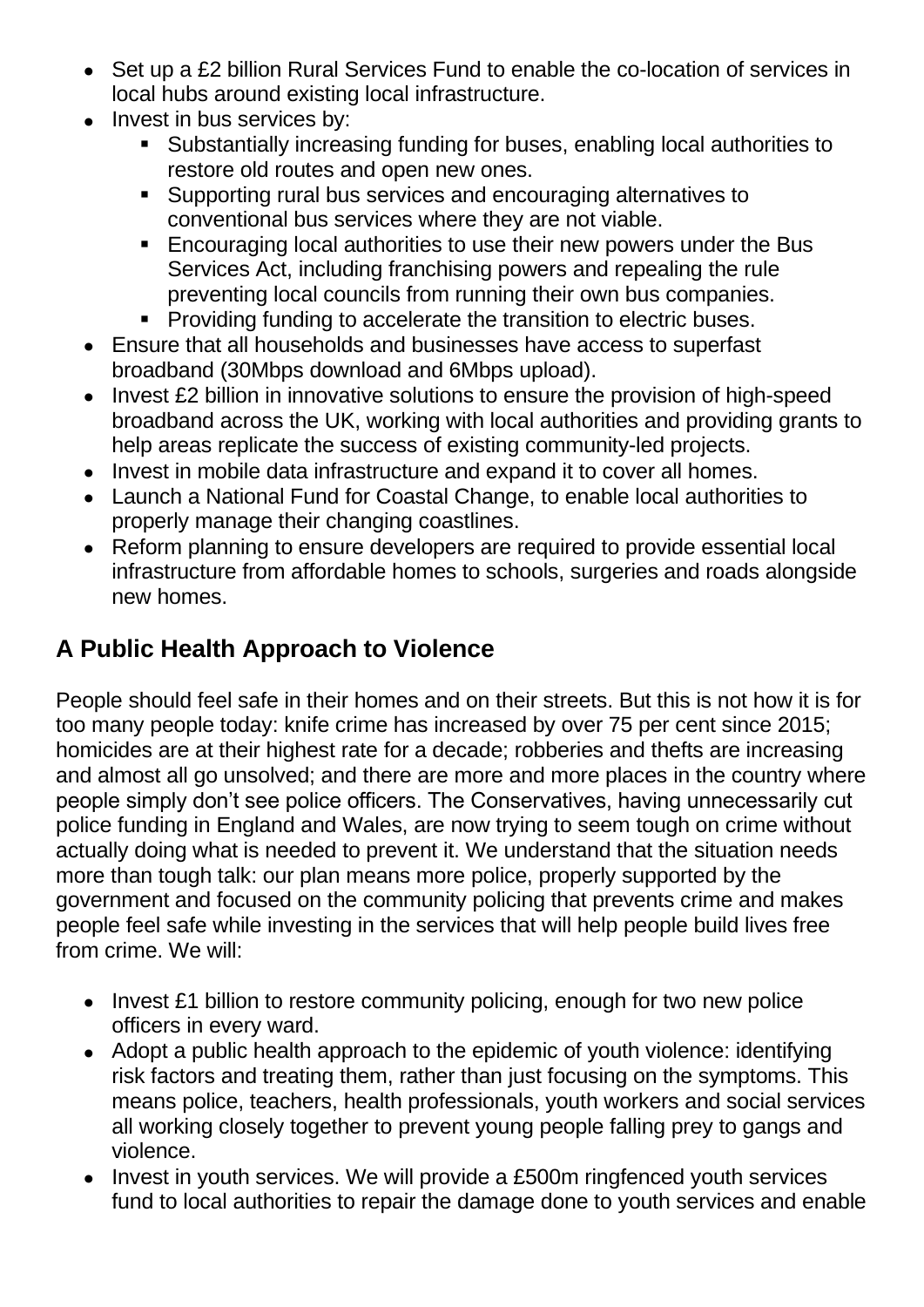them to deliver a wider range of services, reach more young people and improve training for youth workers.

- Embed Trauma-informed Youth Intervention Specialists in all Major Trauma Centres.
- Introduce a target of one hour for handover of people suffering from mental health crisis from police to mental health services and support the police to achieve adequate levels of training in mental health response.
- Fully fund an immediate two per cent pay-rise for police officers to support recruitment and retention, and future pay rises in line with recommendations from the independent Police Remuneration Review Body.
- Properly resource the National Crime Agency to combat serious and organised crime, and tackle modern slavery and human trafficking through proactive, intelligence-led enforcement of labour market standards.
- Create a new Online Crime Agency to effectively tackle illegal content and activity online, such as personal fraud, revenge porn and threats and incitement to violence on social media.
- End the disproportionate use of Stop and Search.
- Prevent violence against women and girls and domestic abuse, and support survivors, by:
	- Ratifying and bringing into law the Istanbul Convention.
	- Legislating for a statutory definition of domestic abuse that includes its effects on children.
	- Expanding the number of refuges and rape crisis centres to meet demand.
	- Ensuring sustainable grant-funding for specialist independent support services.
	- Giving local authorities the duty and funding to provide accommodation and support for survivors of abuse.
	- Establishing a national rape crisis helpline.
	- Ensuring access to special measures for survivors in all courts and preventing direct cross-examination of survivors by their abusers.
- Replace Police and Crime Commissioners with accountable Police Boards made up of local councillors.
- Stop Brexit and maintain the European crime-fighting tools that keep us all safe, including: Europol, the European Arrest Warrant and direct access to shared police databases.

# **Reducing Reoffending**

Prisons should be places of rehabilitation: when people leave them they should be ready to reintegrate into society with work and a place to live. But, the prison system is in crisis and not delivering this: prisons are overcrowded and understaffed and riots, drug use, suicide and extreme violence have all become far too common. For decades, Labour and Conservative governments have repeated the same failed policies, desperate to appear tough on crime while failing to properly provide the services that help people build lives free from crime. Only the Liberal Democrats have a vision for making the justice system work. Instead of wasting money locking people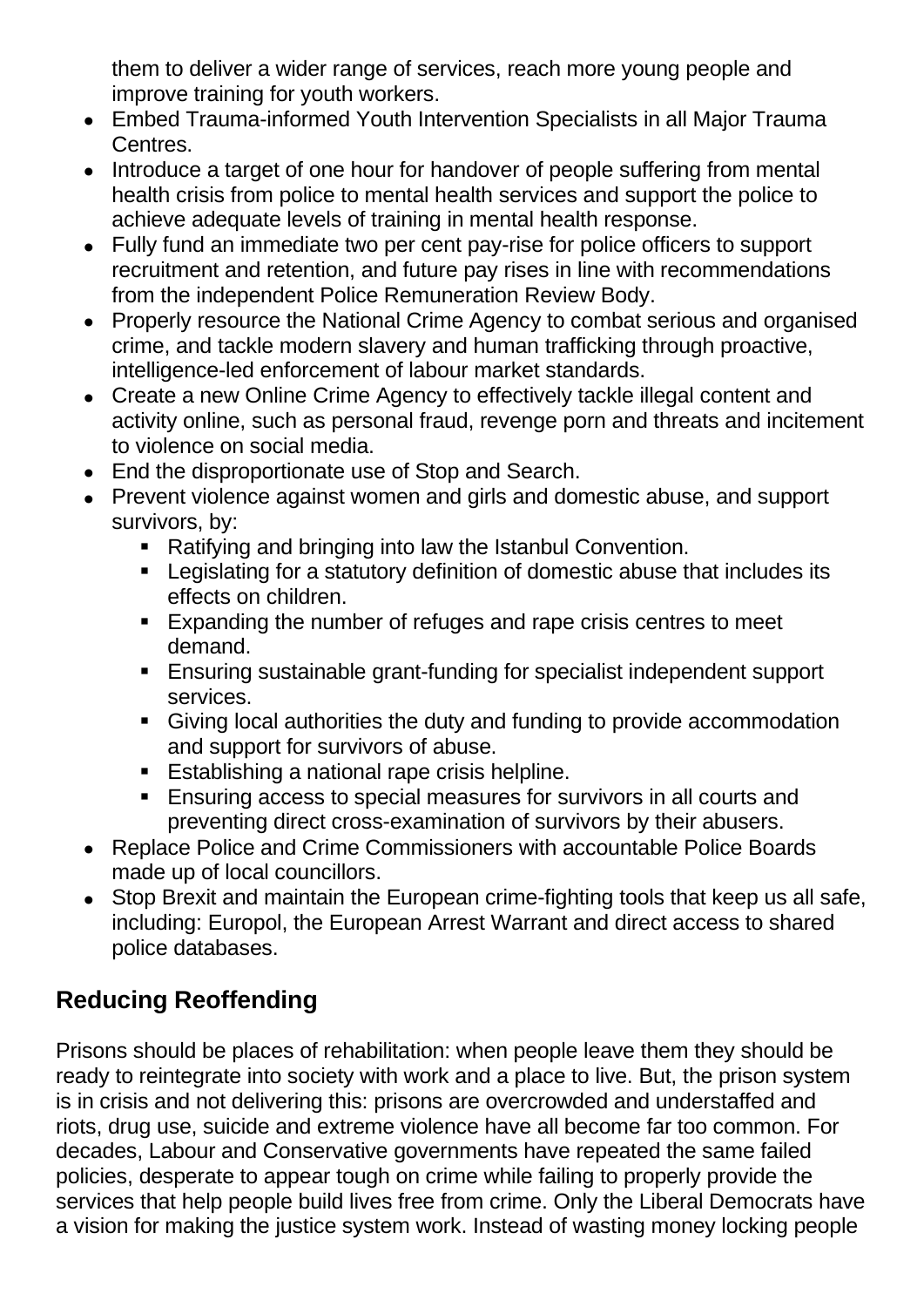up on short sentences that don't work, we will spend it on the things that actually prevent crime. We will protect people from becoming victims of crime by focusing on what works to stop re-offending. We will:

- Transform prisons into places of rehabilitation and recovery by recruiting 2,000 more prison officers and improving the provision of training, education and work opportunities.
- Reduce the number of people unnecessarily in prison, including by: introducing a presumption against short prison sentences; ending prison sentences for the possession of drugs for personal use; and increasing the use of tough community sentences and restorative justice where appropriate.
- Establish a Women's Justice Board and provide specialist training for all staff in contact with women in the criminal justice system.
- Reduce the overrepresentation of people from BAME backgrounds throughout the criminal justice system, including by:
	- Uniformly recording data on ethnicity across the criminal justice system and publishing complete data to allow analysis and scrutiny.
	- **•** Introducing a principle of "explain or reform": if the criminal justice system cannot explain disparities between ethnic groups, then it must be reformed to address them.
	- **Promoting greater diversity in the criminal justice system by ensuring that** the police, prison service and judiciary all adopt ambitious targets for improving the diversity of their workforce and requiring regular reports on progress to parliament.
- Improve and properly fund the supervision of offenders in the community, with far greater coordination between the prison service, probation service providers, the voluntary and private sectors and local authorities, achieving savings in the high costs of reoffending.
- Ensure that all prison-leavers have a suitably timed release and are supported with suitable accommodation, a bank account and employment or training, and are registered with a local GP.
- Improve mental health support and treatment within the criminal justice system and ensure continuity of mental health care and addiction treatment in prison and the community.
- Reform criminal record disclosure rules so that people do not have to declare irrelevant old and minor convictions, and remove questions about criminal convictions from initial application forms for all public-sector jobs.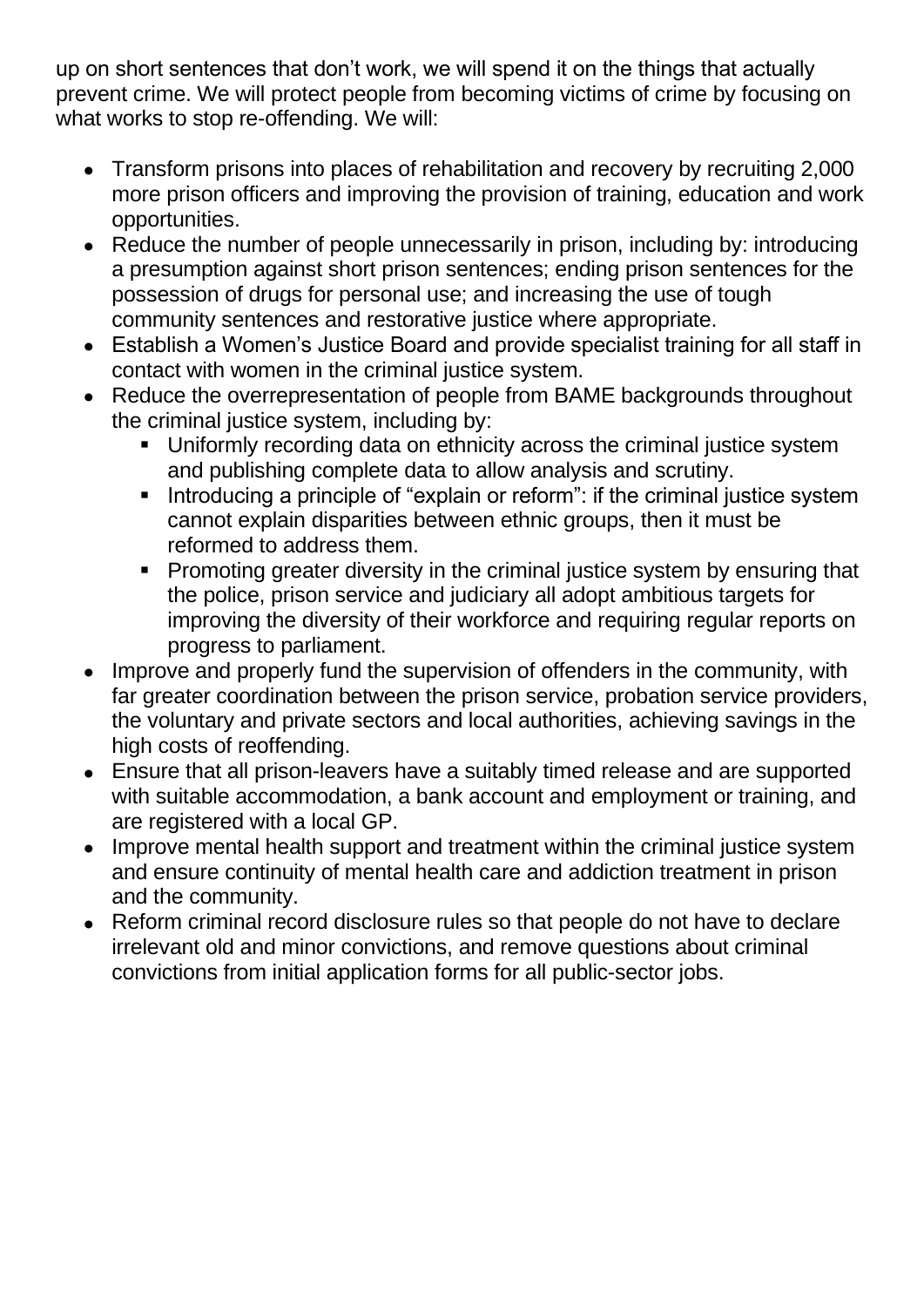# Our Plan for Freedom, Rights and **Equality**

People should be able to live their lives free from discrimination or intrusion and without fear of having their most fundamental rights violated. But this is not the reality in the UK today. The hostile environment has unacceptably trampled on people's rights and people are still discriminated against on the basis of their gender, race, age, sexuality, gender identity, religion or whether they are disabled. Inequalities are rife – children from Black households are more likely to be in persistent poverty and both hate crimes and violence against women and girls are far too prevalent.

The Conservatives and Labour have entirely failed to stand up to hatred or combat entrenched inequalities. The Conservatives have been relentlessly hostile in their rhetoric and policy around migration and have failed to take allegations of Islamophobia within their party seriously; Jeremy Corbyn has failed to tackle institutional anti-Semitism in the Labour Party. For decades, both parties have seen civil liberties as an inconvenience standing in the way of other priorities, which has meant attacks on individual rights and surveillance of citizens conducted outside the law.

Our plan is for a free society where every person's rights and liberties are protected and where the contribution of migrants to our society is celebrated. A plan for a world where everybody's rights are respected and society is fair and diverse; a plan to allow everyone to get on and live as who they are, free from discrimination or state intrusion; a plan that means that those who choose to come to the UK to work, study or join their families are welcomed for the skills and contributions that they bring; a plan where family unity is protected and the rule of law is respected.

Our priorities in the next parliament will be:

- Standing up for human rights by championing the Human Rights Act and the European Convention on Human Rights.
- Fixing the broken immigration system by scrapping the Conservatives' hostile environment, ending indefinite detention and taking powers away from the Home Office.
- Giving asylum seekers the right to work three months after they have applied and resettling 10,000 unaccompanied refugee children in the UK over the next ten years.

#### **Protect Civil Liberties**

Our rights and freedoms are under threat. Labour and Conservatives consistently vote for new laws that curtail civil liberties and Conservatives repeatedly threaten the Human Rights Act that safeguards our individual freedoms. Liberal Democrats will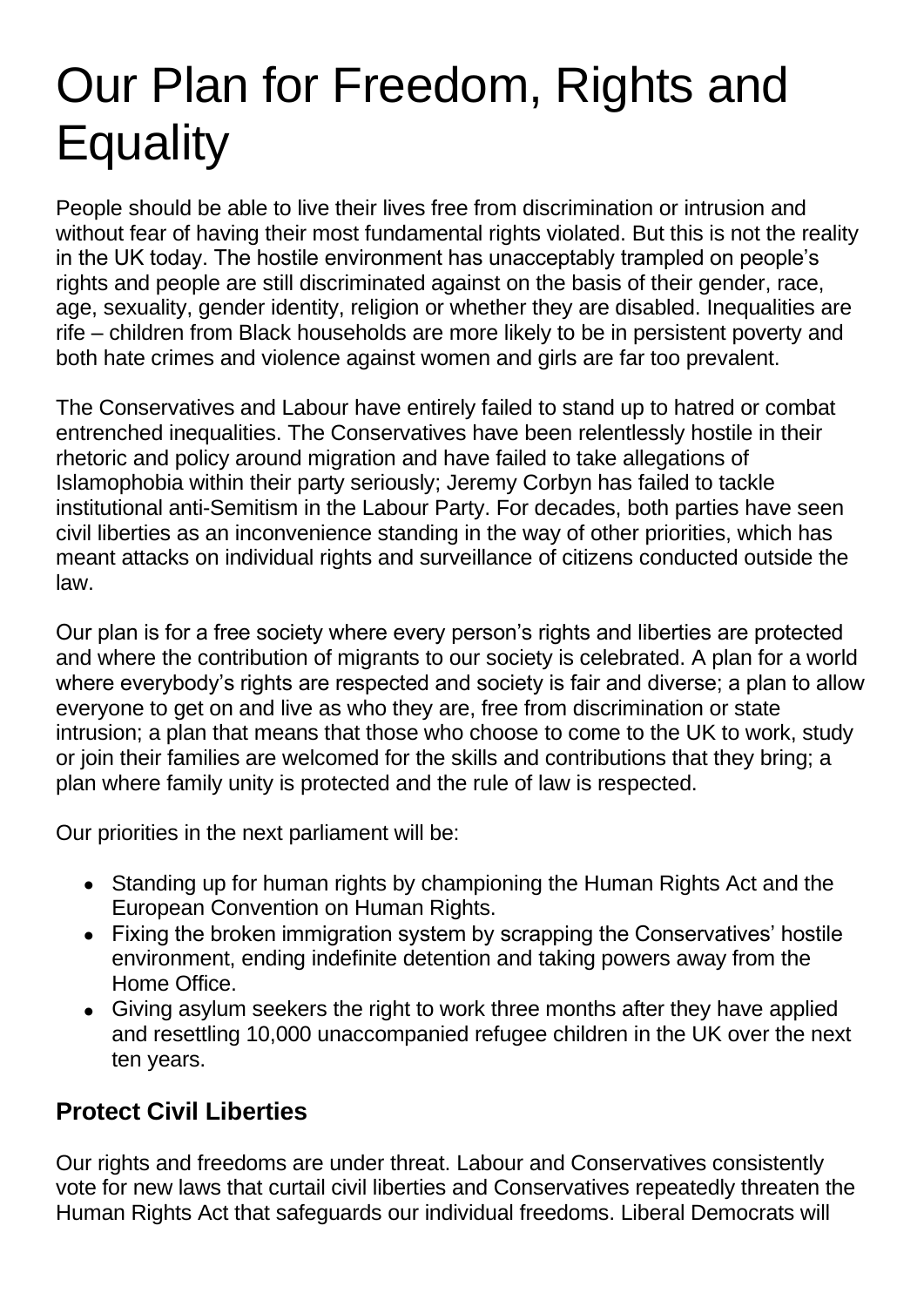build a society where rights and liberties are protected and where nobody has their privacy violated by prying instruments of the state. We will:

- Defend the Human Rights Act, resist any attempt to withdraw from the European Convention on Human Rights and oppose any laws that unnecessarily erode civil liberties.
- Establish a new right to affordable, reasonable legal assistance, and invest £500 million to restore Legal Aid, making the system simpler and more generous.
- End the bulk collection of communications data and internet connection records.
- Introduce a Lovelace Code of Ethics to govern the use of personal data and artificial intelligence to ensure it is unbiased, transparent and accurate, and respects privacy.
- Immediately halt the use of facial recognition surveillance by the police.
- Introduce a right to no-fault divorce.
- Extend limited legal rights to cohabiting couples, for example, to give them greater protection in the event of separation or a partner's death.
- Complete the introduction of equal marriage, by:
	- Removing the spousal veto.
	- Allowing those marriages that were dissolved solely due to the Gender Recognition process to be retrospectively restored.
	- Enabling the Church of England and Church in Wales to conduct samesex marriages.
- Introduce legal recognition of humanist marriages.

# **Demand Equality**

People should be able to go about their lives without fear of discrimination. However, hate crimes are on the rise and too many groups of people no longer feel safe. We believe that government needs to take an active role both in punishing discrimination and ensuring that it does not happen in the first place. We will:

- Tackle the rise in hate crimes by making them all aggravated offences, giving law enforcement the resources and training they need to identify and prevent them, and condemning inflammatory rhetoric – including anti-Semitism and Islamophobia – by those with public platforms.
- Provide funding for protective security measures to places of worship, schools and community centres that are vulnerable to hate crime and terror attacks.
- Complete reform of the Gender Recognition Act to remove the requirement for medical reports, scrap the fee and recognise non-binary gender identities.
- Introduce an 'X' gender option on passports and extend equality law to cover gender identity and expression.
- Ensure accurate population data on sexual orientation and gender identity by including a question on LGBT+ status within the 2021 Census.
- Increase accessibility to public places and transport by making more stations wheelchair accessible, improving the legislative framework governing blue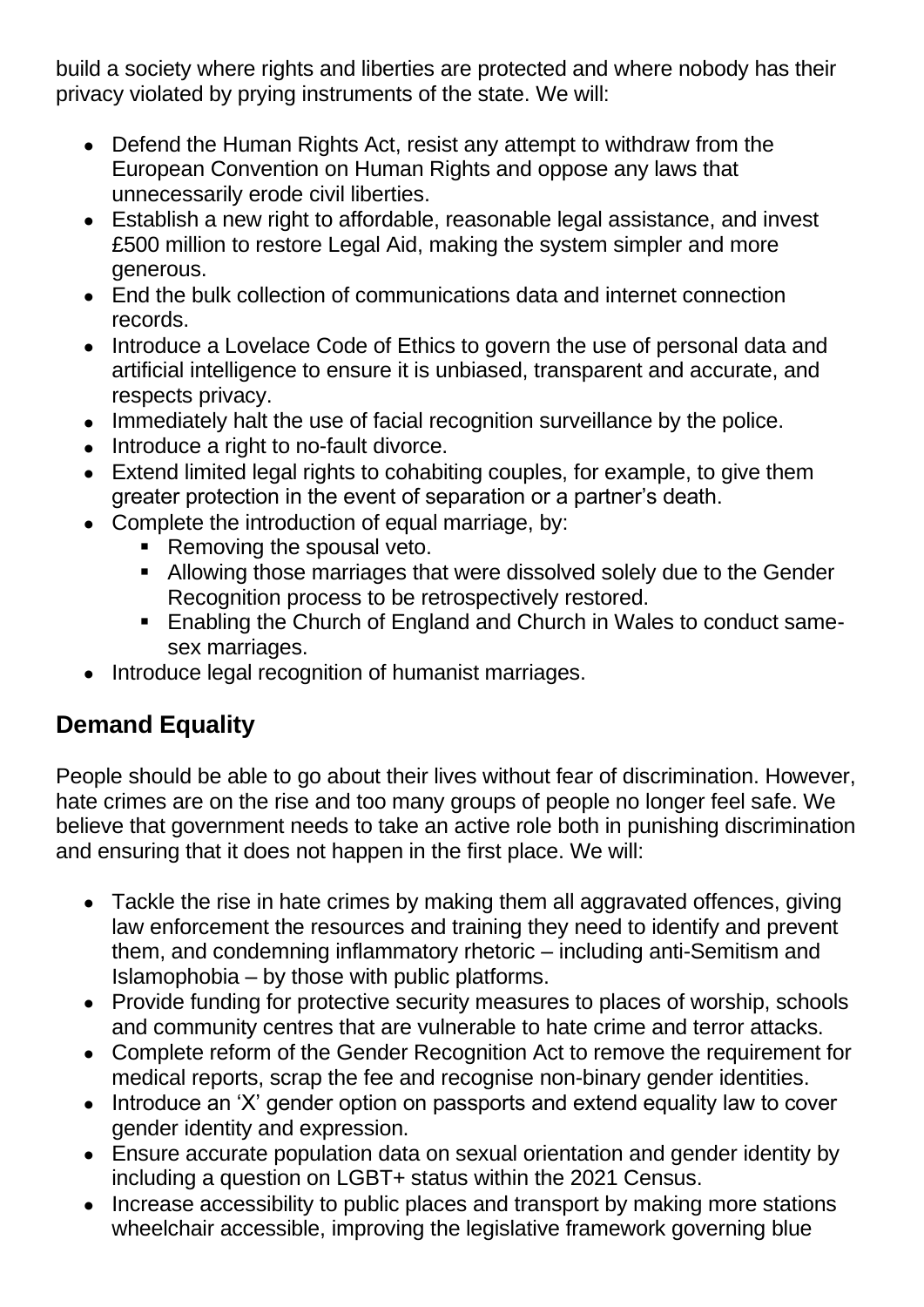badges, setting up a benchmarking standard for accessible cities, and banning discrimination by private hire vehicles and taxis.

- Introduce a British Sign Language Act to give BSL full legal recognition.
- End period poverty by removing VAT on sanitary products and providing them for free in schools, hospitals, hostels, shelters, libraries, leisure centres, stadiums, GP surgeries, food banks, colleges and universities.
- Scrap the so-called 'Pink Tax', ending the gender price gap.
- Require schools to introduce gender-neutral uniform policies and break down outdated perceptions of gender appropriateness of certain subjects.
- Outlaw caste discrimination.

### **Promote Diversity**

Liberal Democrats believe that in the diversity of the UK should be represented in public and working life. That means that women, ethnic minority groups, LGBT+ people and disabled people should be properly represented and paid fairly. But deepseated and – normally – unconscious biases mean that too many workplaces lack diversity and inequalities remain entrenched. We will tackle institutional biases, promote equality and hold power to account through applying values of openness, transparency and accountability. We will:

- Increase statutory paternity leave from the current two weeks up to six weeks and ensure that parental leave is a day-one right, and address continuing inequalities faced by same-sex couples.
- Require organisations to publish parental leave and pay policies.
- Continue the drive for diversity in business leadership, pushing for at least 40 per cent of board members being women in FTSE 350 companies and implementing the recommendations of the Parker review to increase ethnic minority representation.
- Extend the Equality Act to all large companies with more than 250 employees, requiring them to monitor and publish data on gender, BAME, and LGBT+ employment levels and pay gaps.
- Extend the use of name-blind recruitment processes in the public sector and encourage their use in the private sector.
- Improve diversity in public appointments by setting ambitious targets, which go further than targets for the private sector, and require reporting against progress with explanations when targets are not met.
- Develop a free, comprehensive unconscious bias training toolkit and make the provision of unconscious bias training to all members of staff a condition of the receipt of public funds.
- Develop a government-wide plan to tackle BAME inequalities and review the funding of the Equality and Human Rights Commission to ensure that it is adequate.
- Establish a national fund for projects that work in schools to raise the aspirations of ethnic minority children and young people.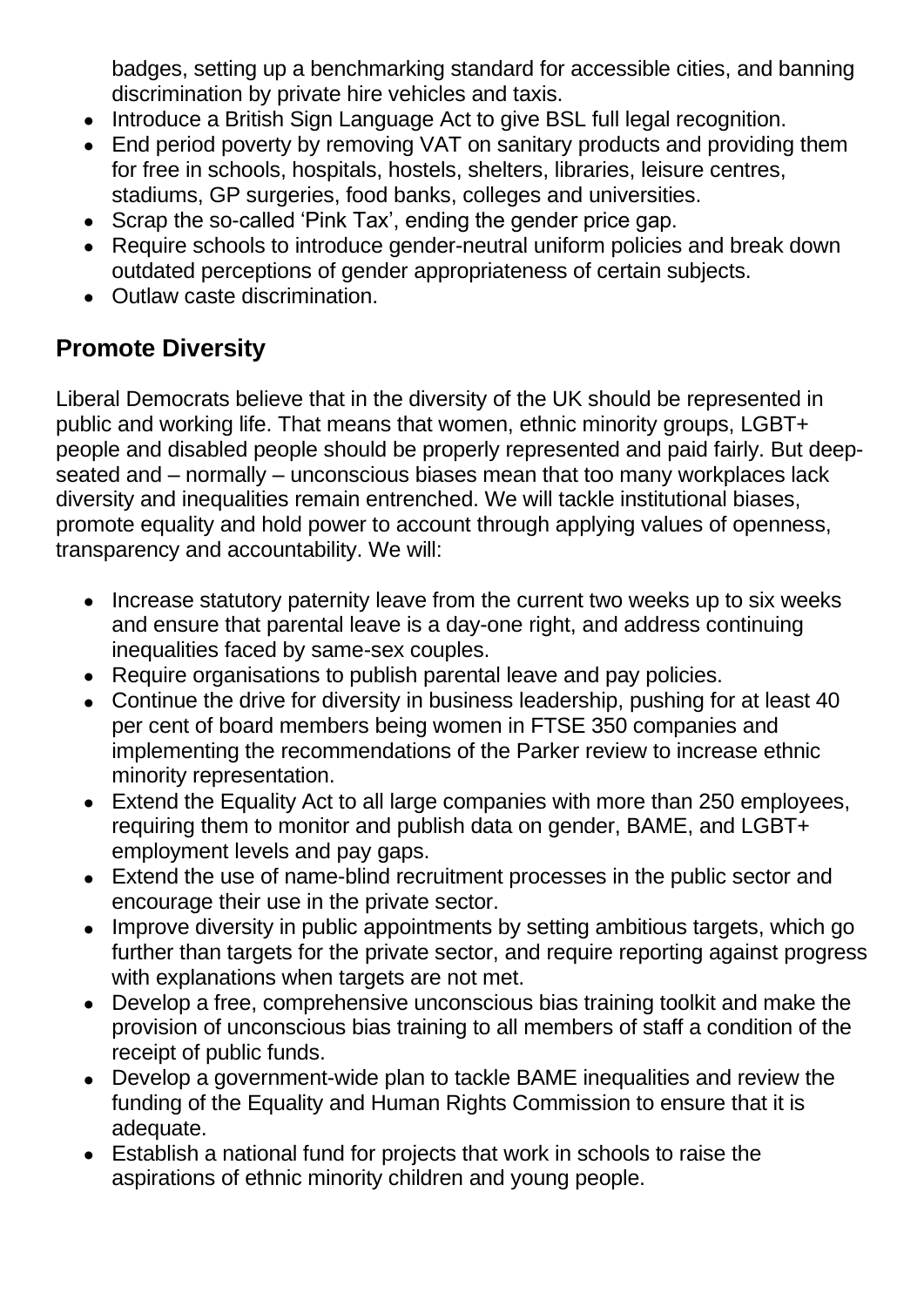# **A Compassionate and Effective Immigration System**

Britain's immigration system is in desperate need of reform. The Conservatives' hostile environment has caused far too many innocent people to have their rights violated – most notably the Windrush generation. The NHS can't recruit the doctors and nurses it needs; families are separated by unfair, complex visa requirements; people are detained indefinitely, in inhumane conditions and at great expense. Decades of incompetence, cruelty and hostile rhetoric from Labour and Conservative Home Secretaries have shattered confidence in the system.

The Liberal Democrats are the only party with a plan for a fair migration system that works for everyone. A plan to ensure that migrants coming to the UK are welcomed for the skills and contribution that they bring, while ensuring that everyone has confidence that the immigration system is functioning as it should. We will:

- Stop Brexit and save EU freedom of movement.
- Scrap the Conservatives' hostile environment.
- Invest in officers, training and technology to prevent illegal entry at Britain's borders, assist seekers of sanctuary and combat human trafficking and the smuggling of people, weapons, drugs and wildlife.
- Make immigration detention an absolute last resort, introduce a 28-day time limit on detention and close seven of the UK's nine detention centres.
- Establish a firewall to prevent public agencies from sharing personal information with the Home Office for the purposes of immigration enforcement and repeal the immigration exemption in the Data Protection Act.
- Move policymaking on work permits and student visas out of the Home Office and into the Departments for Business and Education respectively, and establish a new arms-length, non-political agency to take over processing applications.
- Replace Tier 2 work visas with a more flexible merit-based system.
- Introduce a 'Training up Britain' programme to make the most of migrants' skills.
- Create a new two-year visa for students to work after graduation.
- Reduce the fee for registering a child as a British citizen from £1,012 to the cost of administration.
- Abolish the arbitrary, complex minimum income requirement for spouse and partner visas.
- Waive application fees for indefinite leave for members of the Armed Forces on discharge and their families.
- Enable people who came here as children to apply for resident status.

# **Dignity for Refugees and Asylum Seekers**

We must do all we can to protect people forced to flee their homes to escape war and persecution. The UK has a proud history of providing sanctuary to those in need, but Labour and Conservative governments have introduced a harsh system that fails to respect people's dignity. Thousands of asylum seekers are forced to wait many months for a decision, unable to work, rent a home or support their families. Too many people are wrongly denied asylum, with 40 per cent of refusals overturned on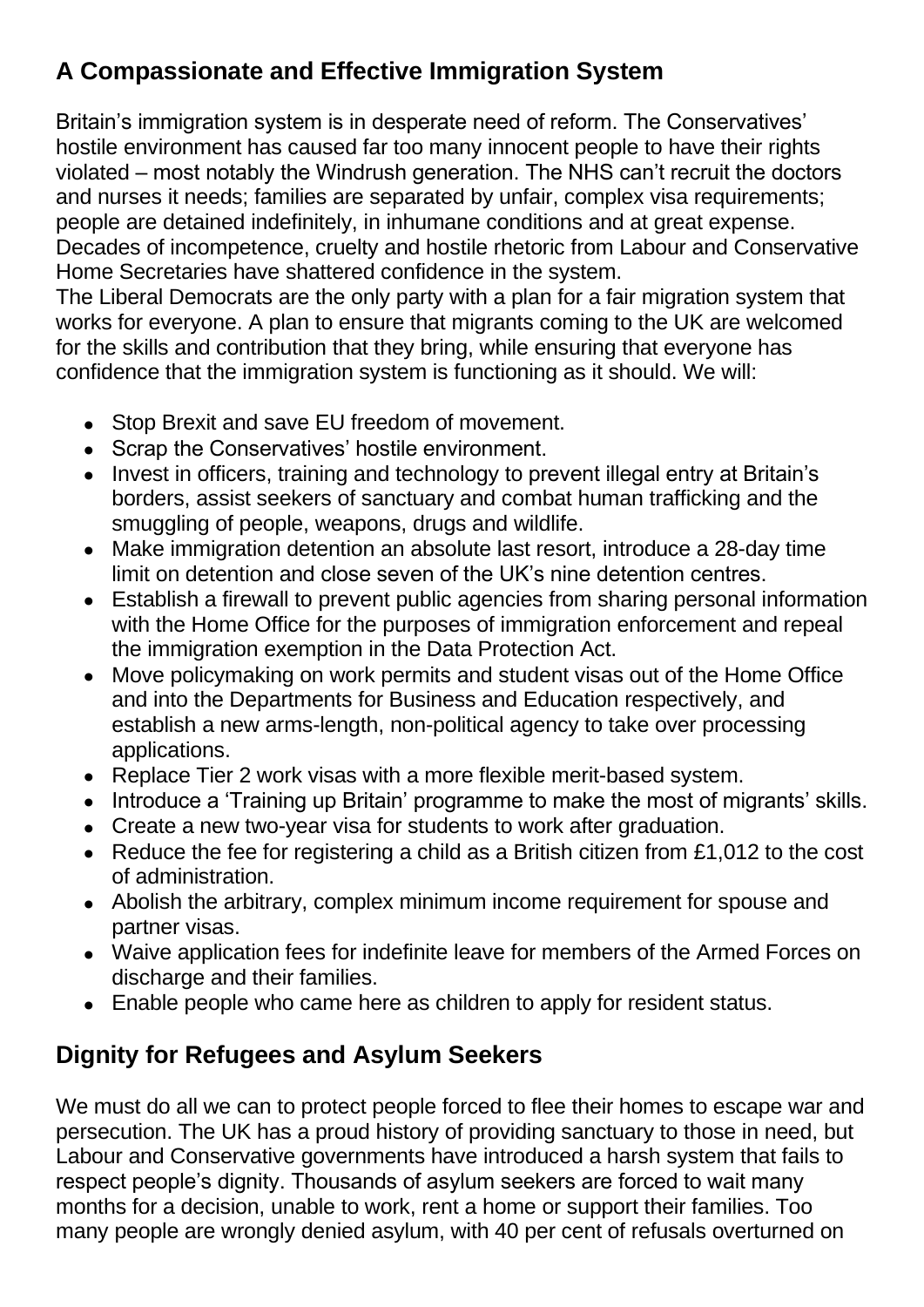appeal. Liberal Democrats are the only party who can make the system work fairly for seekers of sanctuary. We will:

- Give asylum seekers the right to work three months after they have applied, enabling them to work in any role so that they can support themselves, integrate into their communities and contribute through taxation.
- Provide safe and legal routes to sanctuary in the UK by resettling 10,000 vulnerable refugees each year and a further 10,000 unaccompanied refugee children from elsewhere in Europe over the next ten years, and expanding family reunion rights.
- Fund community-sponsorship projects for refugees, and reward community groups who develop innovative and successful ways of promoting social cohesion.
- Offer asylum to people fleeing the risk of violence because of their sexual orientation or gender identification, end the culture of disbelief for LGBT+ asylum seekers and never refuse an LGBT+ applicant on the basis that they could be discreet.
- Move asylum policymaking from the Home Office to the Department for International Development and establish a dedicated unit to improve the speed and quality of decision-making.
- Provide free basic English lessons to refugees and asylum seekers and scrap the 16 hours-per-week rule with respect to financial support for those unable to work due to insufficient English.
- Provide public health services, including maternity services, to people from the moment they arrive in the UK.
- Increase the 'move-on period' for refugees from 28 days to 60 days.

# Our Plan for Better Politics

Everybody, wherever they live, should be given a proper chance to influence the decisions that affect them. But, as it stands, British politics is far from delivering this for people. Too many are being cheated out of a voice and a vote. For some, that is because they live in a constituency where they feel that it does not matter who they vote for – the same party will always get elected. For young people, EU citizens and many British people living abroad, it is because they are denied any say at all in elections to parliament. The failure of the UK's democratic system to reflect the diversity of the public's views in parliament has played a major role in creating the current political crisis – fixing this is a matter of urgency.

Neither Labour nor Conservatives are interested in changing our broken system, because it works to keep them in power. They have been driven to the extremes and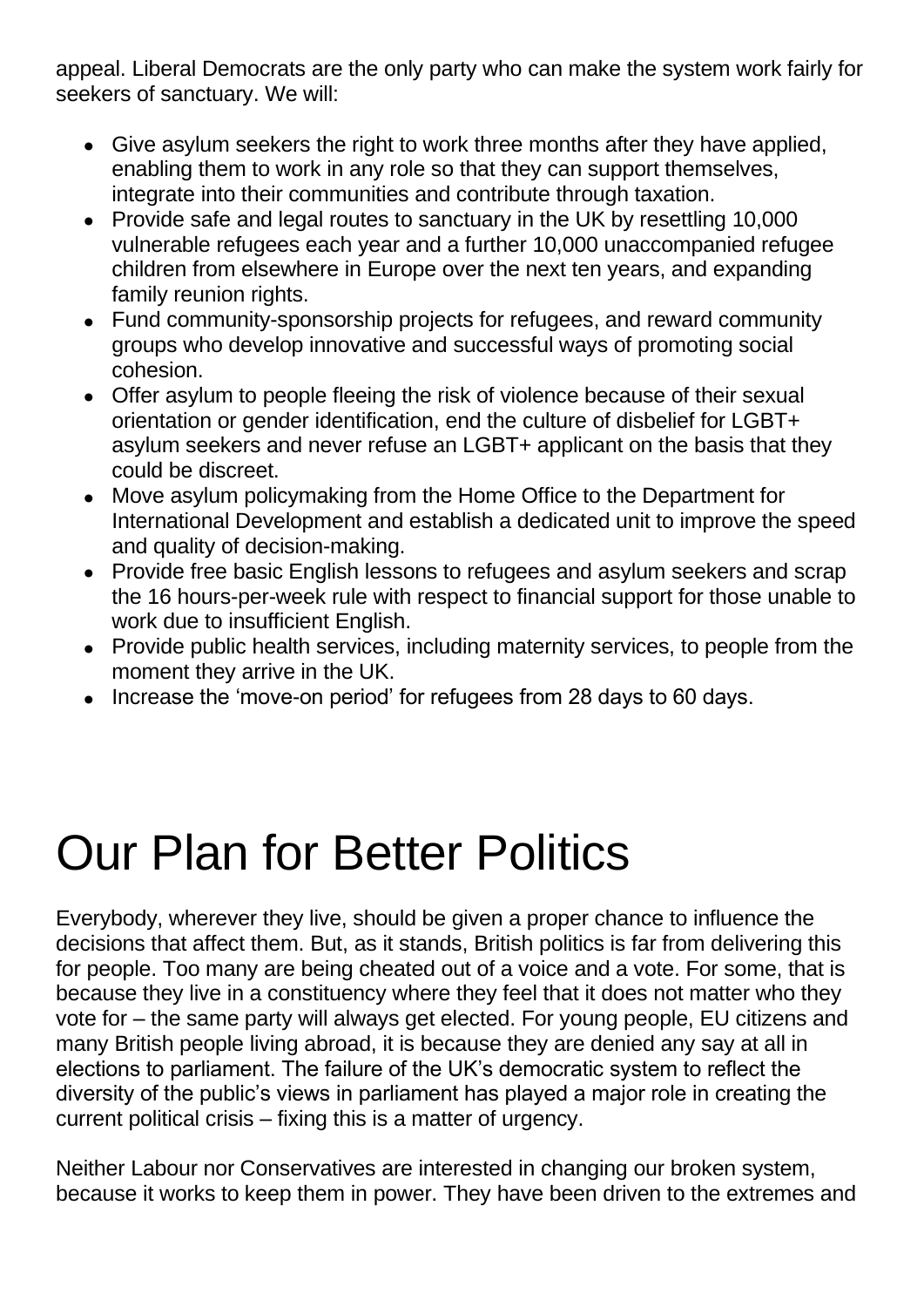their leaders seek to win power by being slightly more palatable than the alternative – but the UK deserves better than the choice of the lesser of two evils.

Liberal Democrats have a plan to radically transform our political system so that it works for a modern democracy. A plan that will mend our broken politics so that we can get on with building a fairer society that protects our planet.

Our priorities in the next parliament will be:

- Giving people a voice with a fair voting system so that everyone's vote counts equally, letting people vote at the first election or referendum after they turn 16 and giving votes to all British citizens abroad and to EU citizens who have made the UK their long-term home.
- Embarking on a radical redistribution of power away from Westminster to the nations, regions and local authorities, giving power to communities to hold local services to account and decide how their taxes are raised and spent.
- Introducing a written constitution for a federal United Kingdom.

### **Fair Votes**

The current voting system is not working: it means that too many people do not have their voices heard. Liberal Democrats are the only party that realises that the system is broken and will change it so that it works for the future: Labour and Conservatives will not change the system that has always entrenched their privileged position. We understand that British politics needs to be reformed to make it more representative and empower citizens. We will:

- Put an end to wasted votes, by introducing proportional representation through the Single Transferable Vote for electing MPs, and local councillors in England.
- Give 16- and 17-year olds the right to vote in elections and referendums.
- Extend the right to full participation in civic life, including the ability to stand for office or vote in UK referendums, Local Elections and General Elections, to all EU citizens who have lived in the UK for five years or more.
- Introduce a legal requirement for local authorities to inform citizens of the steps they must take to be successfully registered with far greater efforts in particular to register under-represented groups; and ensure that the UK has an automatic system of inclusion in elections.
- Enable all UK citizens living abroad to vote for MPs in separate overseas constituencies, and to participate in UK referendums.
- Scrap the plans to require voters to bring identification with them to vote.
- Reform the House of Lords with a proper democratic mandate.
- Enabling Parliament, rather than the Queen-in-Council, to approve when parliament is prorogued and for how long.
- Ensure that a new Prime Minister, and their programme for government, must win a confidence vote of MPs.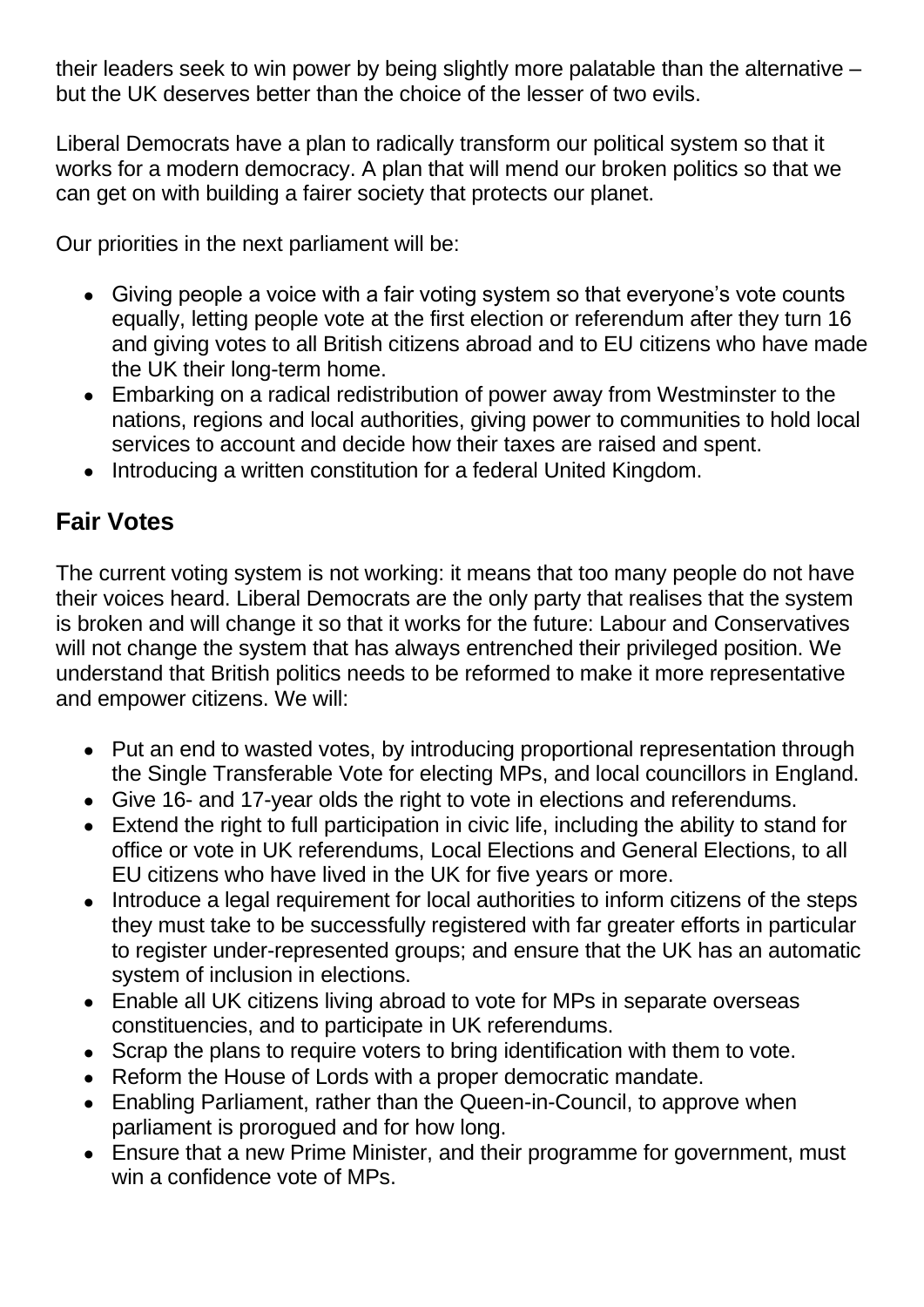- Take a zero-tolerance approach to harassment and bullying in Westminster and legislate to empower constituents to recall MPs who commit sexual harassment.
- Legislate to allow all-BAME and all-LGBT+ shortlists.
- Bring into force Section 106 of the Equality Act 2010, requiring political parties to publish candidate diversity data.

#### **Power for Communities**

Communities should be empowered to have maximum control over their local services. Liberal Democrats are the only party with a vision for the future: Labour's instinct is towards centralisation and taking power from communities; the Conservatives' cuts to local government budgets have led to a huge reduction in services. We will drive a devolution revolution to give power to people and communities and help fund the services that people need. We will:

- Decentralise decision-making from Whitehall and Westminster, by inviting local areas to take control of the services that matter to them most.
- Give democratic local government enhanced powers to call on new income sources appropriate to their area to support local services and investment.
- Give people more power, with customers holding companies delivering services to account for their failures, and with communities able to take charge of aspects of their own local development – through, for example, establishing local banks and community energy cooperatives.
- Devolve further revenue-raising powers away from Westminster, to regions from Cornwall to North East England. We will legislate to empower groups of authorities to come together to establish devolved governance and ensure that any powers devolved are matched by the funding to deliver on the needs of local people.
- Devolve more decision-making power over key levers of economic development including transport, energy, housing and skills.

# **High-Quality Public Debate**

A well-functioning democracy should have a high standard of public debate in which: citizens are supported, educated and empowered to distinguish between facts and lies; there is a pluralistic media environment where journalists have the resources they need to find the truth and to hold the powerful to account; civility in public discourse is protected; election procedures and rules are upheld robustly and quickly. However, these foundations of our democratic way of life are under threat. Liberal Democrats are the only party forward-looking enough to do what it takes to foster high quality public debate. We will:

• Mandate the provision of televised leaders' debates in general elections, based on rules produced by Ofcom.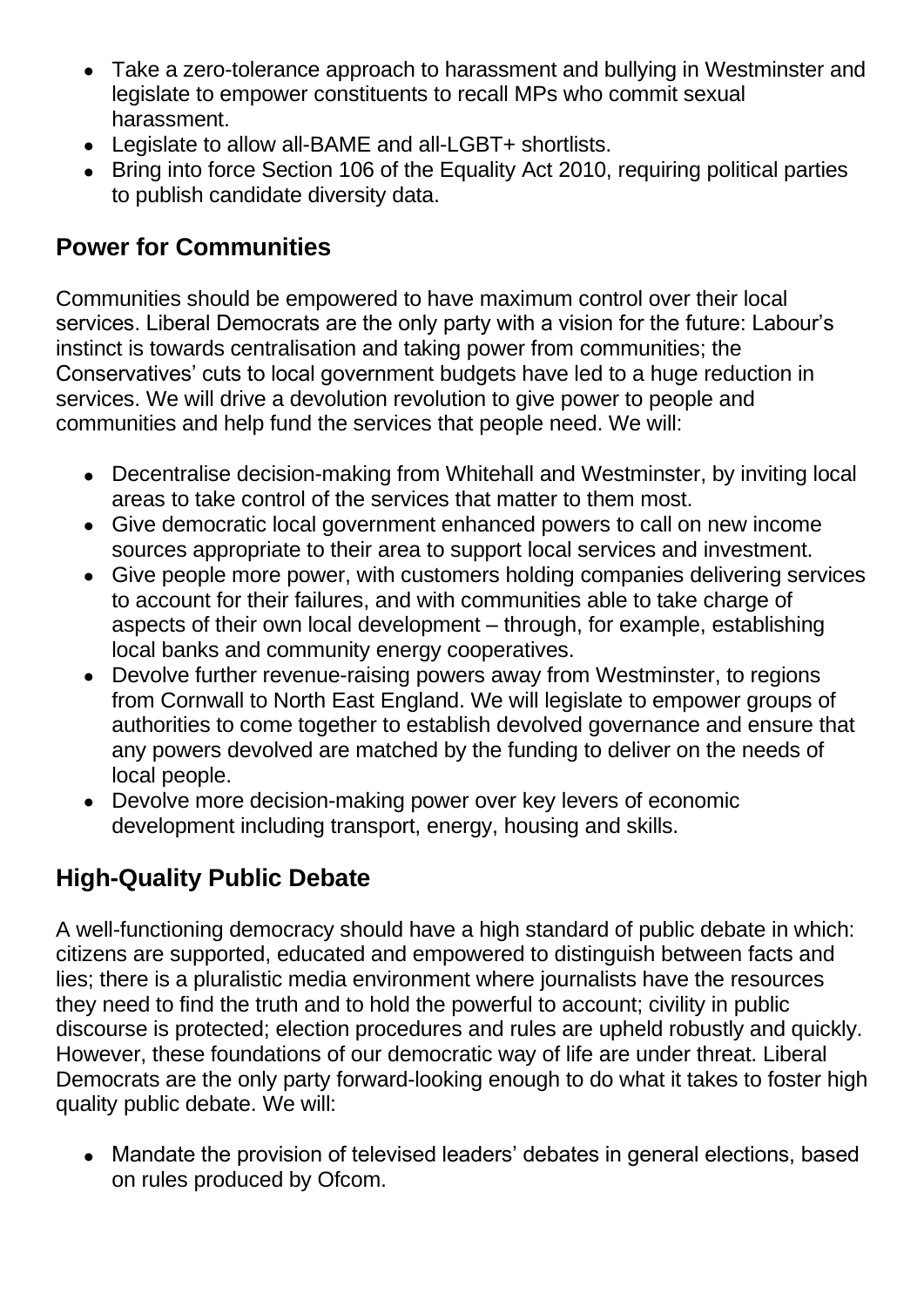- Introduce a Leveson-compliant regulator to be given oversight of both privacy and quality, diversity and choice in both print and online media and proceed with Part Two of the Leveson Inquiry.
- Take big money out of politics by capping donations to political parties and introduce wider reforms to party funding along the lines of the 2011 report of the Committee on Standards in Public Life.
- Establish UK and local citizens' assemblies to ensure that the public are fully engaged in finding solutions to the greatest challenges we face, such as tackling the climate emergency and the use of artificial intelligence and algorithms by the state.
- Expect the BBC both to provide impartial news and information, and to take a leading role in increasing media literacy and educating all generations in tackling the impact of fake news.
- Strengthen and expand the lobbying register and ban MPs from accepting paid lobbying work.
- Work towards radical real-time transparency for political advertising, donations and spending, including an easily-searchable public database of all online political adverts.
- Make algorithms used by the data companies available for close inspection by regulators acting for democratically elected governments, along with access for regulators to the programmers responsible for designing and operating them.
- Review the need for any election safeguarding legislation that is needed to respond to emerging challenges of the internet age, such as foreign interference in elections.

#### **Power for the Nations and Regions**

The people who best understand what the UK's nations and regions need are those who live in them. However, the Conservative government has a terrible record at meeting the needs of the UK outside its heartlands in the south of England – this is most clear in the way that the Conservative government has excluded voices from the nations in the Brexit negotiations.

Liberal Democrats want home rule for each of the nations of a strong, federal and united United Kingdom. We have a proud record of leading the way on giving greater powers to Scotland and Wales. We will not allow Brexit to reverse devolution and will oppose attempts to use Brexit to go back to the past when powers were hoarded at Westminster. We will champion a federal future for the UK.

Our plans for a written, federal constitution will include a permanent Scottish Parliament and National Assembly for Wales and we will take forward practical steps to ensure that Scotland and Wales both have strong voices in the future of the family of nations. We will:

• Extend the involvement of the Scottish Government and Welsh Government in the development of UK-wide policy frameworks.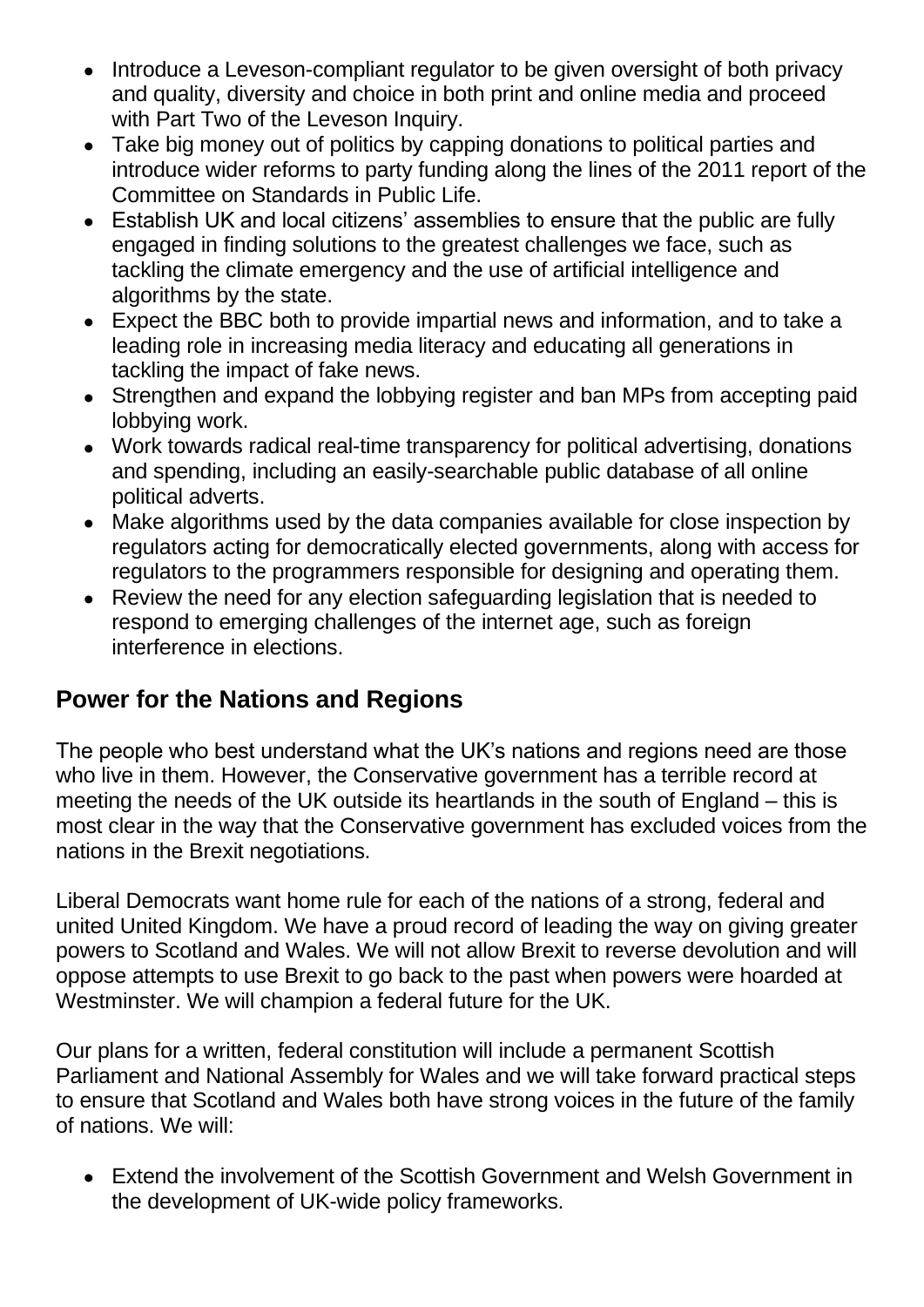- Specifically include health and education departments of the Scottish and Welsh governments in UK policymaking on drug policy and student visas.
- Create a Joint Climate Council of the Nations to coordinate action to tackle the climate emergency.
- Improve joint ministerial work on new cross-cutting policies, such as the UK industrial strategy.
- Establish a dispute resolution process to resolve differences between the administrations

#### **Scotland**

In addition to the steps to ensure Scotland has a strong voice within the UK, we will:

- Work hard to ensure that Scotland remains a part of the United Kingdom. We will oppose a second independence referendum and oppose independence.
- Allocate to the Scottish Parliament all of the powers set out in the Scotland Act 2016, many of which have already been used by the Scottish Parliament, with others awaiting the request of the Scottish Government.
- Build on the recommendations of the Smith Commission by extending the accountability of UK-wide bodies such as the BBC and Ofgem to the Scottish Parliament.
- Continue to develop city deals in Scotland by bringing together all spheres of government.
- Review the UK excise duty structure to better support whisky exports.

Scotland benefits from being inside the UK and EU single markets. Each is worth billions of pounds and supports tens of thousands of Scottish jobs. Under the Liberal Democrats inclusion in those single markets will continue.

#### **Wales**

In the 20 years since the National Assembly for Wales was created, we have proudly played our part in Wales' devolution journey: 20 years of devolution has allowed the Welsh National Assembly to mature into a Welsh Parliament. Yet Brexit now threatens much of this progress. We recognise that stopping Brexit and protecting existing levels of devolution will not be enough to create the federal Britain that Wales needs to achieve its potential.

We will complete the next stage of devolution in Wales by implementing the remaining Silk proposals and substantially reducing the number of powers reserved to Westminster.

In addition to the steps to ensure Wales has a strong voice within the UK we will:

• Devolve Air Passenger Duty to put Wales on a fair playing field with Scotland and Northern Ireland and put Cardiff Airport on a fair playing field with regional airports in England.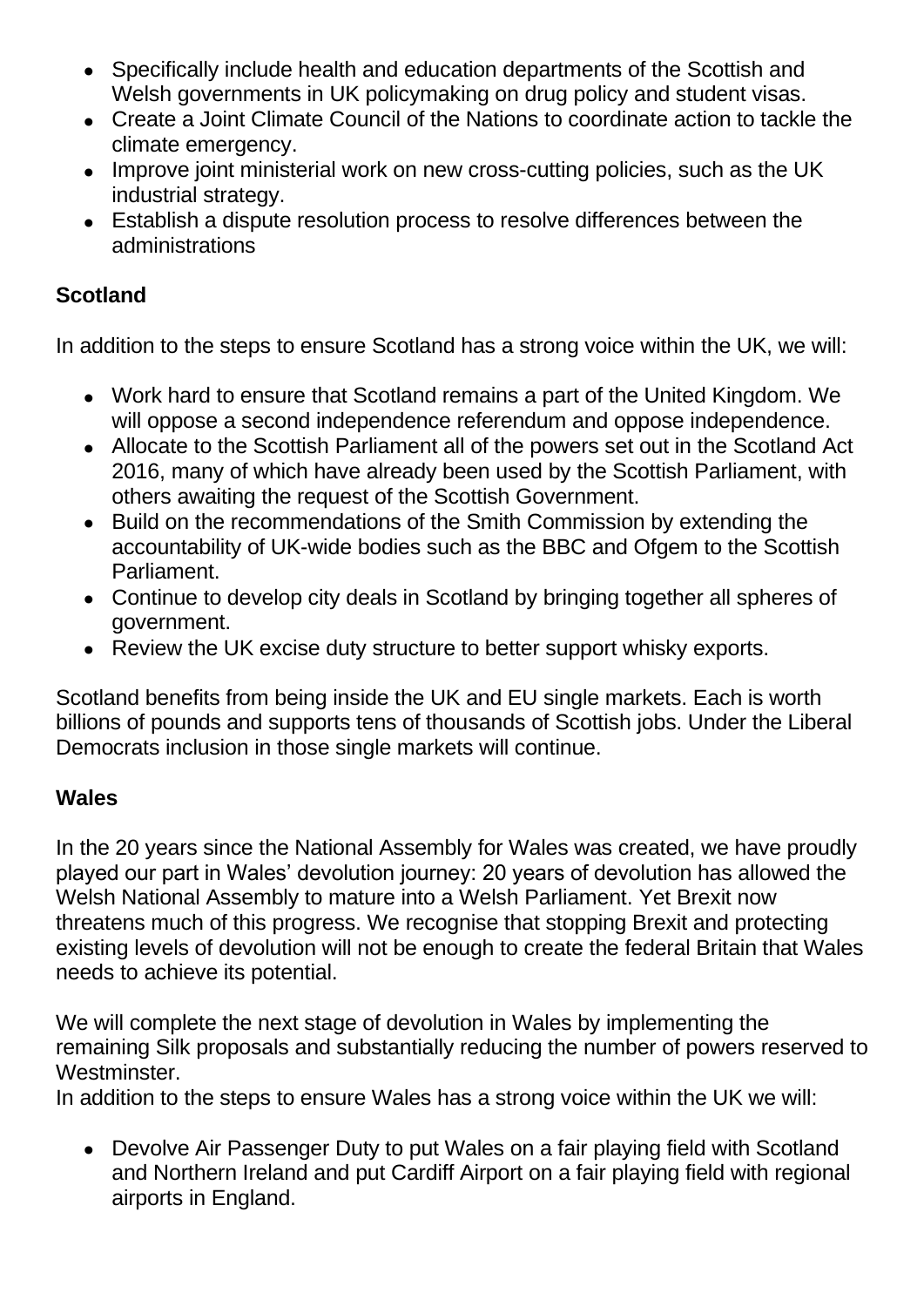- Create a distinct legal jurisdiction for Wales to reflect the growing divergence in law as a result of devolution.
- Devolve powers over youth justice, probation services, prisons and policing to allow Wales to create an effective, liberal, community-based approach to policing and tackling crime.

We firmly believe Wales is best off as part of both the UK and the EU. Each union is worth billions of pounds to the Welsh economy and supports tens of thousands of jobs.

For Wales, a federal UK will mean a truly equal family of nations, ensuring that every part of this union has a voice, backed up by real, meaningful devolution. We will work to create a Wales that is able to shape its own destiny as part of a strong United Kingdom playing a leading role within the EU.

#### **Northern Ireland**

We wish to see a permanently peaceful Northern Ireland, with stable devolved government and a truly shared society. Northern Ireland and its institutions rely on sharing and interdependence, but Brexit has already increased tensions and risks new divisions, barriers and friction. We will:

- Work constructively with the political parties in Northern Ireland and the Irish Government to urgently restore the devolved institutions.
- Support policies and initiatives that promote sharing over separation and counter the cost of division.
- Help to grow the economy in Northern Ireland, boost infrastructure and support local businesses.

#### **Funding Devolution**

The nations of the United Kingdom have long had different needs with regard to funding. The Liberal Democrats when in government delivered a substantial extension of financial powers to the nations of the UK and we will devolve further fiscal powers. To ensure reliable funding, we will retain the Barnett formula to adjust spending allocations across the UK. This will protect the individual nations' budgets from external shocks. However, we recognise the findings of the Holtham Commission that the current formula underfunds Wales and will commission work to update this analysis. We will address the imbalance by immediately ensuring that the Barnett floor is set at a level that reflects the need for Wales to be funded fairly and seek over a parliament to increase the Welsh block grant to an equitable level.

#### **England**

Devolution of power to Scotland, Wales and Northern Ireland has implications for the UK parliament and its dual role in legislating for England as well as the federal UK. Liberal Democrats support an English-only stage in legislation affecting England, so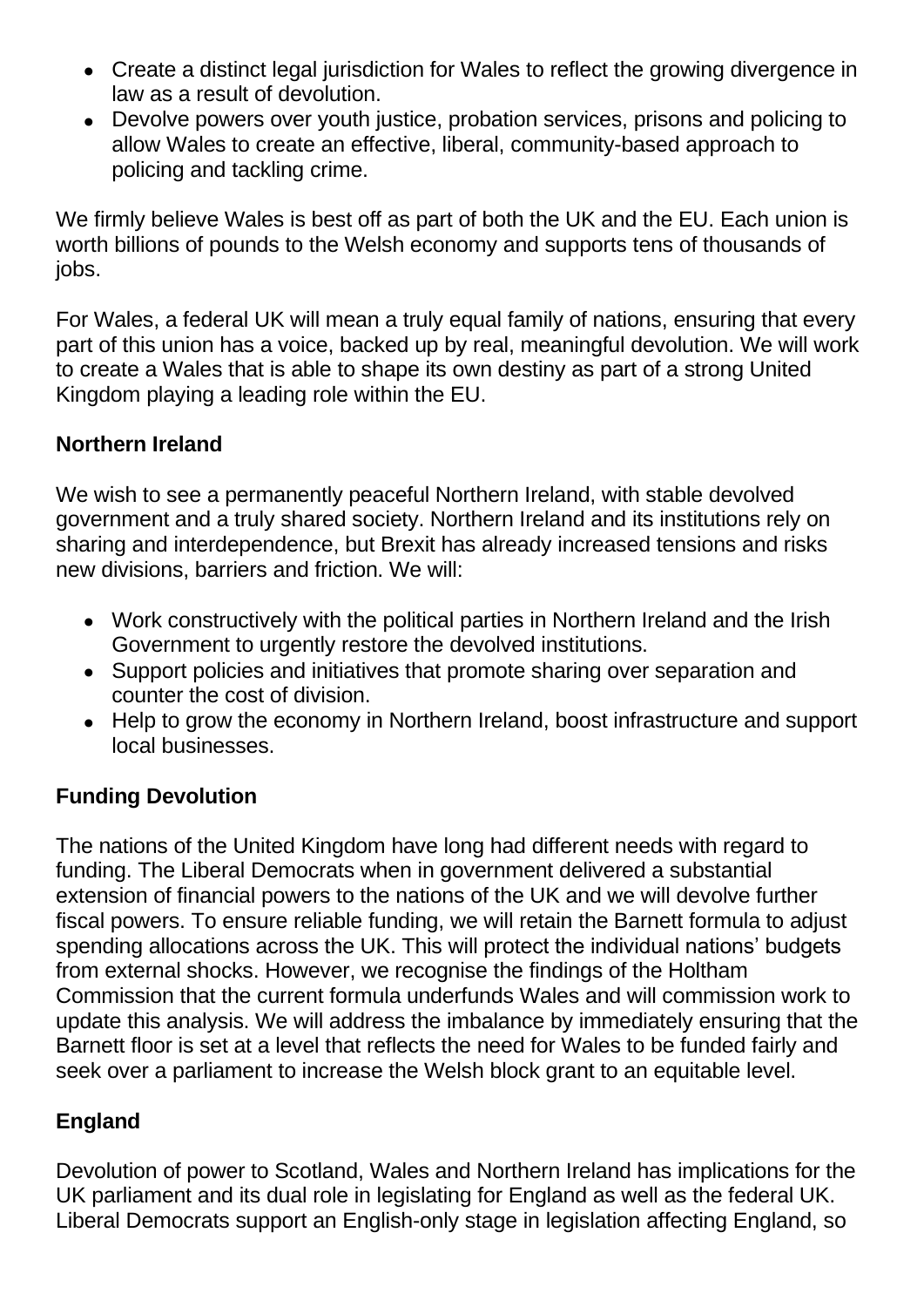that English MPs can have a separate say on laws that only affect England. However, this should be on a proportional basis, genuinely reflecting the balance of opinion in England.

In some areas of England there is a greater appetite for powers, but not every part of the country wants to move at the same speed and there cannot be a one-size fits-all approach. All areas should however have access to the same opportunities and mayoral authorities should not be ranked higher in terms of the powers with which they can be granted. We will enact permissive legislation to empower groups of authorities to come together to establish devolved governance – for example to a Cornish Assembly or a Yorkshire Parliament, building on the One Yorkshire campaign. We will proceed by consensus as far as possible but will not allow one local authority to veto a coherent proposal.

# Our Plan for a Better World

The world today feels increasingly unstable and unsafe. Nationalism and authoritarianism are on the rise in countries across the globe. President Trump has repeatedly acted to cause instability, whether by initiating trade wars or abandoning Kurdish allies in Syria; Putin's Russia is persistently threatening the international rules-based order; and tensions continue to rise across the world – a brutal war still rages in Yemen, relationships with Iran are increasingly difficult and citizens are protesting against their leaders in places such as Hong Kong, Pakistan and Chile. The UK should be playing a leading role as part of a coalition of liberal democracies to respond to these challenges, but Brexit has already undermined our ability to shape world events.

Both the Conservatives and Labour would pursue a mistaken and backwards-looking approach to foreign affairs that would further undermine the UK's position in the world. The Conservatives base their plans on an invented past, blind to the realities of Empire, and Boris Johnson has shown, with his comments about Nazanin Zaghari-Radcliffe, that he cannot be trusted to protect British citizens; the Labour leadership, wedded to an anti-Western obsession that makes them persistent apologists for an increasingly aggressive Russian government, likewise cannot be trusted to protect the UK's interests.

Only the Liberal Democrats have a plan to renew international liberalism in Britain and ensure that the UK plays an active role in building a better world. A plan that will tear down walls, not build them; a plan that will champion the values of human rights, democracy, and equality; a plan that means working through multilateral organisations such as the EU, UN, NATO, and the WTO, rather than undermining or leaving them entirely. By clearly committing to these multilateral organisations, we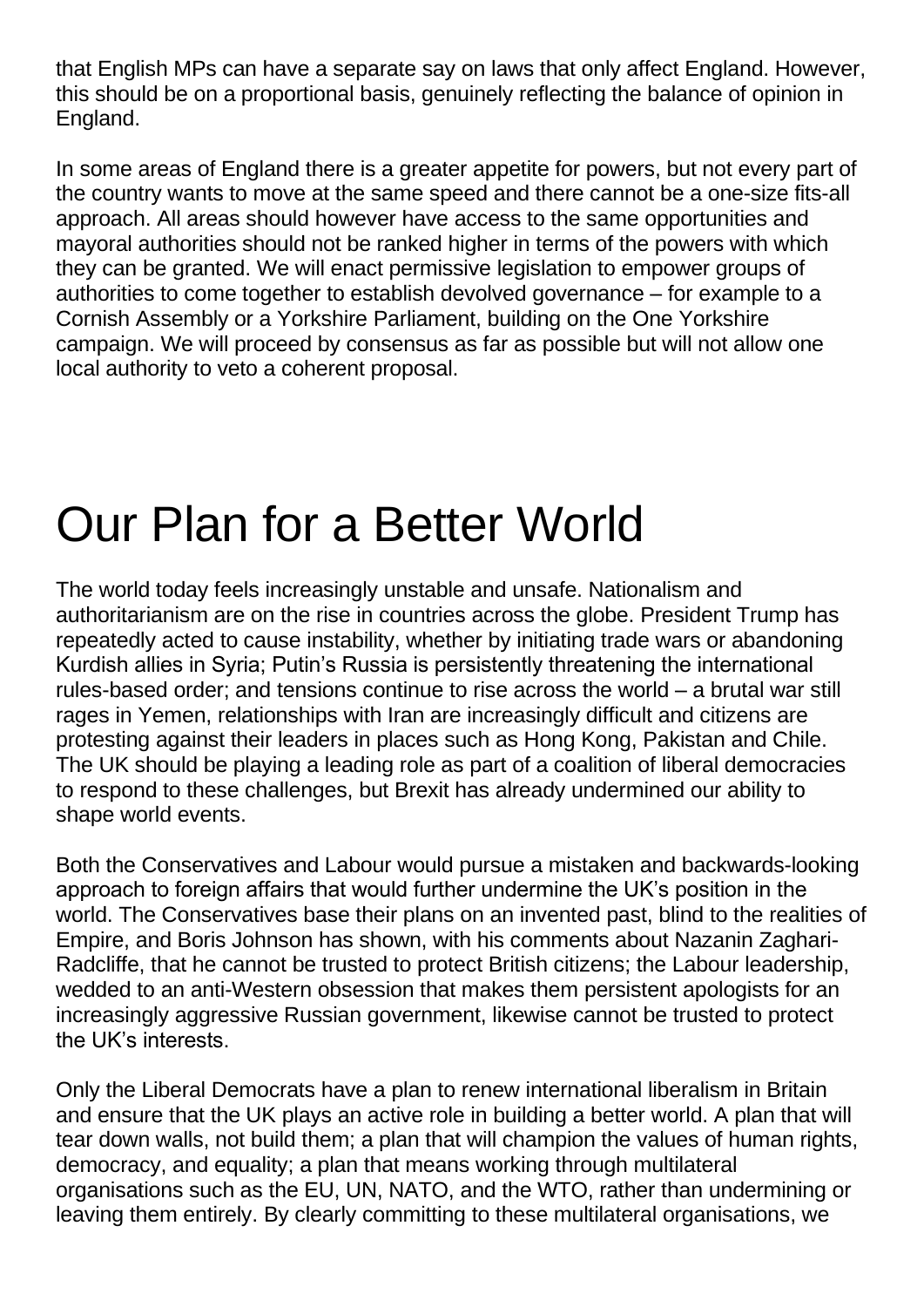can tackle our shared challenges, live up to our values internationally and shape international events in the interests of the UK.

Our priorities in the next parliament will be:

- Defending international cooperation against the rising tides of nationalism and isolationism, supporting multilateral organisations like the UN and NATO which are increasingly under threat.
- Spending 0.7 per cent of Gross National Income on aid: reducing poverty, defending human rights, protecting the environment and preventing violent conflict worldwide.
- Cooperating with the UK's European and global partners in tackling the climate and environmental emergencies.
- Controlling arms exports to countries with poor human rights records and, as part of this, suspending arms sales to Saudi Arabia.

# **A Peaceful World**

Liberalism and cooperation have a vital role to play in securing peace, promoting democracy and defending human rights across the world. But the rules-based international order that has governed international relations for the past 70 years is under threat. The Liberal Democrats are the only party that is looking forward: neither the Conservatives nor Labour have a convincing vision of the UK's role in the world. We will build on the UK's proud record of international leadership through the EU, UN, NATO and the Commonwealth by promoting values of freedom and opportunity for all. It has never been more important for the UK to work with allies as a champion of this message. We will:

- Champion the liberal, rules-based international order, which provides a strong basis for multilateral action to address the world's biggest problems.
- Use all aspects of government policy trade, aid and diplomacy as well as military cooperation – to strengthen UK efforts to prevent violent conflict.
- Increase overseas financial support for the ongoing refugee crisis, focussing on countries that have accepted millions of refugees.
- Work with European partners to introduce a European Magnitsky Act that would enable sanctions against corrupt individuals and perpetrators of human rights abuses.
- Improve control of arms exports, including by introducing a policy of 'presumption of denial' for arms exports to countries listed as Human Rights Priority Countries in the Foreign and Commonwealth Office's annual human rights report.

Liberal Democrats believe that despite efforts to prevent violent conflict, sometimes military intervention is necessary. The UK should only intervene militarily when there is a clear legal or humanitarian case, endorsed by a vote in parliament – working through international institutions whenever possible. We will encourage dialogue and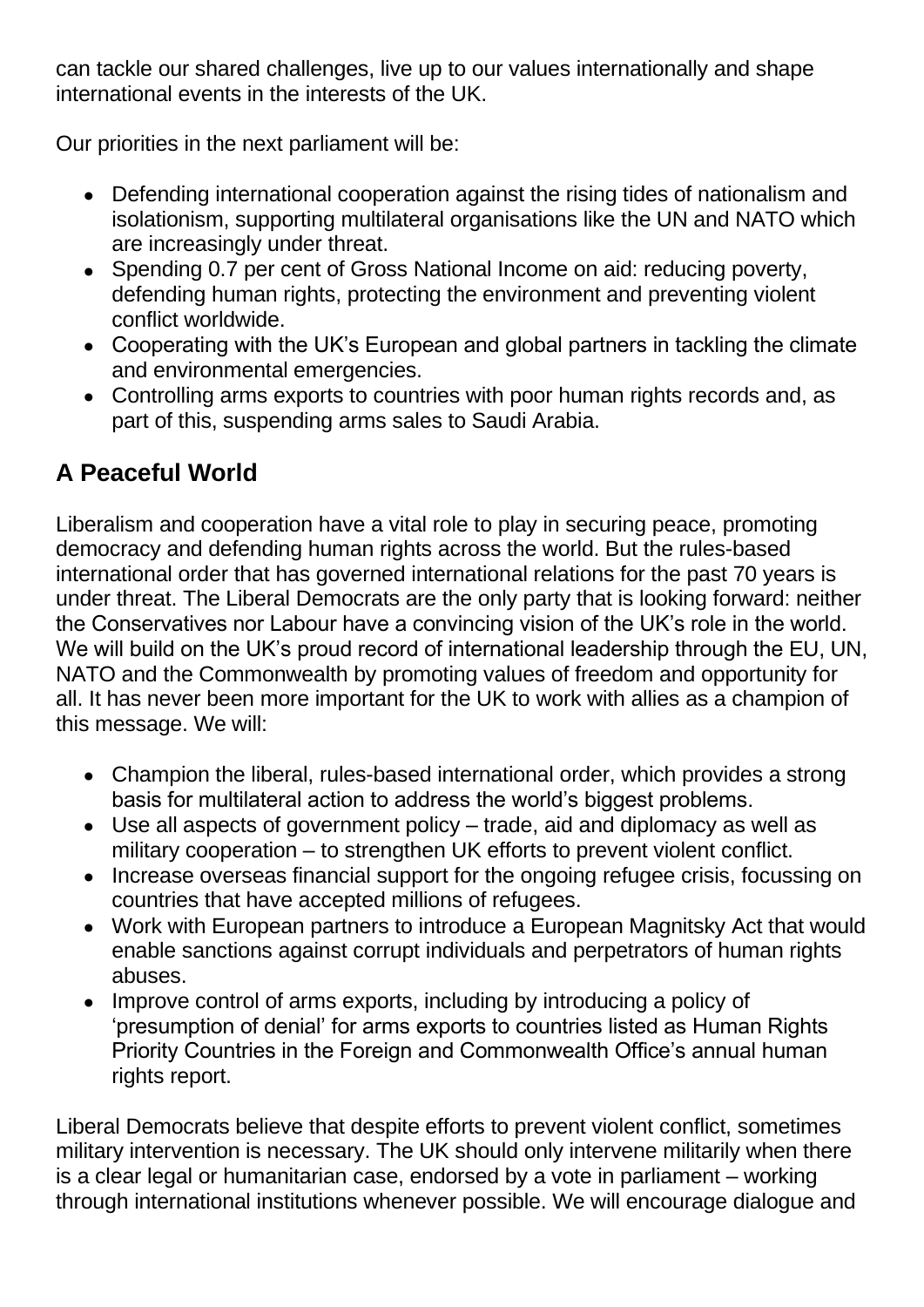mediation to reduce conflict between and within countries, working through the UN and other agencies. In response to current crises, we will:

- Legislate to ensure there is a parliamentary vote before engaging in military action, while preserving the ability to engage in action in emergencies or under treaty obligation without requiring parliamentary approval.
- Focus on the diplomatic priorities of the UN's Responsibility to Protect doctrine and establish new tests to ensure that any UK action has regional support, a reasonable prospect of defined success, and a sound legal and humanitarian case.
- Work with international partners to tackle violent extremism, paying special attention to UK citizens who have fought overseas for terrorist organisations who may become significant sources of terrorist activity if they return to Britain.
- On Syria, cooperate internationally to stabilise the region and provide humanitarian assistance.
- Work with the EU to revive the Iran nuclear deal.
- Officially recognise the independent state of Palestine, condemn violence on all sides of the Israeli-Palestinian conflict and support Israel's right to security. We remain committed to a negotiated peace settlement, which includes a two-state solution.
- Suspend UK arms sales to Saudi Arabia in response to their consistent targeting of civilians, in breach of international humanitarian law, in Yemen.
- Promote democracy and stability in Ukraine and neighbouring countries against an increasingly aggressive Russia, by working closely with the EU and international partners to exert maximum economic and political pressure, and standing by our NATO treaty obligations.
- Honour our legal and moral duty to the people of Hong Kong by reopening the British National Overseas Passport offer, extending the scheme to provide the right to abode to all holders.

# **A Secure Defence in the 21st Century**

The Armed Forces play a vital role in the defence of the nation: government should have a deep sense of duty to properly support service personnel and veterans. Neither the Conservatives nor Labour have shown a commitment to this: the Conservative government in particular has spread chronic low morale, misspent money on vanity projects and failed to recruit and retain people with the skills needed for 21st century warfare. Liberal Democrats are the only party who understand the new challenges faced by the Armed Forces and who are committed to properly supporting them. We will:

• Commit to the principle of collective self-defence as laid out in the North Atlantic Treaty and spending two per cent of GDP on defence in line with NATO recommendations: as the economy grows after we have stopped Brexit, this will mean an extra £3 billion over the parliament.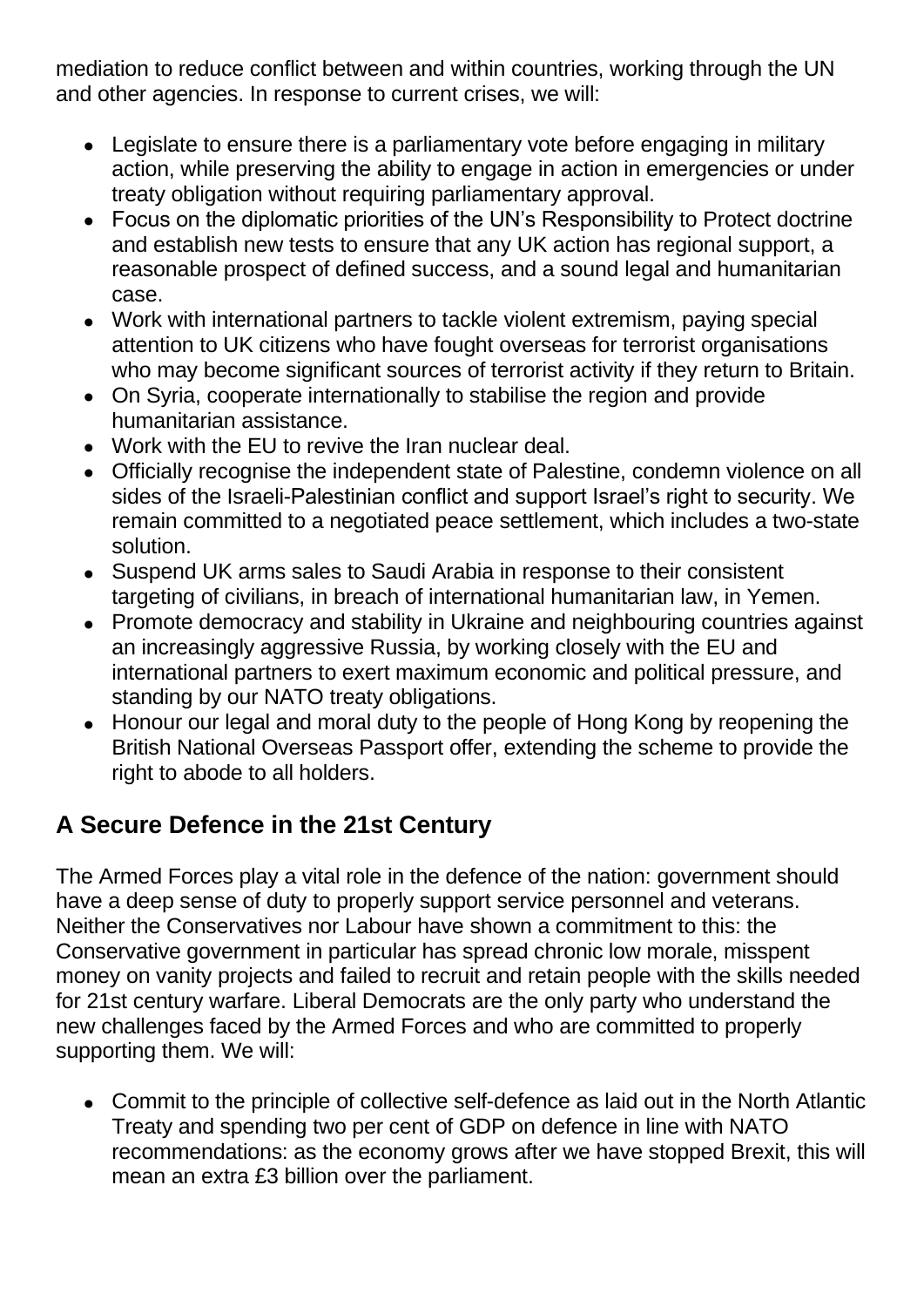- Strengthen our armed services and address critical skills shortages by recruiting STEM graduates to be armed forces engineers, providing 'golden handshakes' of up to £10,000.
- Promote an international treaty on the principles and limits of the use of technology in modern warfare.
- Recognise the expansion of warfare into the cybersphere by investing in our security and intelligence services and acting to counter cyberattacks.
- Maintain a minimum nuclear deterrent, while pursuing multilateral nuclear disarmament: continuing with the Dreadnought programme, the submarinebased replacement for Vanguard, but procuring three boats and moving to a medium-readiness responsive posture and maintaining the deterrent through measures such as unpredictable and irregular patrolling patterns.
- Support the Armed Forces Covenant and ongoing work to support veterans' mental health.
- Improve the quality of housing for service personnel by bringing the Ministry of Defence into line with other landlords, giving tenants the same legal rights to repair and maintenance as private tenants.

### **Trade, Aid and Investment**

The liberal, international rules-based order has created peace and prosperity: trade has helped millions out of poverty and to live longer, healthier lives. But the system is imperfect and must improve to tackle global inequalities: gender inequality remains widespread and the climate crisis will disproportionately impact the poorest people and poorest countries. Liberal Democrats are the only party with a vision for the future based on championing liberalism: the Conservatives are inward-looking and nationalist and committed to leaving the EU, the biggest champion of the liberal order in our part of the world; Jeremy Corbyn's Labour spring to the defence of authoritarian regimes in Venezuela and Iran, while failing to fight to stop Brexit. Our plan for the future is built on championing liberal and international values, ending poverty and promoting the UN Sustainable Development Goals both in the UK and abroad. We will:

- Remain firmly committed to spending 0.7 per cent of Gross National Income on aid, prioritising development that both helps the poorest and ties in with our strategic international objectives on gender equality, climate change and the environment, human rights, conflict prevention and tackling inequality.
- Increase the proportion of the aid budget committed to tackling climate change and environmental degradation: helping countries mitigate the impact of climate change and other environmental crises and support climate refugees.
- Pursue a foreign agenda with gender equality at its heart, focusing on: the transformation of the position of women through economic inclusion, education and training; ensuring the lives of women and girls are not ignored in favour of trade or regional alliances; working to extend reproductive rights and end female genital mutilation; and ending sexual violence in conflict zones.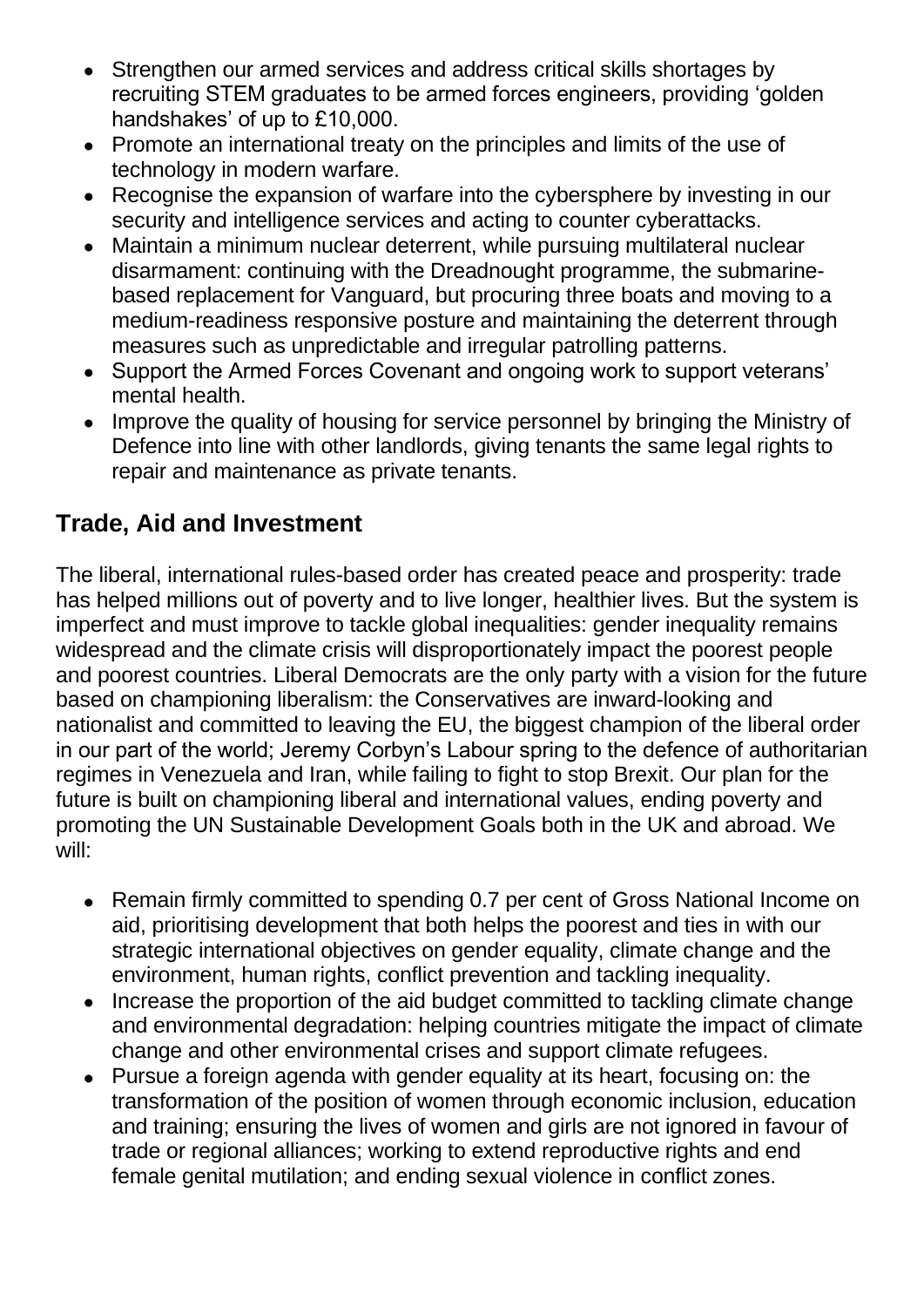- Protect, defend, and promote human rights for all, including LGBT+ individuals who are persecuted across the world as well as those persecuted for their religion or belief.
- Develop a global education strategy to address the urgent crisis of 263 million children missing out on schooling.
- Work through international bodies for better regulation and scrutiny of international trade and investment treaties to ensure they do not worsen inequalities or undermine human rights or developing countries' ability to regulate the environmental and social impacts of businesses.
- Champion global anti-corruption initiatives and ensure the UK and British Overseas Territories have publicly-accessible registers of beneficial ownership of companies registered in their jurisdictions.

# **Promoting Human Rights and Equality Around the World**

Human rights are global. An individual's liberty should be equally respected wherever they live. However, as authoritarian regimes trample over freedom of speech and belief and LGBT+ and other people are continuing to suffer discrimination, this is far from being the case. Liberal Democrats are the only party capable of renewing international liberalism and combatting discrimination: the Conservatives' Brexit will mean prioritising trade deals over people's rights and Labour cannot hope to tackle discrimination abroad when they cannot even root out anti-Semitism in their own party. We are the only party with a credible plan to enhance the UK's soft power and to use it to promote human rights and democracy around the world. We will:

- Require UK-registered NGOs and organisations including the Armed Forces and defence contractors to report all instances of documented abuse overseas to government – reviewing, reducing, or refusing funding to organisations found in breach of these rules.
- Establish an easy and appropriate reporting mechanism for abuse that makes clear that reporters and whistleblowers will not be discriminated against for reporting abuse.
- Support free media and a free and open internet, championing the free flow of information.
- Support the current UN initiative to protect journalists combatting the impunity granted to those who attack reporters on the frontline – by funding UNESCO's International Programme for the Development of Communication.
- Work to abolish the death penalty around the world and remove the power of ministers to allow security and justice assistance in cases that could result in its use.
- Work to end the use of torture around the world and conduct a full inquiry into the UK Government's involvement in torture and rendition.
- Develop proposals with the BBC for investment to grow the World Service to reach more people across the world with independent and trusted news and continue to support BBC Monitoring and the British Council.
- Develop a comprehensive strategy for promoting the decriminalisation of homosexuality around the world and advancing LGBT+ rights.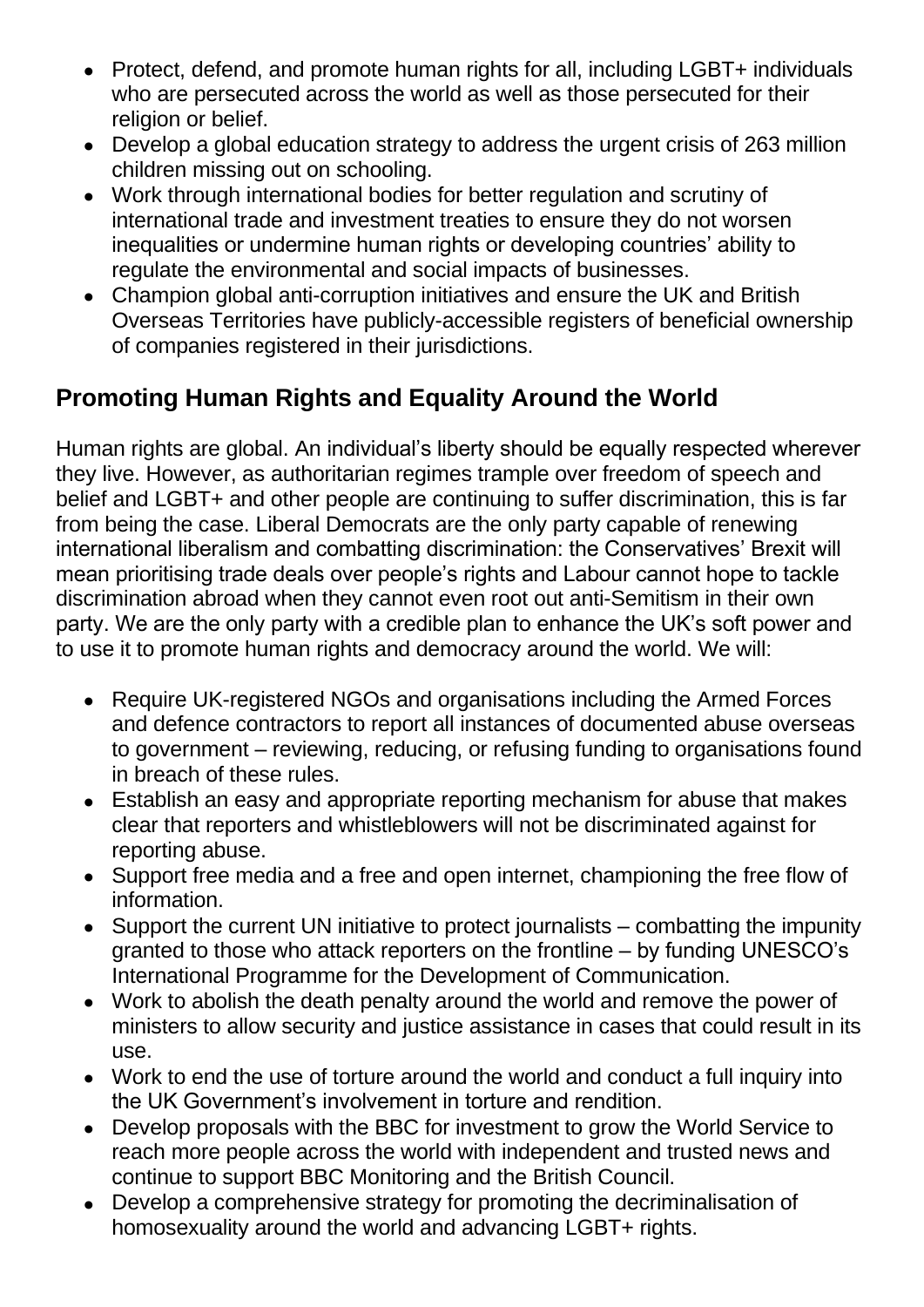• Appoint an Ambassador-level Champion for Freedom of Belief.

#### **Global Climate Action Now**

The climate emergency is a global challenge and requires a global solution. However, with the US withdrawing from the Paris Agreement and with most national climate policies falling well short of the Agreement's ambition to limit the global temperature rise to 1.5°C, this global solution looks a long way off. Neither the Conservatives nor Labour have a plan to tackle this: the Conservatives have given no real thought to the climate emergency, and Labour are only interested in repeating empty slogans. Liberal Democrats are the only party with a detailed plan to lead global efforts to combat the climate emergency. We will:

- Support the Paris Agreement by playing a leadership role in international efforts to combat climate change, demonstrating commitment by rapidly reducing emissions from the UK economy, increasing development spending on climate objectives and aiming to persuade all countries to commit to net zero climate goals by the 2020 UN climate conference in Glasgow.
- Use our role in the EU to tackle the climate emergency, by setting a binding, EU-wide net zero target of 2050, and continuing to take part in the EU's Internal Energy Market, to provide access to clean energy sources while keeping costs low.
- Strengthen climate and environmental goals in EU trade and investment agreements and refuse to enter any trade agreements with countries that have policies counter to the Paris Agreement, including the Mercosur-EU free trade agreement because of the Brazilian government's actions in the Amazon.
- Initiate negotiations within the UN for a legally binding international treaty on plastics reduction.
- Provide greater resources for international environmental cooperation, particularly on climate change and on actions to tackle illegal and unsustainable trade in timber, wildlife, ivory, and fish.
- Argue for an end to all fossil fuel subsidies world-wide and provide aid to developing countries to help them transition to clean sources of energy.